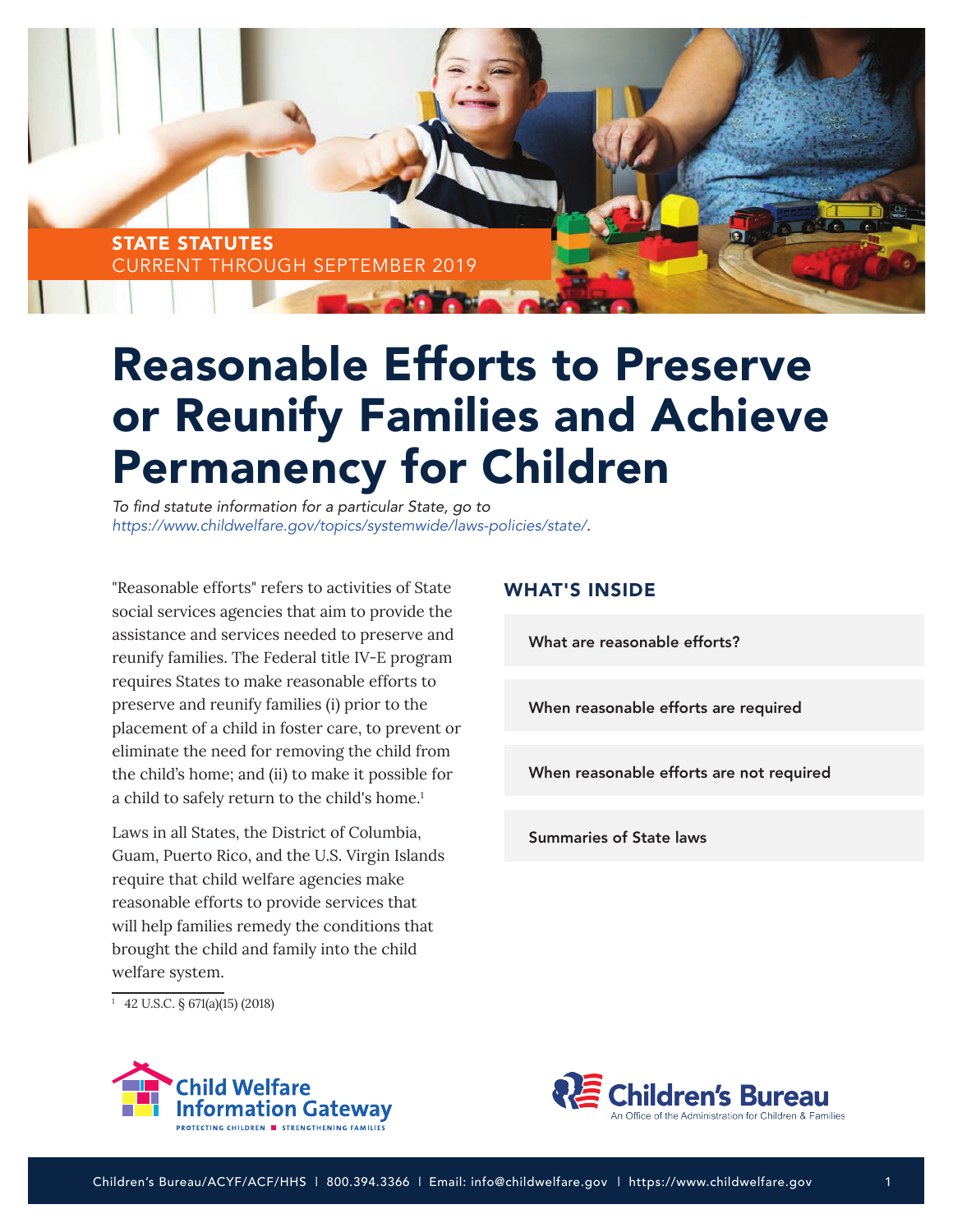# <span id="page-1-0"></span>WHAT ARE REASONABLE EFFORTS?

The statutes in most States use a broad definition of what constitutes reasonable efforts. Generally, these efforts consist of accessible, available, and culturally appropriate services that are designed to improve the capacity of families to provide safe and stable homes for their children. Some commonly used terms associated with reasonable efforts include "family reunification," "family preservation," "family support," and "preventive services."2 These services may include family therapy, parenting classes, treatment for substance use, respite care, parent support groups, and home visiting programs. Reasonable efforts also refer to the activities of caseworkers, including safety checks and home visits, that are performed on an ongoing basis to ensure that parents and other family members are participating in needed services and are making progress on case plan goals.

Examples of services that child welfare agencies can refer families to, to support the achievement of reasonable efforts, include the following:

- Child care
- **Homemaker services**
- **Individual, group, and family counseling**
- Health-care services
- **Behavioral health evaluation and treatment**
- Vocational counseling

# WHEN REASONABLE EFFORTS ARE REQUIRED

Federal law has long required State agencies to demonstrate they made reasonable efforts to provide assistance and services to prevent the removal of a child from his or her home and to make it possible for a child who has been placed in out-of-home care to be reunited with his or her family.<sup>3</sup> "Reasonable efforts" are services and supports that are provided by the child welfare agency to assist a family in addressing the problems that place a child at risk of harm with the goal of preventing the need for substitute care or reducing the time the child must stay in an out-of-home placement.

Community-based family support services that promote the safety and well-being of children and families also may be offered. These services are designed to do the following:

- **Increase family strength and stability**
- **Increase parent confidence and** competence
- Afford children safe, stable, and supportive family environments
- Enhance child development

In many States, the statutes also require that, when a court determines that family reunification is not in the best interests of the child, efforts should be made to finalize another permanent placement for the child. Under the Adoption and Safe Families Act

<sup>&</sup>lt;sup>2</sup> Services to be provided to the child and family are specified in a case plan. For more information on the case planning process, see Information Gateway's *Case Planning for Families Involved With Child Welfare Agencies* at [https://www.](https://www.childwelfare.gov/topics/systemwide/laws-policies/statutes/caseplanning/)

<sup>&</sup>lt;sup>3</sup> This began with the Adoption Assistance and Child Welfare Act of 1980 (P.L. 96-272).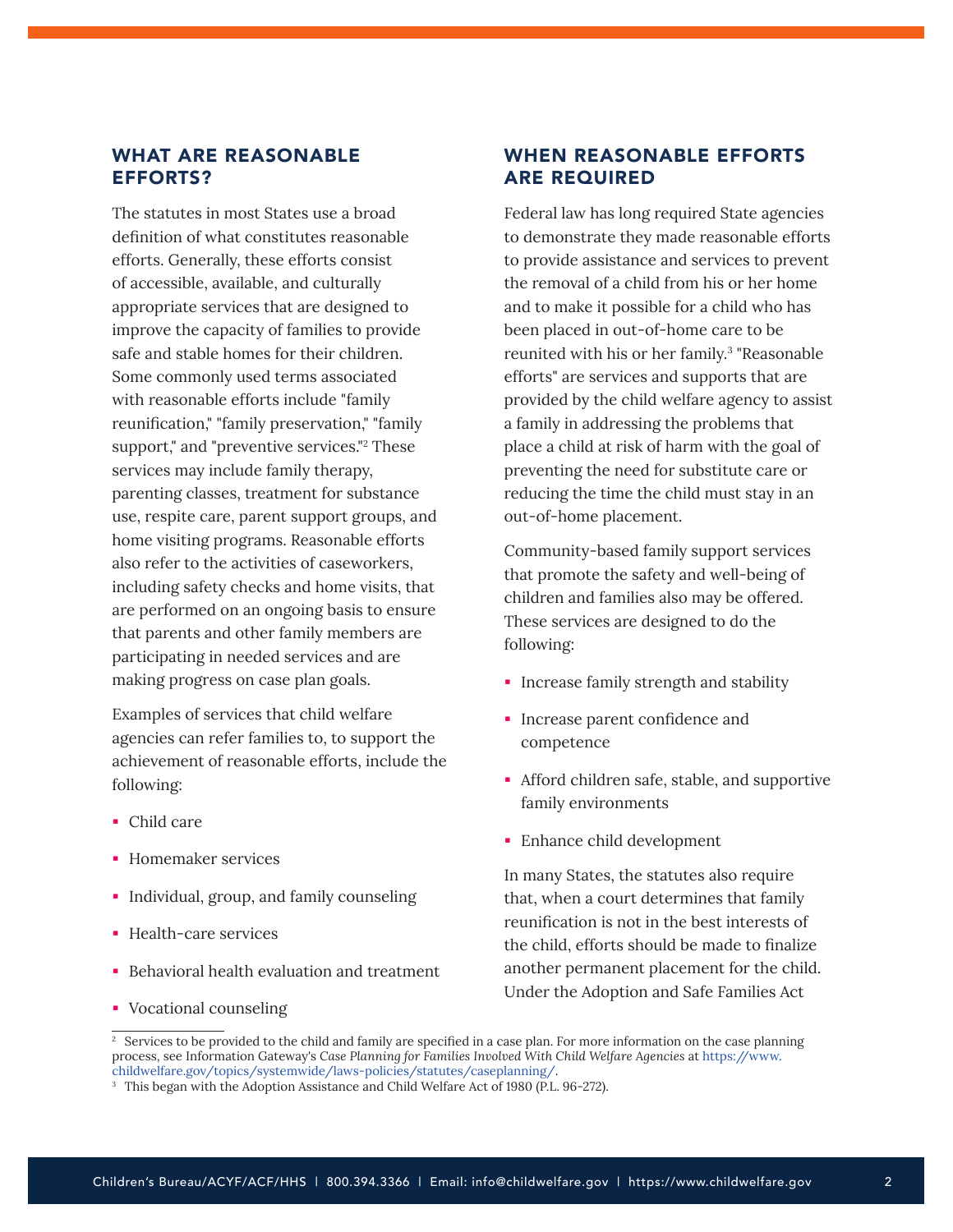<span id="page-2-0"></span>of 1997 (ASFA), while reasonable efforts to preserve and reunify families are still required, the child's health and safety constitute the paramount concern in determining the extent to which reasonable efforts should be made.<sup>4</sup>

# WHEN REASONABLE EFFORTS ARE NOT REQUIRED

Under the provisions of ASFA, reasonable efforts to preserve or reunify the family are not required when the court has determined any of the following circumstances apply:

- The parent subjected the child to aggravated circumstances as defined by State law. The definition of aggravated circumstances may include, but is not limited to, abandonment, torture, chronic abuse, and sexual abuse.
- The parent committed murder of another child of the parent.
- The parent committed voluntary manslaughter of another child of the parent.
- The parent aided or abetted, attempted, conspired, or solicited to commit such a murder or voluntary manslaughter.
- The parent committed a felony assault that resulted in serious bodily injury to the child or another child of the parent.
- The parental rights of the parent to a sibling of the child were terminated involuntarily.

In all States, the District of Columbia, Puerto Rico, and the Virgin Islands, reasonable efforts are not required under these circumstances. In addition, several States, the District of Columbia, Puerto Rico, and the Virgin Islands provide one or more additional grounds for not making reasonable efforts to keep the child with his or her families. Examples of these circumstances include the following:

- The parent abandoned the child (36 States, Puerto Rico, and the Virgin Islands).5
- The parent abandoned an infant  $(11 \text{ States})$ .<sup>6</sup>
- The parent was convicted of murder or voluntary manslaughter of the child's other parent (13 States and the Virgin Islands).<sup>7</sup>
- The parent was convicted of the crime of trafficking in persons (seven States and Puerto Rico).8
- The parent has sexually exploited or allowed the sexual exploitation of the child (seven States).9
- The child was removed from the home previously due to abuse or neglect and was removed again due to a subsequent incident of abuse or neglect (nine States, Puerto Rico, and the Virgin Islands).10
- The parent was convicted of a sexual offense that resulted in the child's conception (four States).<sup>11</sup>

<sup>4</sup> States must comply with the requirements outlined in ASFA as a condition for receiving certain Federal funds. <sup>5</sup> Alaska, Arizona, California, Connecticut, Delaware, Florida, Idaho, Iowa, Kentucky, Maine, Maryland, Massachusetts, Michigan, Mississippi, Montana, Nebraska, Nevada, New Hampshire, New Jersey, New York, North Carolina, North Dakota, Ohio, Oregon, Pennsylvania, Rhode Island, South Carolina, South Dakota, Tennessee, Texas, Utah, Vermont, Virginia, West Virginia, Wisconsin, and Wyoming

<sup>6</sup> Alabama, Alaska, Arkansas, Hawaii, Indiana, Minnesota, Nevada, Oklahoma, Tennessee, Washington, and Wisconsin <sup>7</sup>Alabama, Alaska, Florida, Indiana, Maryland, Massachusetts, New Hampshire, New Mexico, Oregon, Utah, Virginia,

Washington, and West Virginia

<sup>&</sup>lt;sup>8</sup> Idaho, Indiana, Maine, Ohio, Texas, Washington, and Wisconsin

<sup>&</sup>lt;sup>9</sup> Arizona, Arkansas, California, Connecticut, Florida, Maine, and Massachusetts

<sup>10</sup> Alaska, Arizona, Arkansas, California, Florida, Nevada, New York, South Dakota, and Utah

<sup>&</sup>lt;sup>11</sup> California, Connecticut, Nebraska, and Washington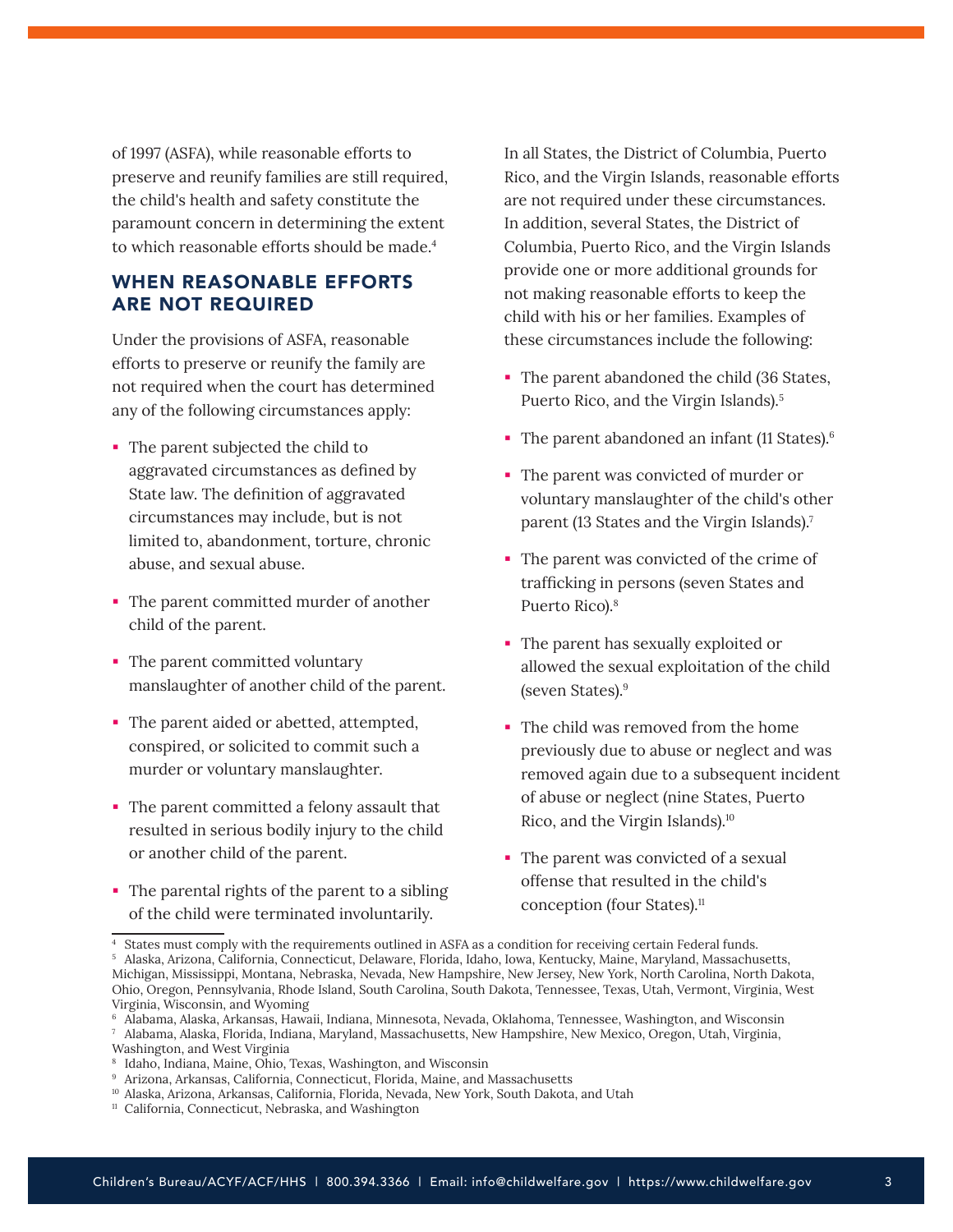- The parent is a registered sex offender or required to register on a sex offender registry (15 States and the District of Columbia).<sup>12</sup>
- The parent failed to comply with the terms of a reunification plan (10 States, Puerto Rico, and the Virgin Islands).13
- The parent has been incarcerated for a substantial term in relation to the child's age, and there is no suitable relative to care for the child (six States).<sup>14</sup>
- The parent suffers from a mental illness of such duration or severity that there is little likelihood that the parent will be able to resume care for the child within a reasonable time (eight States, Puerto Rico, and the Virgin Islands).15
- The parent suffers from chronic abuse of drugs or alcohol and has refused or failed treatment (nine States, Puerto Rico, and the Virgin Islands).16
- The parent has subjected the child to prenatal exposure to alcohol or a controlled substance (four States).<sup>17</sup>
- The parent indicated a lack of interest in reuniting with the child (three States, Puerto Rico, and the Virgin Islands).<sup>18</sup>

Other grounds found in one or two States include the following:

• The parent repeatedly withheld medical treatment or food from the child (Ohio).

- A putative father has failed to establish paternity of the child (Montana and Nevada).
- The parent allowed the child to be present where a clandestine illegal laboratory is operated (North Dakota and Utah).
- The parent is a convicted sexually violent predator (Washington).
- The parent has abducted the child or a sibling from his or her placement (California).

This publication is a product of the State Statutes Series prepared by Child Welfare Information Gateway. While every attempt has been made to be complete, additional information on these topics may be in other sections of a State's code as well as agency regulations, case law, and informal practices and procedures.

## SUGGESTED CITATION:

Child Welfare Information Gateway. (2020). *Reasonable efforts to preserve or reunify families and achieve permanency for children.* Washington, DC: U.S. Department of Health and Human Services, Administration for Children and Families, Children's Bureau.

<sup>&</sup>lt;sup>12</sup> Arkansas, Georgia, Hawaii, Kentucky, Michigan, Minnesota, Nevada, North Carolina, Oklahoma, Pennsylvania, South Dakota, Texas, Utah, West Virginia, and Wyoming

<sup>&</sup>lt;sup>13</sup> Alabama, Alaska, California, Florida, Kansas, Maine, Minnesota, New York, Washington, and West Virginia

<sup>14</sup> Alabama, Alaska, Kentucky, New York, North Dakota, and South Dakota

<sup>15</sup> Alabama, Alaska, Arizona, California, Kentucky, North Dakota, South Carolina, and Utah

<sup>16</sup> Alabama, California, Florida, Kentucky, North Dakota, Ohio, South Carolina, South Dakota, and West Virginia

<sup>&</sup>lt;sup>17</sup> Arizona, Florida, North Dakota, and Utah

<sup>18</sup> Alabama, Arizona, and California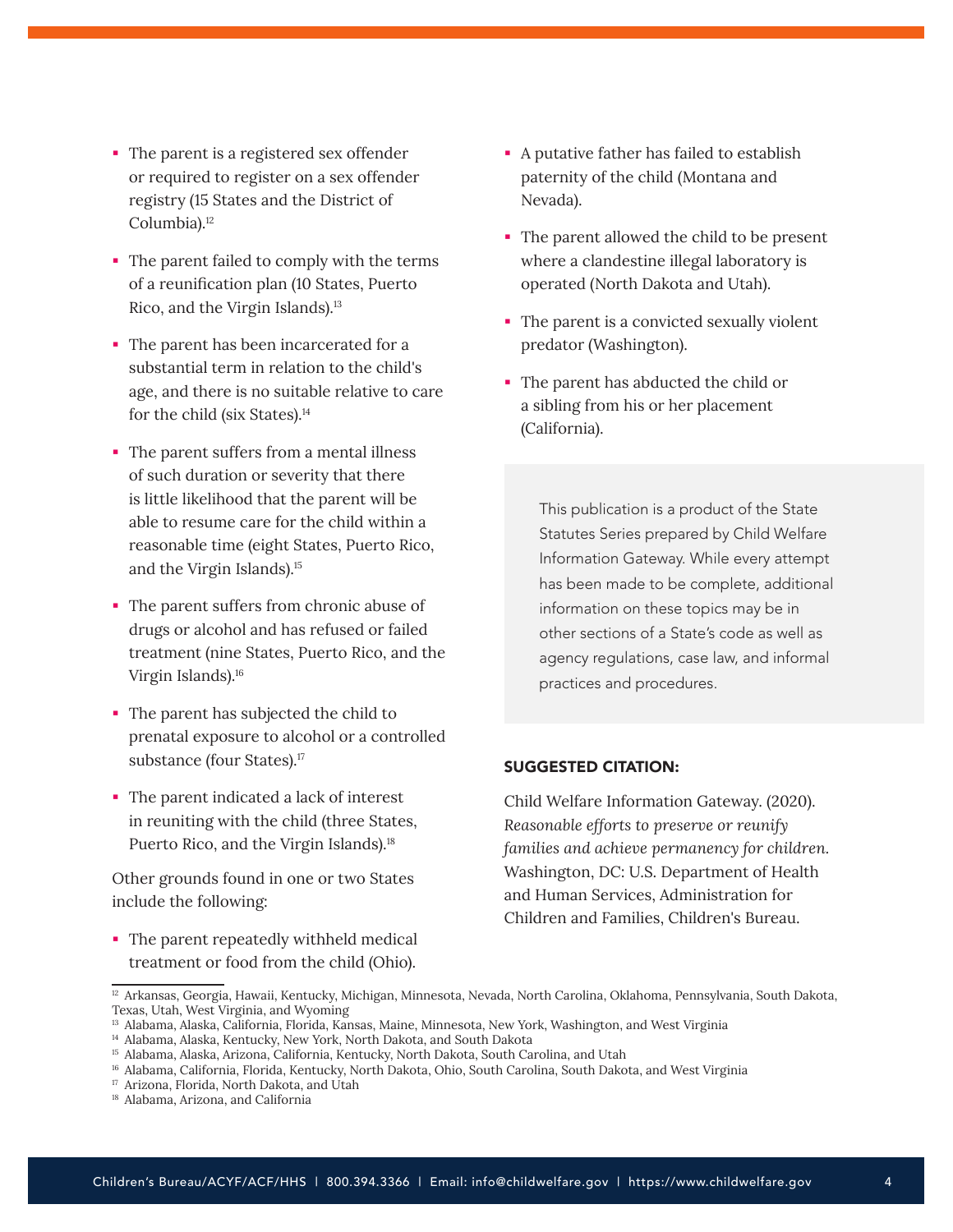## <span id="page-4-0"></span>ALABAMA

*Current Through September 2019*

## **What Are Reasonable Efforts? Citation: Ala. Code § 12-15-301(13)**

'Reasonable efforts' are efforts made to preserve and reunify families prior to the placement of a child in foster care, to prevent or eliminate the need for removing the child from his or her home, and to make it possible for a child to return safely to his or her home. 'Reasonable efforts' also refers to efforts made to place the child in a timely manner in accordance with the permanency plan and to complete whatever steps are necessary to finalize the permanency placement of the child.

In determining the reasonable efforts to be made with respect to a child, and in making these reasonable efforts, the health and safety of the child shall be the paramount concern.

## **When Reasonable Efforts Are Required Citation: Ala. Code § 12-15-312(b)**

As used in this chapter, reasonable efforts refers to efforts made to preserve and reunify families prior to the placement of a child in foster care, to prevent or eliminate the need for removing the child from his or her home, and to make it possible for a child to return safely to his or her home. In determining the reasonable efforts to be made with respect to a child, and in making these reasonable efforts, the health and safety of the child shall be the paramount concern. If continuation of reasonable efforts is determined to be inconsistent with the permanency plan for the child, reasonable efforts shall be made to place the child in a timely manner in accordance with the permanency plan including, if appropriate, through an interstate placement, and to complete whatever steps are necessary to finalize a permanent plan for the child.

# **When Reasonable Efforts Are NOT Required Citation: Ala. Code § 12-15-312(c)**

Reasonable efforts shall not be required to be made if the parental rights of the parent to a sibling have been involuntarily terminated or the parent has done any of the following:

- Subjected the child or a sibling to an aggravated circumstance that made the risk of abuse or neglect too high for the child to remain at home or return home. An aggravated circumstance includes, but is not limited to, aggravated stalking, abandonment, torture, or chronic abuse. An aggravated circumstance also may include any of the following:
	- A child is allowed to use alcohol or illegal drugs to the point of abuse, neglect, or substantial risk of harm.
	- Substance misuse or abuse, or both, by a parent interferes with the ability to keep the child safe, and the parent refuses to participate in or complete treatment or treatment has been unsuccessful.
	- A parent demonstrates extreme disinterest in the child by either not complying with a case plan for more than 6 months or repeatedly leaving the child with someone who is unwilling or incapable of providing care, and the parent does not return for the child as promised.
	- An infant or young child has been abandoned, the identity of the child is unknown, and the parent is unknown or unable to be located after a diligent search.
	- The parent has an emotional or mental condition, and there is clearly no treatment that can improve or strengthen the condition enough to allow the child to remain at home safely or to return home safely.
	- The parent is incarcerated, and the child is deprived of a safe, stable, and permanent parent-child relationship.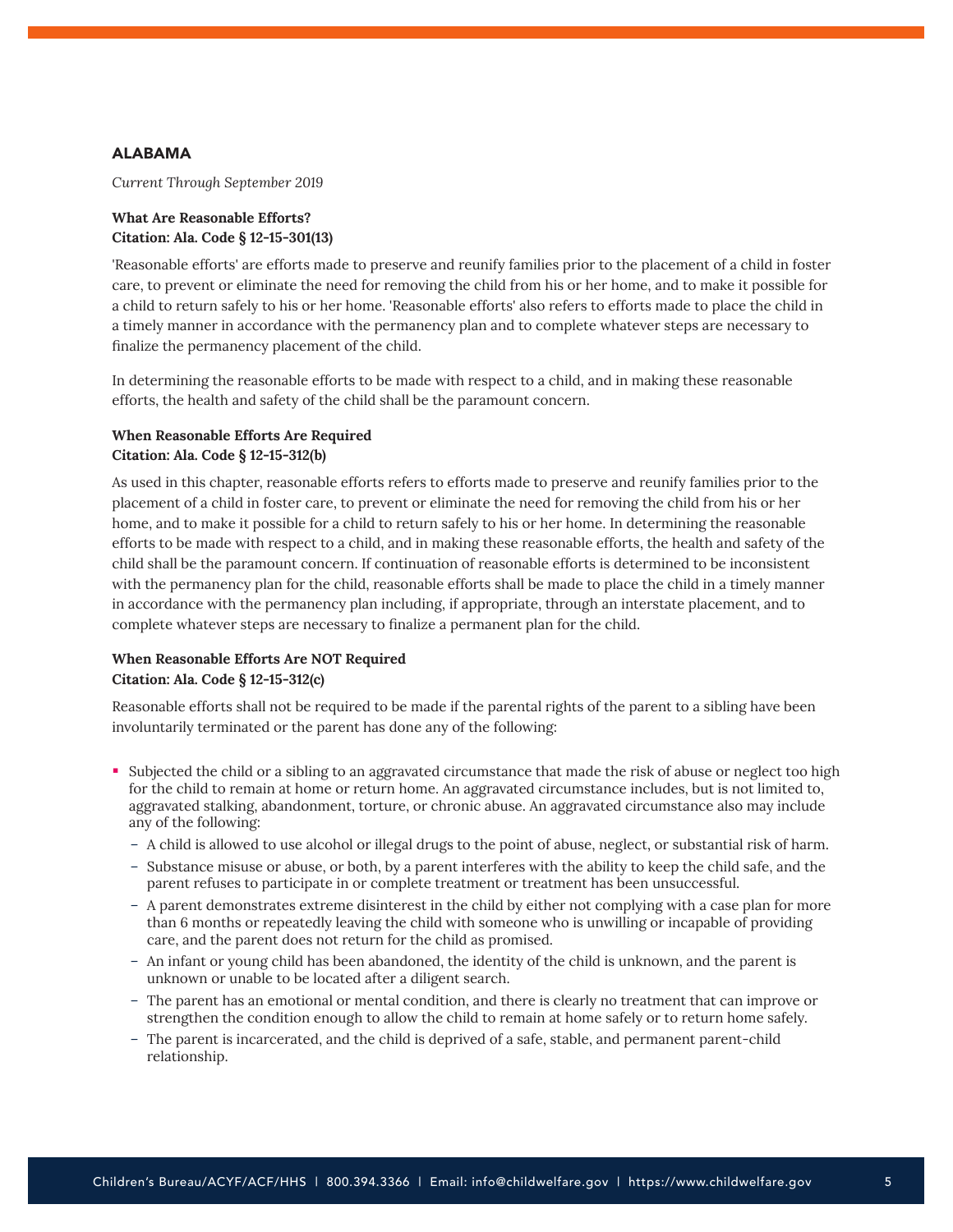- Committed murder or manslaughter of another child or the child's other parent
- Been convicted of first-degree rape, first-degree sodomy, or incest
- Aided, abetted, attempted, conspired, or solicited to commit murder or manslaughter of another child or the child's other parent
- Committed a felony assault that resulted in serious bodily injury to the child, another child, or the child's other parent

## ALASKA

*Current Through September 2019*

## **What Are Reasonable Efforts? Citation: Alaska Stat. § 47.10.086**

The responsibilities of the Department of Health and Social Services include the duty to do the following:

- Identify family support services that will assist the parent or guardian in remedying the conduct or conditions in the home that made the child a child in need of aid
- Actively offer the parent or guardian and refer the parent or guardian to those services
- Distribute to the parent or guardian information on community-based family support services whenever community-based services are available and desired by the parent or guardian, including information about the use of a power of attorney to select an individual to care for the child temporarily
- Document its actions

## **When Reasonable Efforts Are Required Citation: Alaska Stat. § 47.10.086**

The department shall make timely efforts to provide family support services to the child and parents that are designed to prevent out-of-home placement of the child or to enable the safe return of the child to the family home, when appropriate.

If the child cannot be returned home safely, the department shall make reasonable efforts to place the child in a timely manner in accordance with the permanency plan and complete whatever steps are necessary to finalize the permanent placement of the child.

## **When Reasonable Efforts Are NOT Required Citation: Alaska Stat. § 47.10.086**

The court may determine that reasonable efforts are not required if the court has found by clear and convincing evidence that any of the following apply:

- The parent has subjected the child to circumstances that pose a substantial risk of harm, including abandonment, sexual abuse, torture, chronic mental injury, or chronic physical harm.
- The parent has committed or attempted to commit murder of the other parent of the child or has committed felony assault that results in serious physical injury.
- The parent has failed to participate in family support services during the preceding 12 months.
- The department cannot identify and locate the parent.
- The parent has a mental illness and will be unable to care for the child in the foreseeable future.
- The parent has a previous conviction for a crime involving a child and, after the conviction, the child was returned to the parent and later removed because of an additional substantiated report of physical or sexual abuse.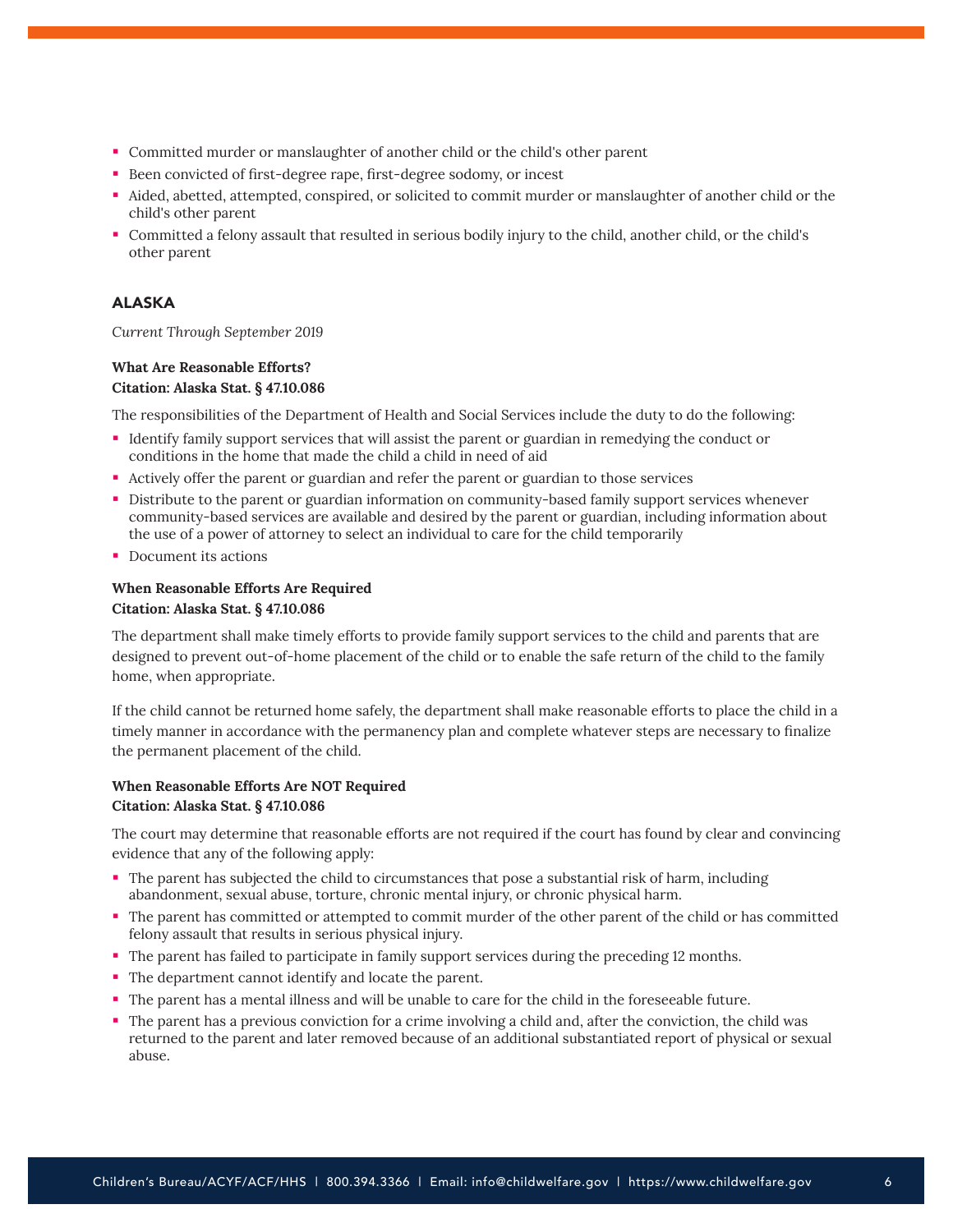- A child has suffered substantial physical harm as the result of abuse or neglect by the parent or by a person known to the parent, and the parent knew or reasonably should have known that the person was abusing the child.
- Rights to another child have been previously terminated, and conditions in the home have not been remedied.
- The parent is incarcerated for a substantial period of time during the child's minority.

The department is not required to make reasonable efforts to return the child to his or her family home if the department took emergency custody of an infant under § 47.10.142 after the infant was abandoned safely within the meaning of § 47.10.013(c).

#### AMERICAN SAMOA

*Current Through September 2019*

#### **What Are Reasonable Efforts?**

This issue is not addressed in the statutes reviewed.

#### **When Reasonable Efforts Are Required**

This issue is not addressed in the statutes reviewed.

#### **When Reasonable Efforts Are NOT Required**

This issue is not addressed in the statutes reviewed.

#### ARIZONA

*Current Through September 2019*

## **What Are Reasonable Efforts? Citation: Rev. Stat. §§ 8-801; 8-891**

'In-home intervention' means a program of services provided pursuant to § 8-891 while the child is still in the custody of the parent, guardian, or custodian.

After a dependency petition is filed, the court may order in-home intervention if all the following are true:

- The child has not been removed from the home.
- In-home intervention appears likely to resolve the risk issues described below.
- The parent, guardian, or custodian agrees to a case plan and participation in services.
- One of the following conditions exists:
	- The child is at risk of harm due to the inability or unwillingness of the parent, guardian, or custodian to provide food, clothing, shelter, or medical care.
	- The parent, guardian, or custodian is unable to provide proper care, control, and supervision of the child.

The in-home intervention order may include a training or treatment plan for the parent, guardian, or custodian and the child. The in-home intervention shall include a specific time for completion that shall not exceed 1 year without review and approval by the court.

The term 'protective services' is defined as a specialized child welfare program that is administered by the department to investigate allegations and seek to prevent, intervene in, and treat abuse and neglect to promote the well-being of the child in a permanent home and to coordinate services to strengthen the family.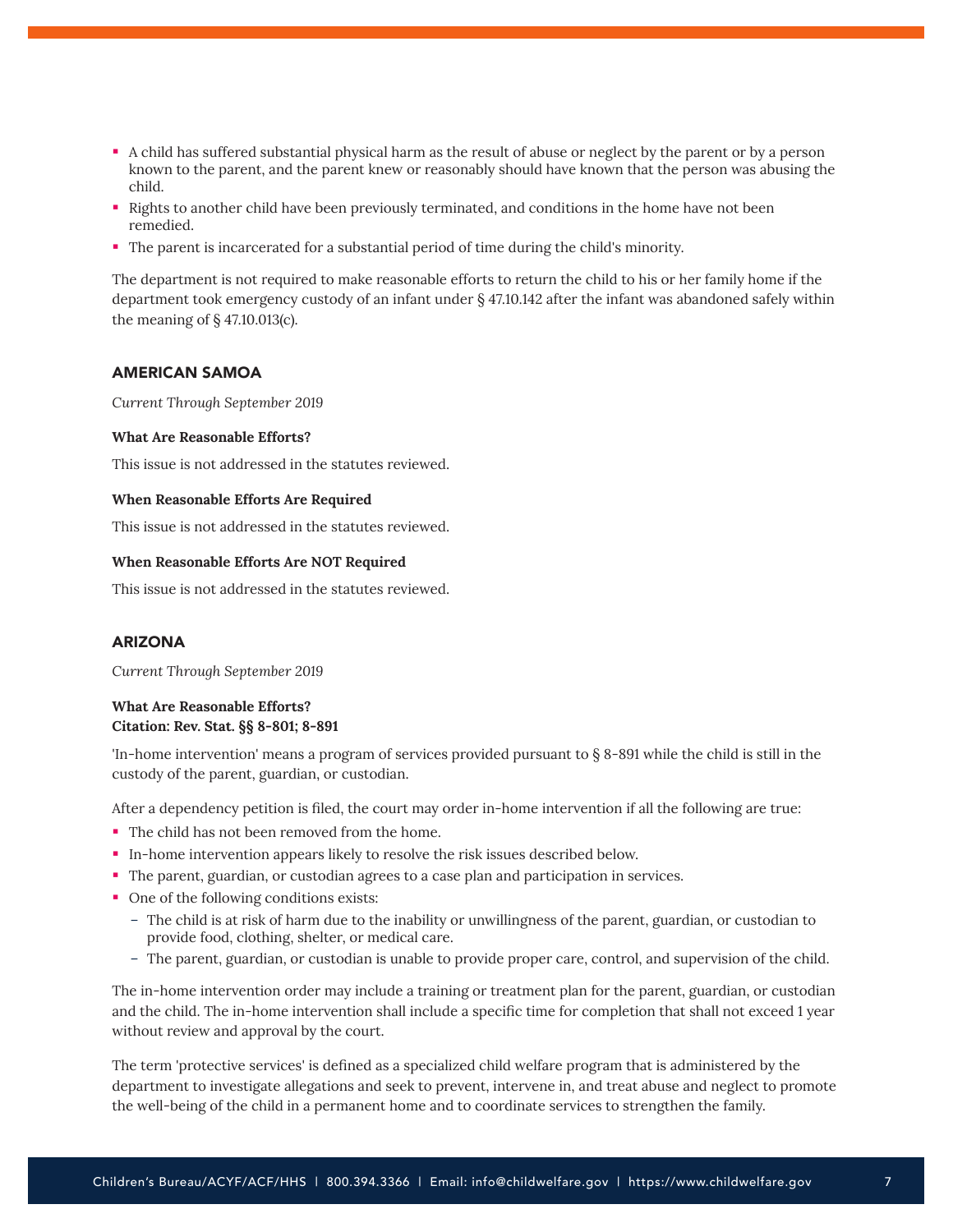## **When Reasonable Efforts Are Required Citation: Rev. Stat. § 8-846**

If the child has been removed from the home, the court shall order the Department of Child Safety to make reasonable efforts to provide services to the child and the child's family.

#### **When Reasonable Efforts Are NOT Required Citation: Rev. Stat. § 8-846**

Reunification services are not required when one or more of the following aggravating circumstances exist:

- A diligent search has failed to locate the parent, or the parent has expressed no interest in reunifying the child, for at least 3 months.
- The parent is suffering from a mental illness or deficiency of such magnitude that the parent is incapable of benefitting from reunification services, or that, even with the provision of services, the parent is unlikely to be capable of adequately caring for the child within 12 months.
- The child previously has been removed from the home due to physical or sexual abuse, and, after the child was returned to the parent, the child was removed again within 18 months due to additional abuse.
- The parent committed a dangerous crime against a child, caused a child to suffer serious physical or emotional injury, or knew or reasonably should have known that another person committed a dangerous crime against children or caused a child to suffer serious physical or emotional injury.
- The parent's rights to another child have been terminated, the parent has not successfully addressed the issues that led to the termination, and the parent is unable to fulfill parental responsibilities.
- After a finding that a child is dependent, all the following are true:
	- A child has been removed from the parent on at least two previous occasions.
	- Reunification services were offered or provided to the parent.
	- The parent is unable to fulfill parental responsibilities.
- The parent has been convicted of a dangerous crime against a child; murder or manslaughter of a child; sexual abuse, sexual assault, or molestation of a child; sexual conduct with a minor; commercial sexual exploitation of a minor; or luring a minor for sexual exploitation.
- The parent of a child has been convicted of aiding or abetting, attempting, conspiring, or soliciting to commit any of the crimes listed above.
- A child who is currently younger than age 6 months was exposed to a drug or substance and both of the following are true:
	- The parent of the child is unable to discharge parental responsibilities because of a history of chronic abuse of dangerous drugs or controlled substances.
	- Reasonable grounds exist to believe that the parent's condition will continue for a prolonged or indeterminate period based on a competent opinion from a licensed health-care provider with experience in the area of substance abuse disorders.

#### ARKANSAS

*Current Through September 2019*

#### **What Are Reasonable Efforts? Citation: Ann. Code § 9-27-303**

'Reasonable efforts' are measures taken to preserve the family and can include reasonable care and diligence on the part of the Department of Human Services or agency to utilize all available services related to meeting the needs of the juvenile and the family.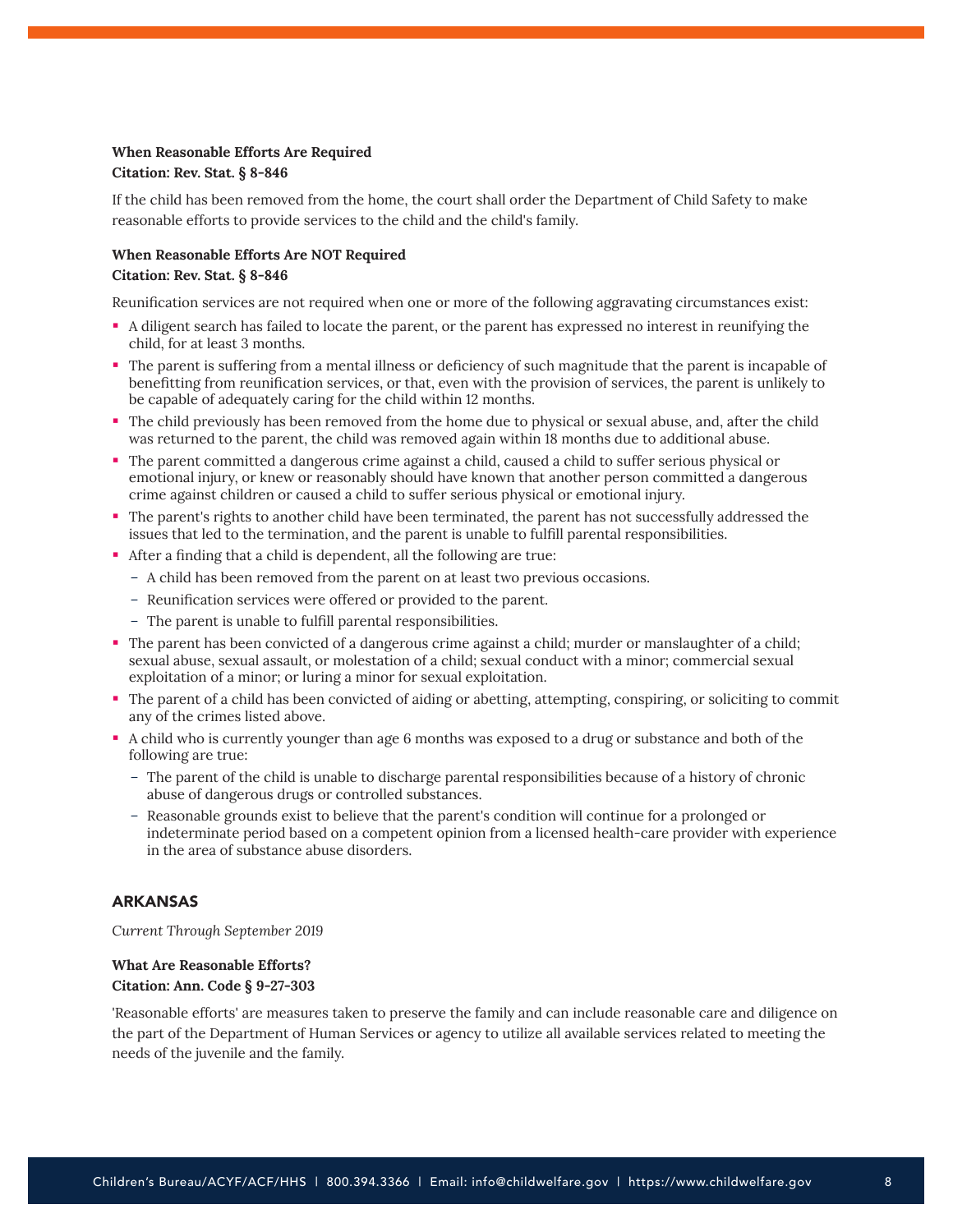'Reasonable efforts' include efforts to involve an incarcerated parent. The department shall do the following:

- **IDUAN** Involve an incarcerated parent in case planning
- Monitor compliance with services offered by the Department of Correction to the extent permitted by Federal law
- Offer visitation in accordance with the policies of the Department of Correction, if visitation is appropriate and in the best interests of the child

Reasonable efforts may include the provision of 'family services,' which are relevant services provided to a juvenile or his or her family, including, but not limited to, the following:

- Child care
- **Homemaker services**
- Crisis counseling
- Cash assistance
- **Transportation**
- Family therapy
- **Physical, psychiatric, or psychological evaluation**
- Counseling or treatment
- **•** Postadoptive services

Family services are provided in order to do the following:

- Prevent a juvenile from being removed from a parent, guardian, or custodian
- Reunite the juvenile with the parent, guardian, or custodian from whom the juvenile has been removed
- Implement a permanent plan of adoption or guardianship for a juvenile in a dependency-neglect case
- Rehabilitate a juvenile in a delinquency or family in need of services case

**When Reasonable Efforts Are Required Citation: Ann. Code § 9-27-303**

Reasonable efforts shall be made as follows:

- Before the placement of a child in foster care to prevent the need for removing the child from the child's home
- To reunify a family after a child has been placed out of the home to make it possible for the child to return home safely
- To obtain permanency for a child who has been in placement more than 12 months, or 15 of the previous 22 months

The juvenile division of circuit court may deem that reasonable efforts have been made when the court has found that the first contact by the department occurred during an emergency in which the child could not safely remain at home, even with reasonable services being provided.

## **When Reasonable Efforts Are NOT Required Citation: Ann. Code § 9-27-303**

Reasonable efforts to reunite a child with his or her parent or parents shall not be required in all cases. Reunification shall not be required if a court finds by clear and convincing evidence that the parent has done any of the following:

- Subjected the child to aggravated circumstances, which may include the following:
	- A child has been abandoned, chronically abused, subjected to extreme or repeated cruelty; been sexually abused or sexually exploited; or a determination has been made by a judge that there is little likelihood that services to the family will result in successful reunification.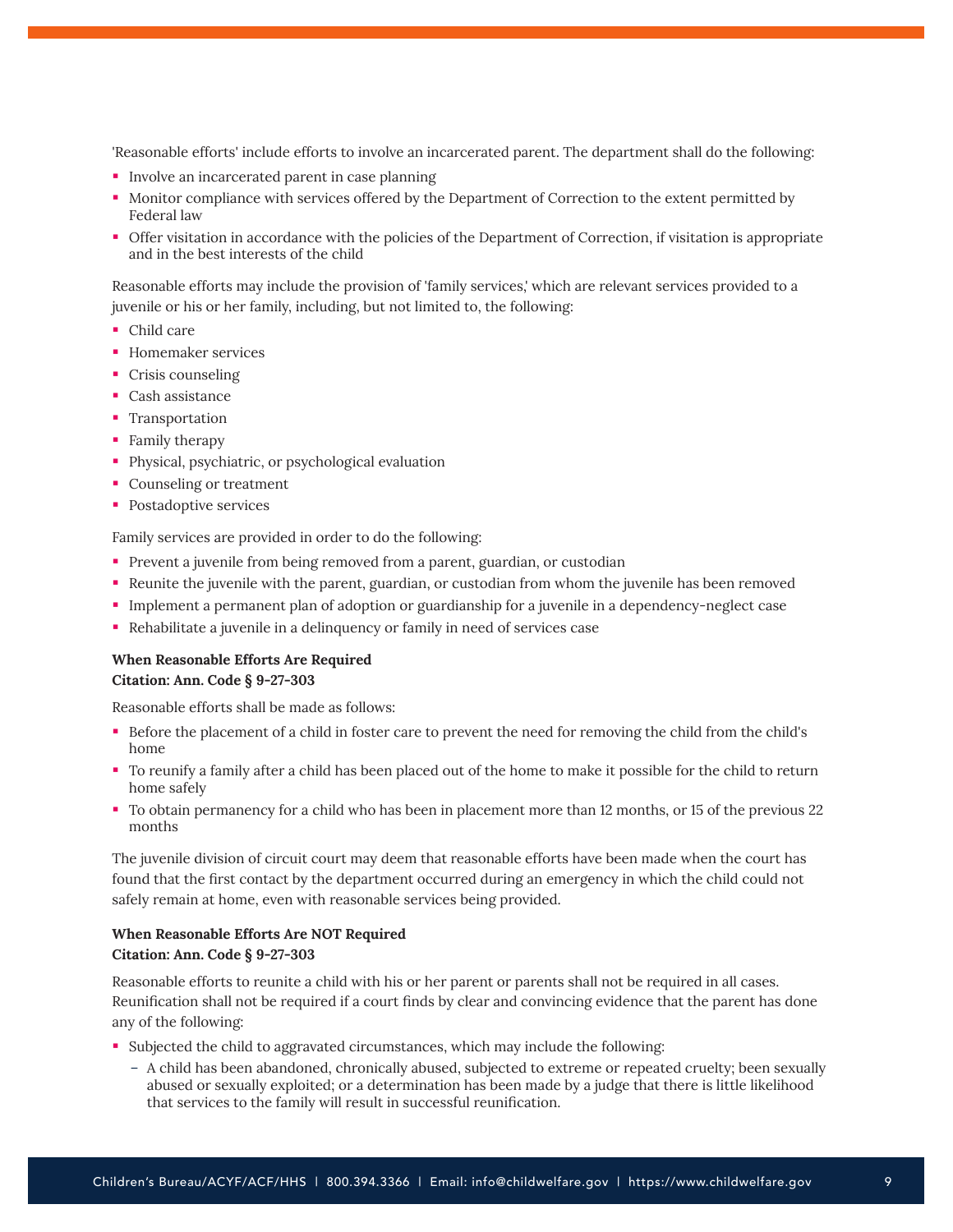- A child has been removed from the custody of the parent or guardian and placed in foster care or in the custody of another person three or more times in the past 15 months.
- A child or a sibling has been neglected or abused such that the abuse or neglect could endanger the life of the child.
- Committed or attempted to commit murder or manslaughter of any child
- Committed felony battery to any child that results in serious bodily injury
- Had parental rights terminated to a sibling of the child
- Abandoned an infant
- Registered with a sex offender registry under the Adam Walsh Child Protection and Safety Act of 2006

## CALIFORNIA

*Current Through September 2019*

## **What Are Reasonable Efforts? Citation: Welf. & Inst. Code § 361.5**

The term 'reunification services' includes the following:

- Child welfare services
- Court-ordered counseling and other treatment services for the reunification of the child with the child's family

## **When Reasonable Efforts Are Required**

## **Citation: Welf. & Inst. Code § 361.5**

Family reunification services are required when a child is removed from a parent's or guardian's custody and shall be provided as follows:

- For a child age 3 or older, services may not be offered for longer than a period of 12 months from the date the child entered foster care.
- For a child under age 3, services may not be offered for longer than period of 6 months from the date the child entered foster care.

For the purpose of placing and maintaining a sibling group together in a permanent home if reunification efforts fail, for a child in a sibling group that was removed from the physical custody of his or her parent or guardian and in which one member of that group was under age 3 on the date of initial removal, court-ordered services to some or all of the sibling group may be limited to a period of 6 months from the date the child entered foster care. For the purposes of this paragraph, a sibling group is two or more children who are related to each other as full or half siblings.

## **When Reasonable Efforts Are NOT Required Citation: Welf. & Inst. Code § 361.5**

Reunification services need not be provided when the court finds by clear and convincing evidence any of the following:

- The whereabouts of the parent are unknown.
- The parent has a mental disability that makes him or her incapable of utilizing services.
- There is a prior adjudication of physical or sexual abuse of a child, and after the child was returned home, the child has been removed due to additional physical or sexual abuse.
- The parent caused the death of another child through abuse or neglect.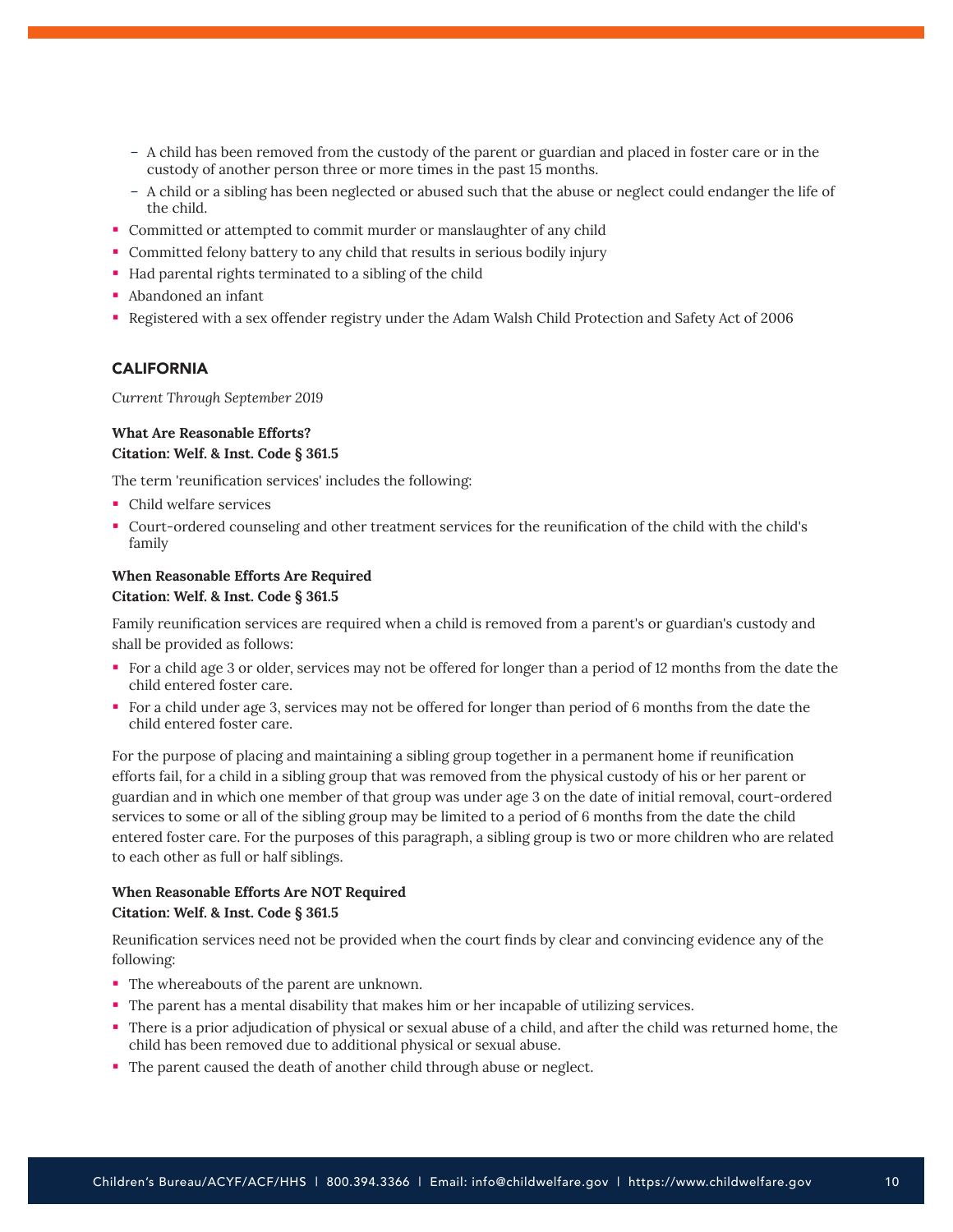- A child younger than age 5 has suffered severe physical abuse that was inflicted by the parent, as defined in § 300(e).
- The parent has inflicted severe physical or sexual abuse on the child or a sibling, and the court finds that it would not benefit the child to pursue reunification with the offending parent.
- The parent is not receiving reunification services for a sibling of the child.
- The child was conceived as a result of a sexual offense.
- The parent has willfully abandoned the child.
- The court ordered termination of reunification services for any siblings of the child because the parent failed to reunify with the sibling, and that parent has not subsequently made a reasonable effort to treat the problems that led to removal of the sibling from the parent.
- The parent's rights to another child have been terminated, and conditions that led to the termination have not been remedied.
- The parent has been convicted of a violent felony.
- The parent has a history of chronic use of drugs or alcohol and refused to comply with a treatment program.
- The parent has indicated a lack of interest in reunification services.
- The parent has on one or more occasions abducted the child or a sibling from his or her placement.
- The parent or guardian knowingly participated in or permitted the sexual exploitation of the child, not including instances in which the parent or guardian can demonstrate by a preponderance of the evidence that he or she was coerced into permitting or participating in the sexual exploitation of the child.

#### COLORADO

*Current Through September 2019*

#### **What Are Reasonable Efforts? Citation: Rev. Stat. § 19-1-103(89), (10)**

The term 'reasonable efforts' means the exercise of diligence and care for children who are in out-of-home placement or are at imminent risk of out-of-home placement. In determining whether it is appropriate to provide, purchase, or develop the supportive and rehabilitative services that are required to prevent unnecessary placement of a child outside of a child's home or to foster the safe reunification of a child with a child's family, or whether it is appropriate to find and finalize an alternative permanent plan for a child. In making reasonable efforts, the child's health and safety shall be the paramount concern. Services provided by a county or city agency in accordance with § 19-3-208 are deemed to meet the reasonable effort standard described in this subsection. Nothing in this subsection shall be construed to conflict with Federal law.

The term 'appropriate treatment plan,' as used in § 19-3-508(1)(e), means a treatment plan approved by the court that is reasonably calculated to render the particular respondent fit to provide adequate parenting to the child within a reasonable time and that relates to the child's needs.

## **When Reasonable Efforts Are Required Citation: Rev. Stat. § 19-1-115(6)**

Reasonable efforts must be made as follows:

- To prevent or eliminate the need to remove the child from the home
- To reunite the child and the family if legal custody has been awarded to the Department of Human Services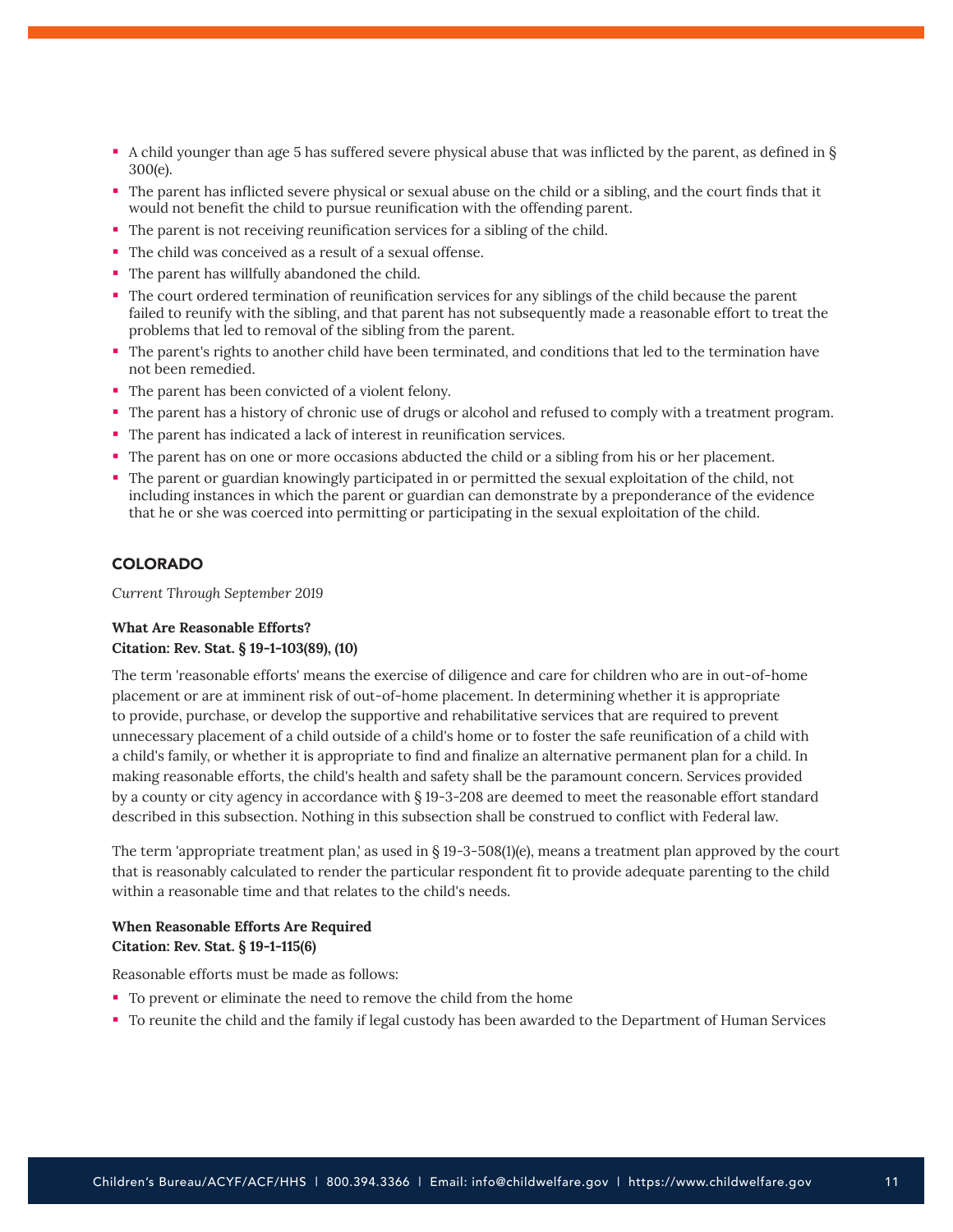## **When Reasonable Efforts Are NOT Required Citation: Rev. Stat. § 19-1-115(7)**

Reasonable efforts are not required to prevent the child's removal from the home or to reunify the child and the family in the following circumstances:

- The court finds that the parent has subjected the child to aggravated circumstances to such an extent that grounds exist for termination of the parent's parental rights, as described in § 19-3-604(1).
- The parental rights of the parent with respect to a sibling of the child have been involuntarily terminated, unless the prior sibling termination resulted from a parent delivering a child to a firefighter or a hospital staff member pursuant to § 19-3-304.5.
- The court finds that the parent has been convicted of murder or voluntary manslaughter of another child of the parent; aiding, abetting, or attempting to commit such crimes; or a felony assault that resulted in serious bodily injury to the child or to another child of the parent.

## **CONNECTICUT**

*Current Through September 2019*

**What Are Reasonable Efforts? Citation: Gen. Stat. § 46b-129**

The term 'reasonable efforts' refers to the services to be provided to the parents and the steps the parents may take to address the problems that prevent the child from safely reuniting with the parents.

## **When Reasonable Efforts Are Required Citation: Gen. Stat. §§ 46B-129; 17a-111b**

The Department of Children and Families must make reasonable efforts to keep the child or youth with his or her parents prior to the issuance of an order to remove the child from the home. If the child is removed from the home, reasonable efforts must be made to achieve the goals of the permanency plan.

The Commissioner of Children and Families shall make reasonable efforts to reunify a parent with a child unless the court (1) determines that such efforts are not required pursuant to  $\S 17a-111b(b)$  or  $\S 17a-112(i)$ , or (2) has approved a permanency plan other than reunification pursuant to § 46b-129(k).

## **When Reasonable Efforts Are NOT Required Citation: Gen. Stat. § 17a-111b**

The commissioner or any other party may, at any time, file a motion with the court for a determination that reasonable efforts to reunify the parent with the child are not required. The court may determine that such efforts are not required if the court finds upon clear and convincing evidence the following:

- The parent has subjected the child to the following aggravated circumstances:
	- The parent has abandoned the child.
	- The parent has inflicted or knowingly permitted another person to inflict sexual molestation or exploitation or severe physical abuse on the child or engaged in a pattern of abuse of the child.
- The parent has killed, through a deliberate, nonaccidental act, another child of the parent or a sibling of the child; or has requested, commanded, importuned, attempted, conspired, or solicited to commit or knowingly permitted another person to commit the killing of the child, another child of the parent, or a sibling of the child.
- The parent has committed or knowingly permitted another person to commit an assault, through deliberate, nonaccidental act, that resulted in serious bodily injury of the child, another child of the parent, or a sibling of the child.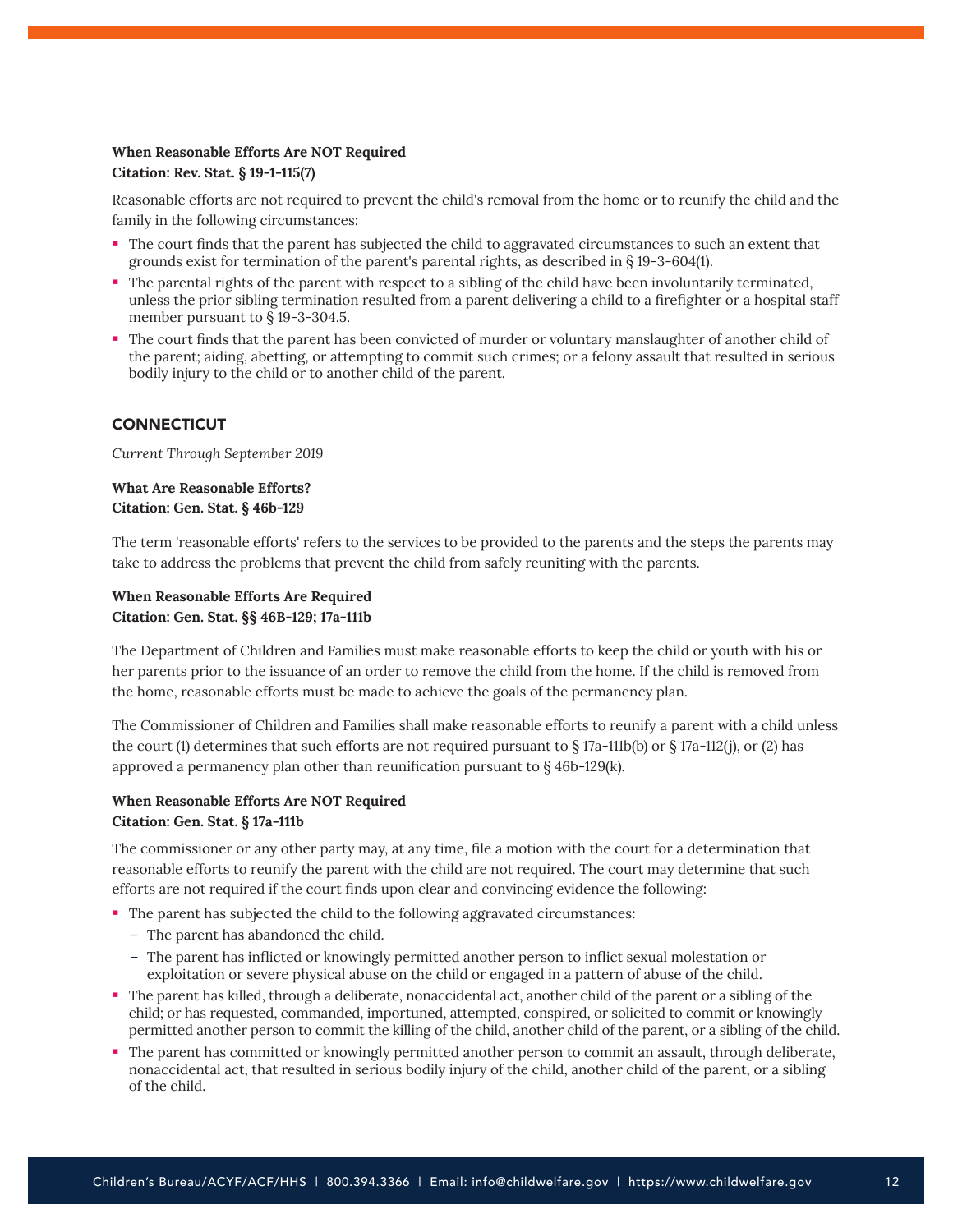- The parental rights of the parent to a sibling have been terminated within 3 years of the filing of a petition pursuant to this section, provided the commissioner has made reasonable efforts to reunify the parent with the child for at least 90 days.
- The parent was convicted of sexual assault, except a conviction of a violation of § 53a-71 or 53a-73a resulting in the conception of the child.
- The child was placed in the care and control of the commissioner pursuant to the provisions of §§ 17a-57 to 17a-61, inclusive.

#### DELAWARE

*Current Through September 2019*

## **What Are Reasonable Efforts? Citation: Ann. Code Tit. 29, § 9003**

The Division of Family Services will provide family preservation services.

The division must prepare and maintain a written case plan for each child under its supervision or custody that shall include, but not be limited to, a description of the child's problems, the care and treatment of the child, and any other services to be provided to the child and the child's family.

## **When Reasonable Efforts Are Required Citation: Ann. Code Tit. 29, § 9003**

The division will provide family preservation services to those families whose children are at imminent risk of out-of-home placement when it is determined that out-of-home placement can be avoided. However, the division's highest priority in cases of abuse and neglect where an investigation is required shall be the health and safety of the child, and nothing herein will prevent the division from removing a child from the child's home when it has been determined that the child's safety and well-being may be jeopardized by remaining in the family home.

Each case plan must be designed to achieve any placement of the child outside of the child's home in the least restrictive setting available and in close proximity to the child's home, consistent with the best interests and special needs of the child.

## **When Reasonable Efforts Are NOT Required Citation: Ann. Code Tit. 13, § 1103**

The division is not required to perform, but is not prohibited from performing, reunification and related services, as outlined in title 29, § 9003, when the grounds for termination of parental rights are those stated below:

- The child has been abandoned.
- The parent has been found by a court of competent jurisdiction to have done any of the following:
	- Committed a felony-level offense against a child
	- Aided or abetted, attempted, conspired, or solicited to commit an offense listed above
	- Committed or attempted to commit the offense of Dealing in Children
	- Committed the felony-level offense of endangering the welfare of a child
- The parent's parental rights over a sibling of the child have been involuntarily terminated in a prior proceeding.
- The parent has subjected the child to torture, chronic abuse, sexual abuse, and/or life-threatening abuse.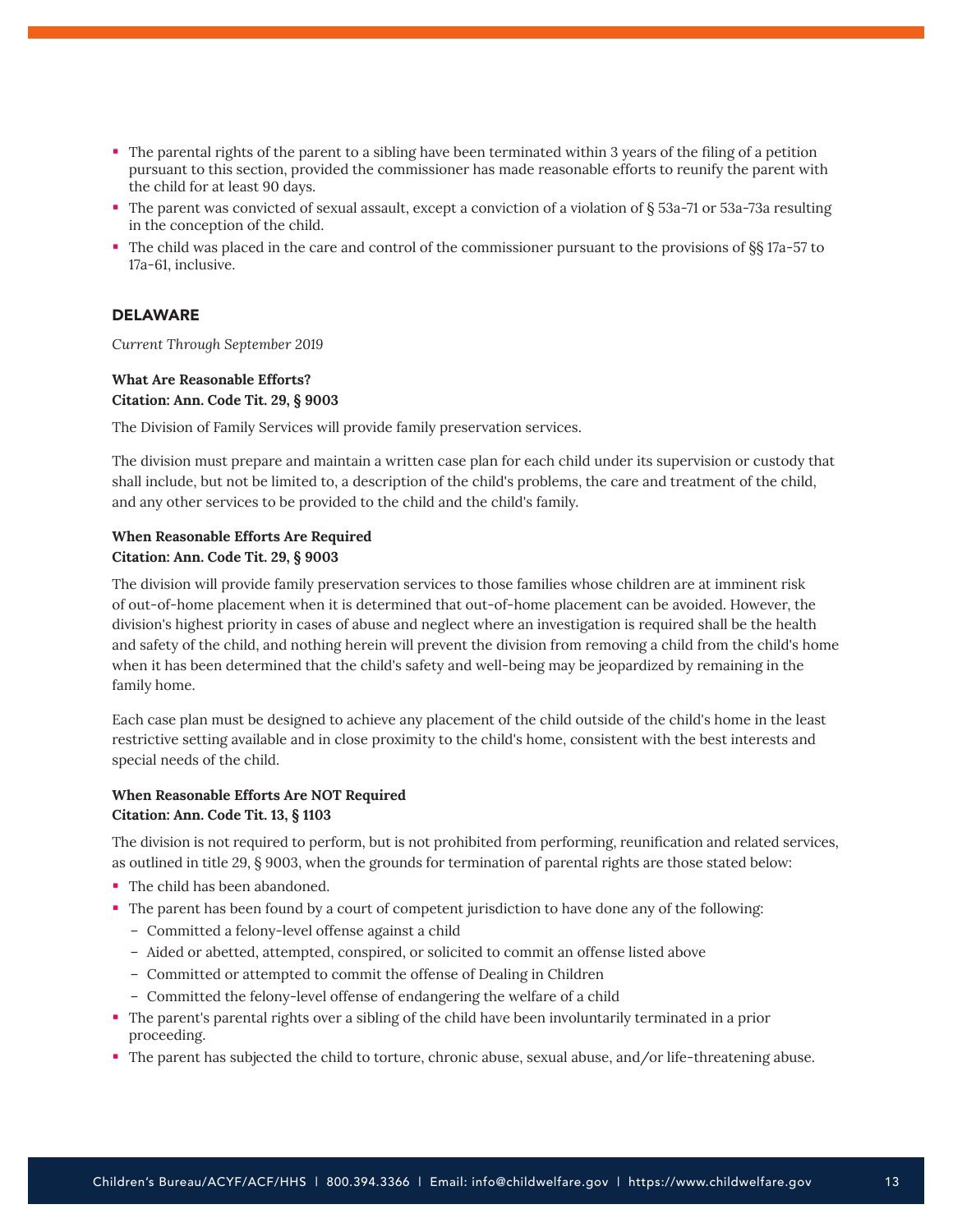A child has suffered unexplained serious physical injury, death, or near death under circumstances that would indicate that the injuries resulted from the intentional or reckless conduct or willful neglect of the parent.

#### DISTRICT OF COLUMBIA

*Current Through September 2019*

## **What Are Reasonable Efforts? Citation: Ann. Code § 4-1301.02**

Family preservation services are services for children and families that are at risk of abuse or neglect, or are in crisis, and include the following:

- Services designed to help children return to families from which they have been removed, or be placed for adoption, when safe and appropriate, or with a legal guardian, or, if adoption or legal guardianship is determined not to be safe and appropriate for the child, in another permanent living arrangement
- Replacement prevention services
- Services that provide follow-up care to families to whom a child has returned after commitment
- **Respite care services**
- Services designed to improve parenting skills and abilities

Family support services promote the safety and well-being of children and families, are community-based, and are designed to do the following:

- **Increase family strength and stability**
- **Increase parent confidence and competence**
- Afford children safe, stable, and supportive family environments
- **Enhance child development**

Time-limited family reunification services are services and activities provided to a committed child and to the child's parent, guardian, or custodian in order to facilitate the safe, appropriate, and timely reunification of the child during the 15 months following the child's entry into foster care. Time-limited family reunification services include the following:

- **Individual, group, and family counseling**
- Inpatient, residential, or outpatient substance abuse treatment services
- Mental health services
- **Assistance to address domestic violence**
- Services designed to provide temporary child care and therapeutic services for families
- Transportation to or from any of the services and activities described above

## **When Reasonable Efforts Are Required Citation: Ann. Code § 4-1301.09a**

The Child and Family Services Agency shall make reasonable efforts to preserve and reunify the family, as follows:

- Prior to the removal of the child from the home to prevent or eliminate the need for removing the child
- To make it possible for the child to return home safely
- To place the child in accordance with that plan in order to finalize a permanent placement if return home is inconsistent with the child's permanency plan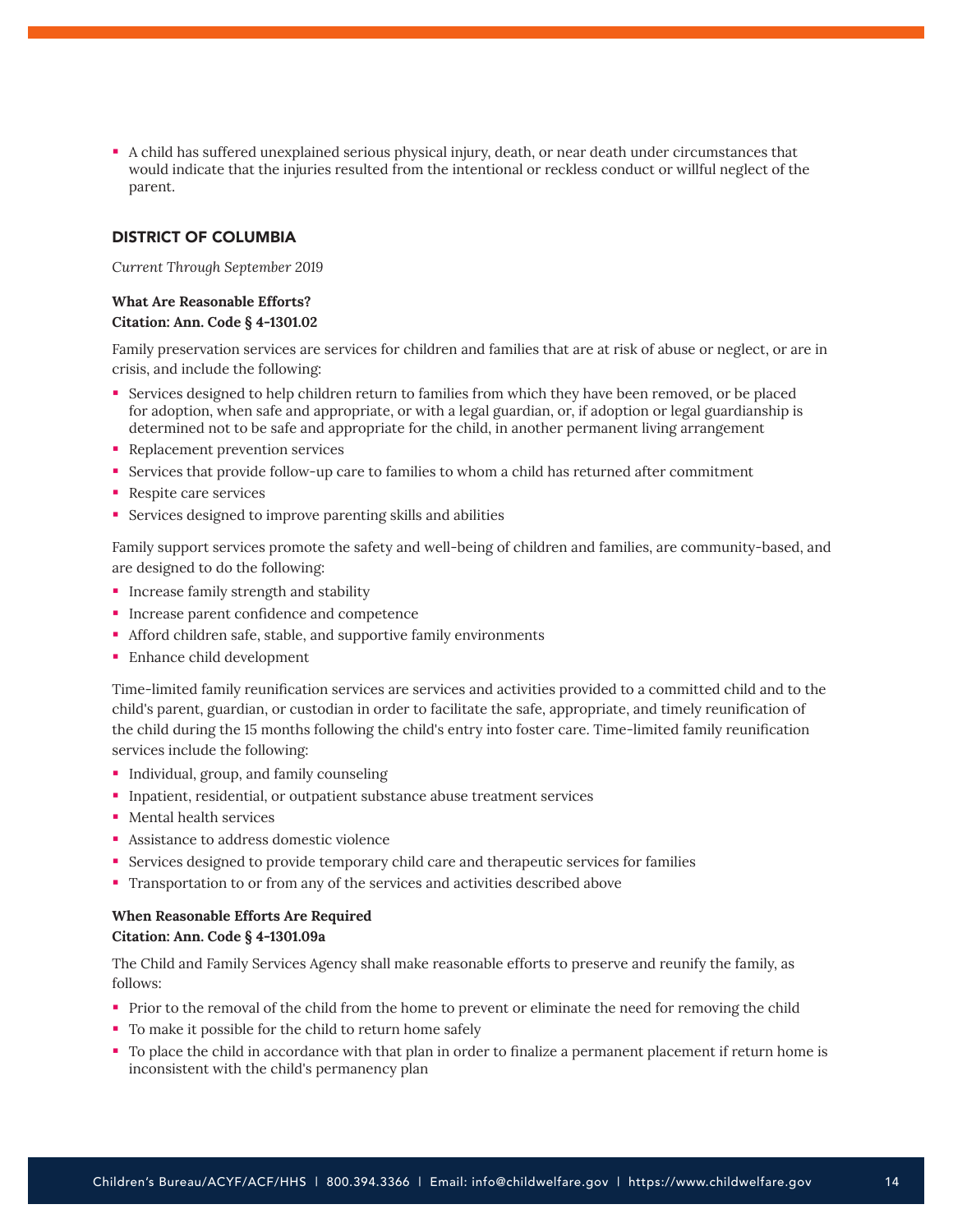## **When Reasonable Efforts Are NOT Required Citation: Ann. Code § 4-1301.09a**

Reasonable efforts to reunify the parent with his or her child are not required if the any of the following applies:

- The parent has subjected the child, a sibling, or other child to cruelty, abandonment, torture, chronic abuse, or sexual abuse.
- The parent has committed, aided, abetted, solicited, or attempted to commit murder or voluntary manslaughter of a sibling or other child.
- The parent has committed a felony assault against the child, a sibling, or other child.
- The parent has had his or her parental rights terminated involuntarily with respect to a sibling of the child.
- The parent is required to register with a sex offender registry under 42 U.S.C. § 16913(a).

#### FLORIDA

*Current Through September 2019*

## **What Are Reasonable Efforts? Citation: Ann. Stat. § 39.521(1)(g)**

The term 'reasonable efforts' means the exercise of reasonable diligence and care by the Department of Children and Families to provide the services ordered by the court or delineated in the case plan.

## **When Reasonable Efforts Are Required Citation: Ann. Stat. § 39.521(1)(f), (g)**

If the court finds that the prevention or reunification efforts by the department will allow the child to remain safely at home or be returned to the home safely, the court shall allow the child to remain in or return to the home after making a specific finding of fact that the reasons for removal have been remedied to the extent that the child's safety; well-being; and physical, mental, and emotional health will not be endangered.

If the court places the child in an out-of-home placement, the disposition order must include a written determination that the child cannot remain at home safely with an in-home safety plan and that removal of the child is necessary to protect the child. If the child is removed before the disposition hearing, the order also must include a written determination as to whether, after removal, the department made a reasonable effort to reunify the parent and child.

The court shall document whether reasonable efforts have been made through the following:

- Written findings as to whether an in-home safety plan could have prevented removal
- If an in-home safety plan was indicated, a brief written description of what appropriate and available safety management services were initiated
- A statement as to why further efforts could or could not have prevented or shortened the separation of the parent and child

A court may find that the department made a reasonable effort to prevent the need for removal if the first contact of the department with the family occurs during an emergency, and the department's assessment of the home situation indicates an immediate danger to the child's safety that cannot be mitigated by the provision of safety management services.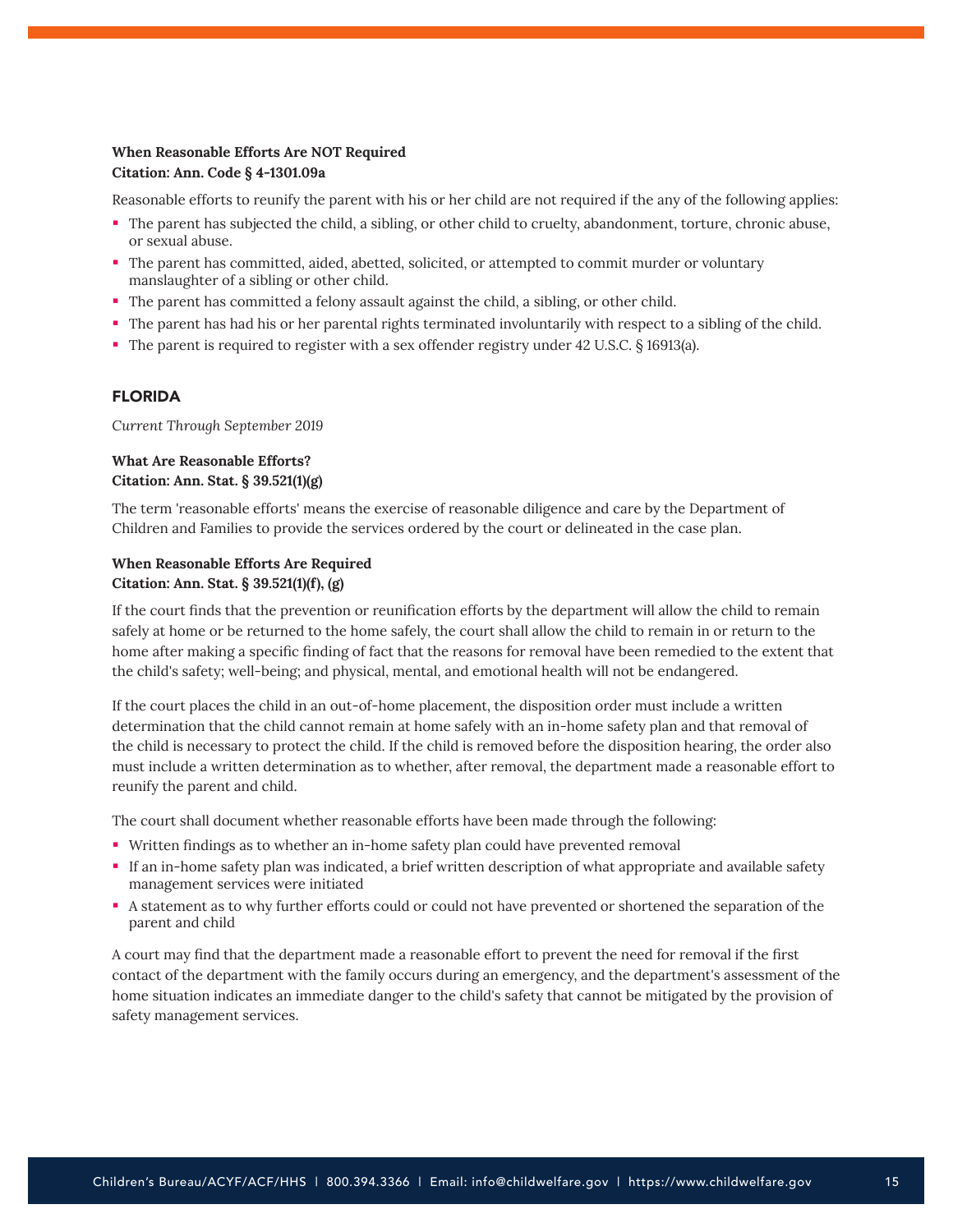## **When Reasonable Efforts Are NOT Required Citation: Ann. Stat. §§ 39.521(1)(g); 39.806(1)**

Reasonable efforts to reunify are not required if the court finds that any of the acts listed in  $\S 39.806(1)(f)$ -(l) have occurred. These acts include the following:

- The parent engaged in egregious conduct or had the opportunity to prevent and knowingly failed to prevent egregious conduct that threatened the child's life; safety; or physical, mental, or emotional health.
- The parent has subjected the child or another child to aggravated child abuse, sexual battery, sexual abuse, or chronic abuse.
- The parent has committed the murder, manslaughter, aiding or abetting the murder, or conspiracy or solicitation to murder the other parent or another child, or a felony battery that resulted in serious bodily injury to the child or to another child.
- The parental rights of the parent to a sibling of the child have been terminated involuntarily.
- The parent has a history of extensive, abusive, and chronic use of alcohol or a controlled substance that makes him or her incapable of caring for the child and has refused or failed to complete available treatment.
- A newborn child had a positive test that indicated the presence of alcohol or a controlled substance, the presence of which was not the result of medical treatment to the mother or the newborn, and the mother is the birth mother of at least one other child who was found dependent due to exposure to a controlled substance or alcohol, after which the mother had the opportunity to participate in substance abuse treatment.
- On three or more occasions, the child or another child of the parent has been placed in out-of-home care, and the conditions that led to the child's out-of-home placement were caused by the parent.

A reasonable effort by the department for reunification has been made if the appraisal of the home situation by the department indicates that the severity of the conditions of dependency is such that reunification efforts are inappropriate.

## GEORGIA

*Current Through September 2019*

## **What Are Reasonable Efforts? Citation: Ann. Code § 15-11-2**

'Reasonable efforts' means due diligence and the provision of appropriate services.

#### **When Reasonable Efforts Are Required Citation: Ann. Code §§ 15-11-202; 15-11-203**

Except as provided below, reasonable efforts shall be made to preserve or reunify families as follows:

- Prior to the placement of an alleged dependent child in the custody of the Division of Family and Children Services (DFCS) to prevent the need for removing the child from his or her home
- To eliminate the need for removal and make it possible for a child alleged to be or adjudicated as a dependent child to return safely to his or her home at the earliest possible time

In determining the type of reasonable efforts to be made to a child alleged to be or adjudicated as a dependent child and in making such reasonable efforts, such child's health and safety shall be the paramount concern.

If the court determines that reasonable efforts to reunify a child with his or her parents have been made, or DFCS has submitted a written report to the court that does not contain a plan for reunification services, then reasonable efforts shall be made to place a child in a timely manner in accordance with the permanency plan and to complete whatever steps are necessary to finalize the permanent placement of such child.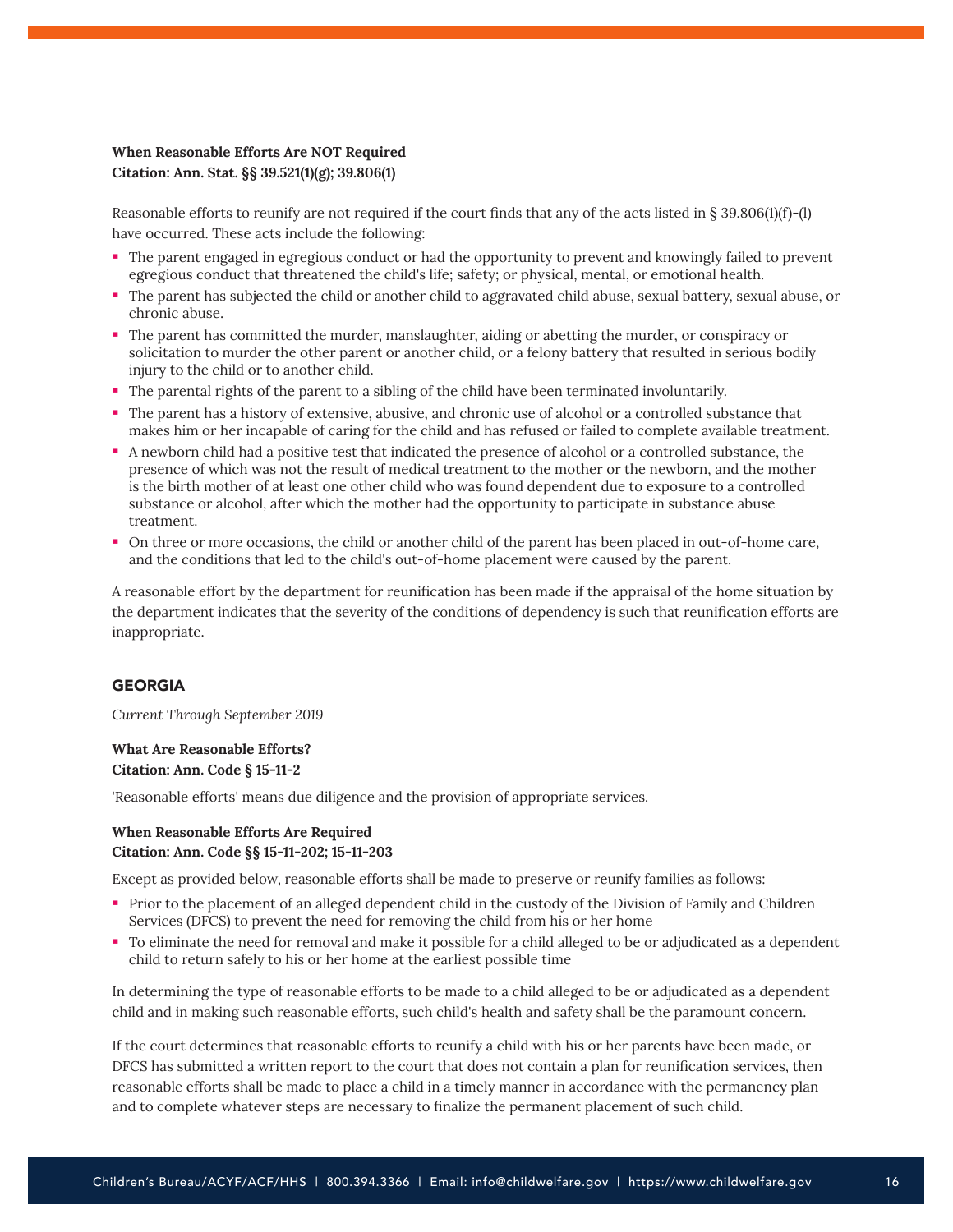## **When Reasonable Efforts Are NOT Required Citation: Ann. Code § 15-11-203**

The court may direct that reasonable efforts to eliminate the need for placement of an alleged dependent child shall not be required or shall cease if the court determines that the parent has done any of the following:

- Has subjected his or her child to aggravated circumstances, as defined in § 15-11-2(5)
- Has been convicted of the murder or voluntary manslaughter of another child of the parent
- Has been convicted of aiding or abetting, attempting, conspiring, or soliciting to commit murder or voluntary manslaughter of another child of the parent
- Has been convicted of committing a felony assault that results in serious bodily injury to the child or another child of the parent
- Has been convicted of rape, sodomy, aggravated sodomy, child molestation, aggravated child molestation, incest, sexual battery, or aggravated sexual battery of the alleged dependent child or another child of the parent
- Is required to register as a sex offender and that preservation of a parent-child relationship is not in the child's best interests
- Has had his or her rights to a sibling of the child terminated involuntarily and the circumstances leading to the termination of parental rights to that sibling have not been resolved

#### GUAM

*Current Through September 2019*

## **What Are Reasonable Efforts? Citation: Ann. Code Tit. 19, § 13304**

A service plan is a specific, written plan prepared by Child Protective Services and presented to members of the child's family. The service plan should also include, but not necessarily be limited to, the specific services or treatment that the parties will be provided and the specific actions the parties must take or specific responsibilities that the parties must assume.

#### **When Reasonable Efforts Are Required Citation: Ann. Code Tit. 19, § 13304**

The service plan should set forth the following:

- The steps that will be necessary to facilitate the return of the child to a safe family home if the proposed placement of the child is in foster care or in alternate placement outside of the child's home
- The steps that will be necessary for the child to remain in a safe family home with the assistance of a service plan, if the proposed placement of the child is in a family home under Child Protective Services' supervision
- The steps that will be necessary to make the family home a safe family home and to terminate intervention of Child Protective Services into the family and eliminate, if possible, the necessity for the filing of a petition with the court under this chapter

#### **When Reasonable Efforts Are NOT Required**

This issue is not addressed in the statutes reviewed.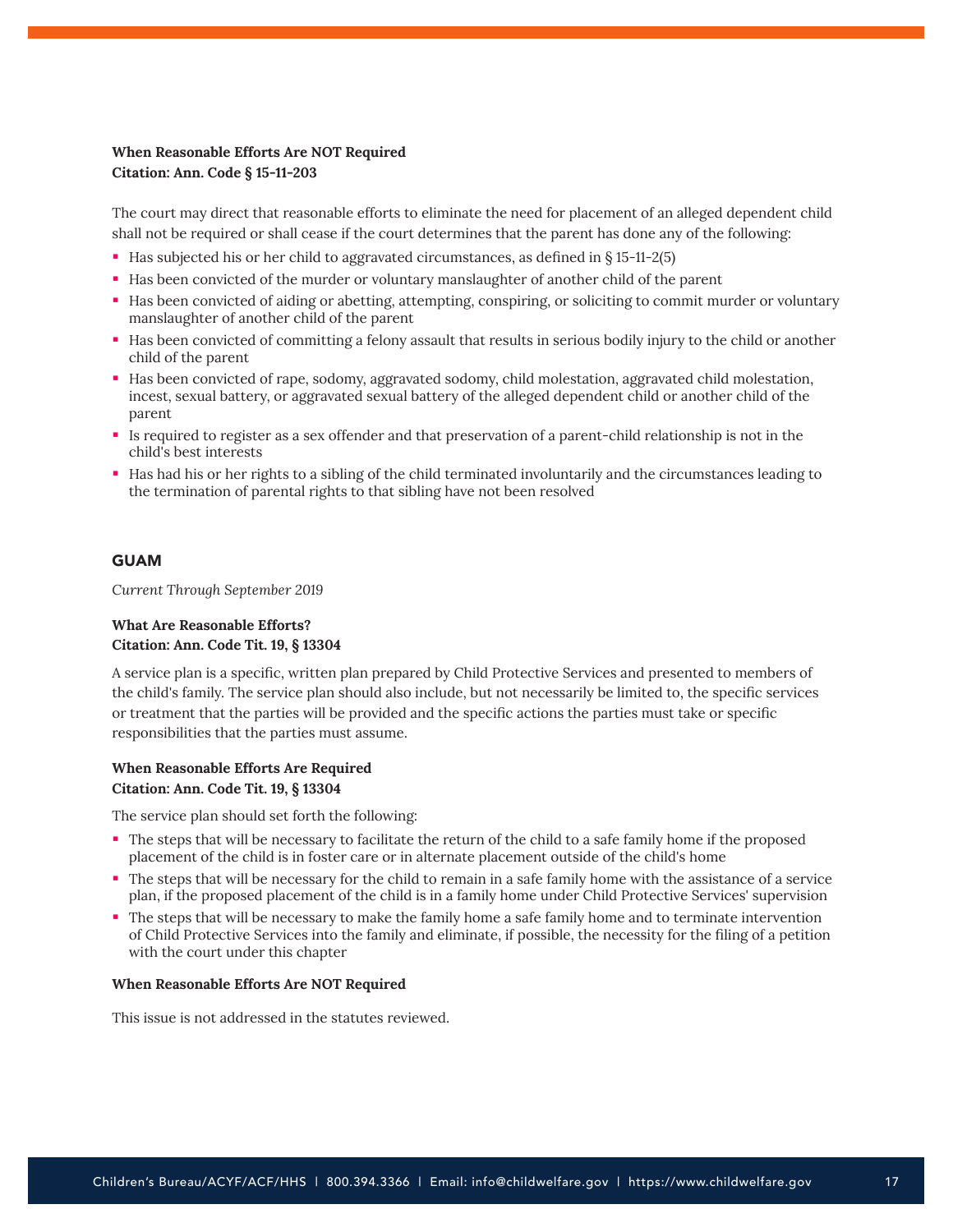#### HAWAII

*Current Through September 2019*

## **What Are Reasonable Efforts? Citation: Rev. Stat. §§ 587A-2; 587A-27**

The service plan shall be carefully formulated with the family in a timely manner. Every reasonable opportunity should be provided to help the child's legal custodian to succeed in remedying the problems that put the child at substantial risk of being harmed in the family home. Each appropriate resource, public and private, family and friend, should be considered and used to maximize the legal custodian's potential for providing a safe family home for the child. Full and careful consideration shall be given to the religious, cultural, and ethnic values of the child's legal custodian when service plans are being discussed and formulated.

The service plan shall provide the specific steps necessary to facilitate the return of the child to a safe family home, if the proposed placement of the child is in foster care under foster custody. These specific steps shall include treatment and services that will be provided, actions completed, specific measurable and behavioral changes that must be achieved, and responsibilities assumed.

## **When Reasonable Efforts Are Required Citation: Rev. Stat. § 587A-2**

The service plan shall effectuate the child's remaining in the family home, when the family home can be immediately made safe with services, or the child's returning to a safe family home.

## **When Reasonable Efforts Are NOT Required Citation: Rev. Stat. §§ 587A-28; 587A-4**

The court need not order a service plan if the court finds that aggravated circumstances are present. The term 'aggravated circumstances' means any of the following:

- The parent has murdered or has solicited, aided, abetted, attempted, or conspired to commit the murder or voluntary manslaughter of another child of the parent.
- The parent has committed a felony assault that results in serious bodily injury to the child or another child of the parent.
- The parent's rights regarding a sibling of the child have been judicially terminated.
- The parent has tortured the child.
- The child is an abandoned infant.
- The parent has committed sexual abuse against another child of the parent.
- The parent is required to register with a sex offender registry under the Adam Walsh Child Protection and Safety Act of 2006 (42 U.S.C. § 16913).

## IDAHO

*Current Through September 2019*

## **What Are Reasonable Efforts? Citation: Idaho Code § 16-1621(1), (3)**

The Department of Health and Welfare shall prepare a written case plan in every case in which the child is determined to be within the jurisdiction of the court, including cases in which the parent(s) is incarcerated.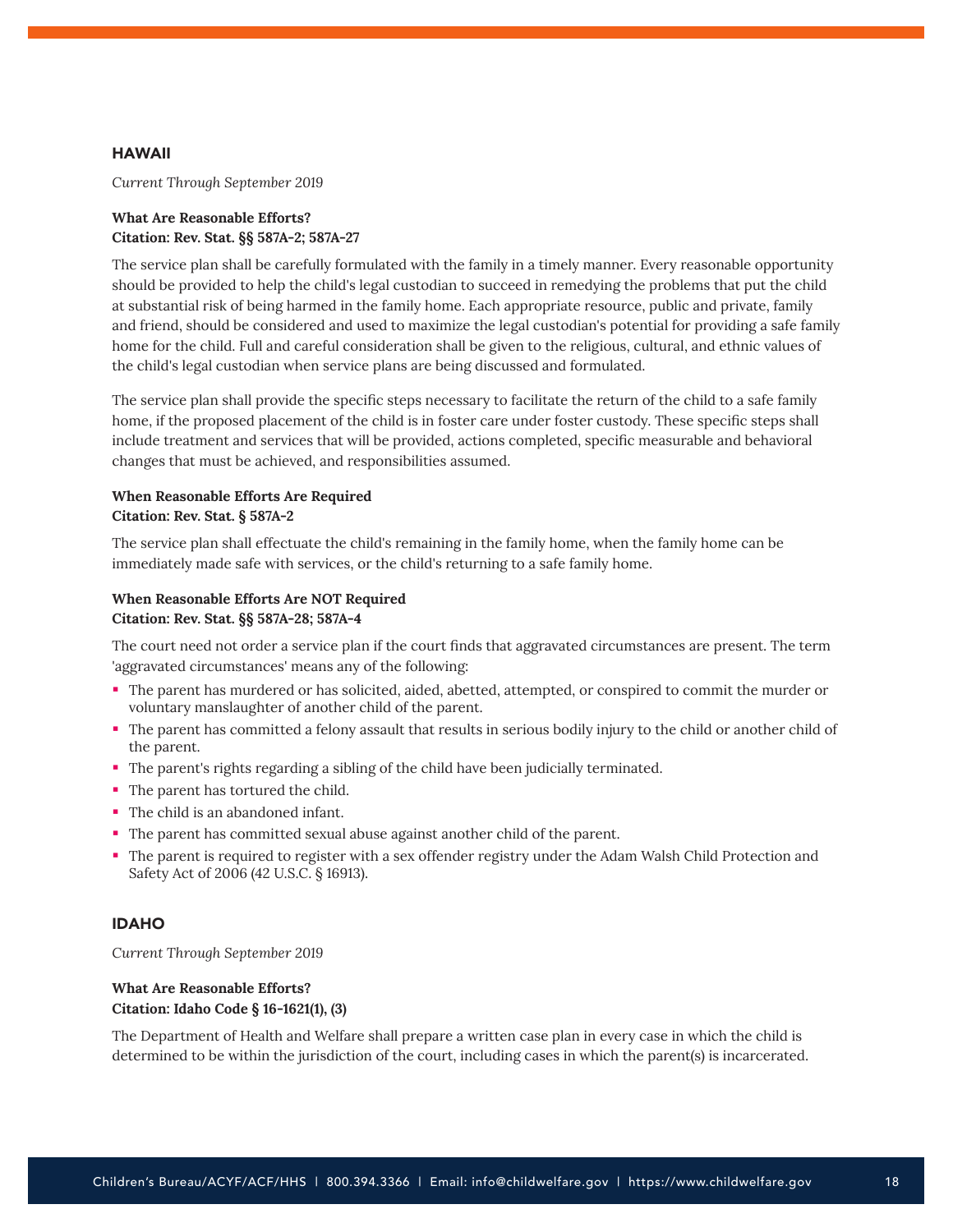If the child is placed in the legal custody of the department, the case plan shall set forth reasonable efforts that will be made to make it possible for the child to return home. The case plan also shall address the following:

- Identify the services to be provided to the child, including services to identify and meet any special educational, emotional, physical, or developmental needs the child may have; to assist the child in adjusting to the placement; or to ensure the stability of the placement
- Address options for maintaining the child's connection to the community, including individuals with a significant relationship to the child and organizations or community activities with which the child has a significant connection
- Include a goal of reunification and a plan for achieving that goal

The reunification plan shall identify all issues that need to be addressed before the child can safely be returned home without department supervision. The reunification plan shall specifically identify the tasks to be completed by the department, each parent, or others to address each issue, including services to be made available by the department to the parents and in which the parents are required to participate and deadlines for completion of each task. The case plan shall state with specificity the role of the department toward each parent. When appropriate, the reunification plan should identify terms for visitation, supervision of visitation, and child support.

## **When Reasonable Efforts Are Required Citation: Idaho Code § 16-1619(6)**

If the court vests legal custody in the department or other authorized agency, the court shall make detailed written findings based on facts in the record as to whether the department made reasonable efforts to prevent the placement of the child in foster care, including findings, when appropriate, with regard to the following:

- Reasonable efforts were made but were not successful in eliminating the need for foster care placement of the child.
- The department made reasonable efforts to prevent removal but was not able to safely provide preventive services.
- Reasonable efforts to temporarily place the child with related persons were made but were not successful.
- Reasonable efforts were not required as the parent had subjected the child to aggravated circumstances.

## **When Reasonable Efforts Are NOT Required Citation: Idaho Code §§ 16-1619(6)(d); 16-1602(6)**

Reasonable efforts are not required if the parent has subjected the child to aggravated circumstances as determined by the court. 'Aggravated circumstances' include, but are not limited to, the following:

- Circumstances in which the parent has engaged in any of the following:
	- Abandonment, chronic abuse, or chronic neglect of the child
		- Chronic neglect or chronic abuse of a child shall consist of abuse or neglect that is so extreme or repetitious as to indicate that return of the child to the home would result in unacceptable risk to the health and welfare of the child.
	- Sexual abuse against a child of the parent, which includes any conduct described in §§ 18-1506, 18-1506A, 18-1507, 18-1508, 18-1508A, 18-6101, 18-6608, or 18-8602
	- Torture of a child; any conduct listed in § 18-8303(1) (including ritualized abuse of a child, lewd conduct, murder committed in the perpetration of rape, kidnapping committed for the purpose of rape, committing an infamous crime against nature, committing any lewd and lascivious act upon any child under age 16 for purposes of sexual gratification or arousal, rape, forcible sexual penetration by use of a foreign object, or sex trafficking); battery or an injury to a child that results in serious or great bodily injury to a child; voluntary manslaughter of a child; or aiding or abetting such voluntary manslaughter, soliciting such voluntary manslaughter, or attempting or conspiring to commit such voluntary manslaughter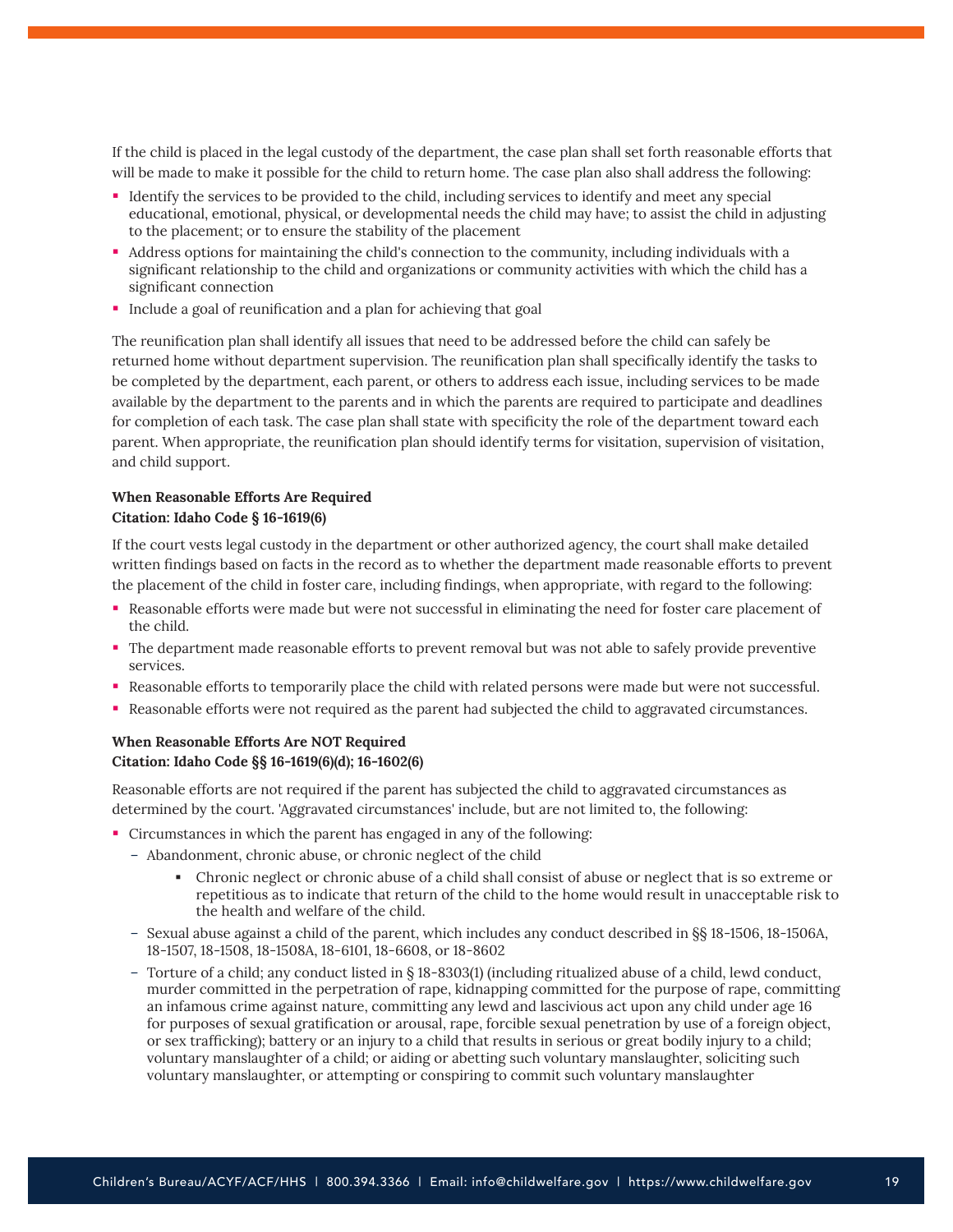- The parent has committed murder, aided or abetted a murder, solicited a murder, or attempted or conspired to commit murder.
- The parental rights of the parent to another child have been terminated involuntarily.

#### ILLINOIS

*Current Through September 2019*

#### **What Are Reasonable Efforts? Citation: Cons. Stat. Ch. 325, § 5/8.2**

The term 'family preservation services' refers to all services to help families, including adoptive and extended families.

Appropriate family preservation services shall be included in the service plan if the Department of Children and Family Services has determined that those services will ensure the child's health and safety, are in the child's best interests, and will not place the child in imminent risk of harm. Such plans may include, but are not limited to, the following:

- **Case management services**
- Homemakers, including emergency caretakers, housekeepers, and chore services
- Counseling, including individual therapy, infant stimulation therapy, family therapy, group therapy, self-help groups, drug and alcohol abuse counseling, vocational counseling, and postadoption services
- Parent education
- Day care, including protective day care and day care to meet educational, prevocational, or vocational needs
- Emergency assistance and advocacy assessments, including coordinated services to secure emergency cash, food, and housing
- Respite care
- **In-home health care**
- **Transportation to obtain any of the above services**
- **Medical assistance**

## **When Reasonable Efforts Are Required**

## **Citation: Cons. Stat. Ch. 20, § 505/5**

The department shall offer family preservation services to help families, including adoptive and extended families. Such services shall be offered for the following purposes:

- To prevent the placement of children in substitute care when the children can be cared for at home or in the custody of the person responsible for the children's welfare
- **To reunite children with their families**
- To maintain an adoptive placement

Family preservation services shall only be offered when doing so will not endanger the children's health or safety. The child and his or her family shall be eligible for services as soon as the report of suspected child abuse or neglect is determined to be indicated. The department may offer services to any family about whom a report of suspected child abuse or neglect has been filed prior to concluding its investigation. The department also may provide services to any child or family who is the subject of a report or may refer the family to services available from other agencies in the community, even if the report is determined to be unfounded, if the conditions in the child's or family's home are reasonably likely to subject the child or family to future reports of suspected child abuse or neglect. Acceptance of such services shall be voluntary.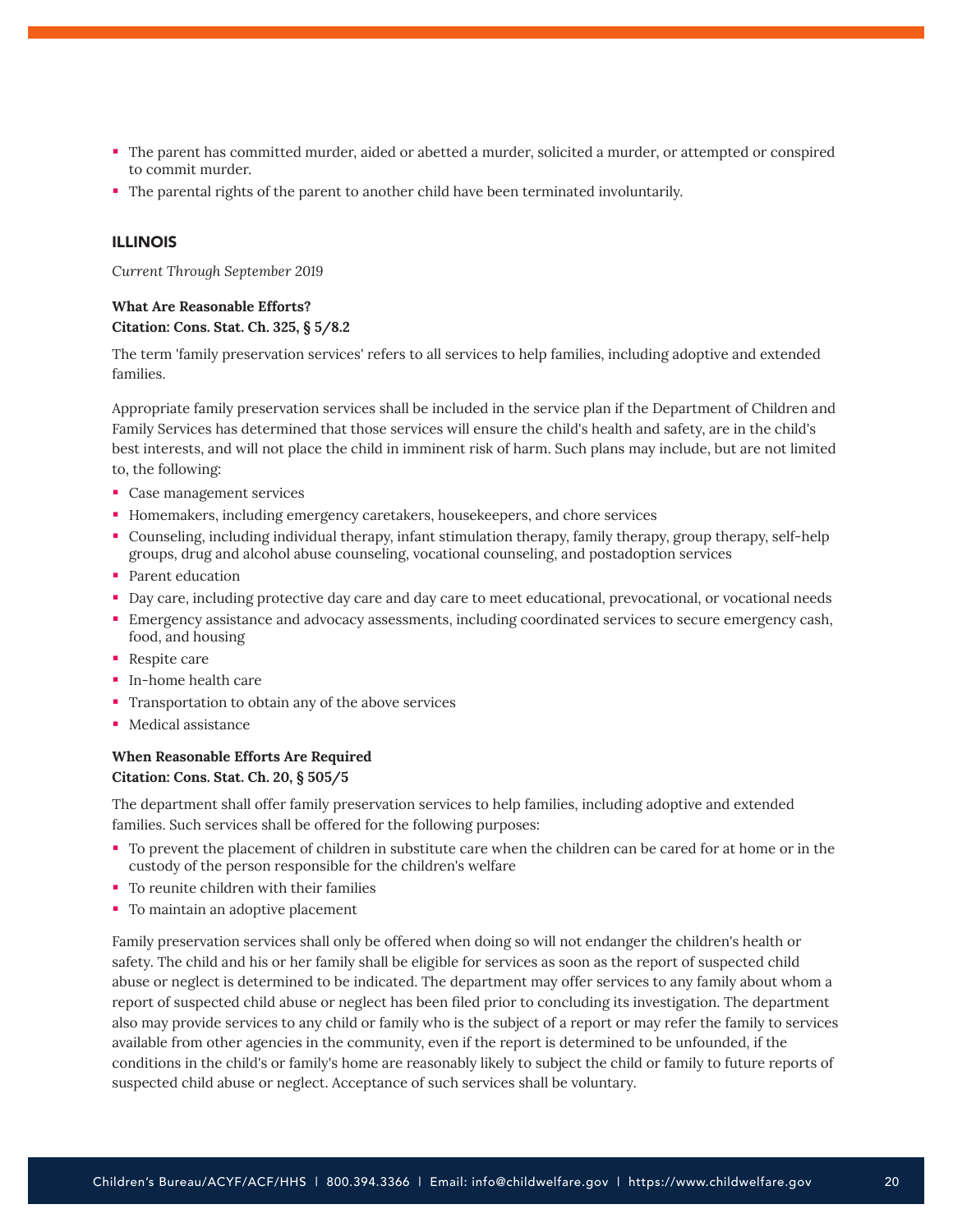When a child is placed in foster care, the department shall ensure and document that reasonable efforts were made to prevent or eliminate the need to remove the child from the child's home. The department must make reasonable efforts to reunify the family when temporary placement of the child occurs unless otherwise required.

## **When Reasonable Efforts Are NOT Required Citation: Cons. Stat. Ch. 20, § 505/5; Ch. 705, § 405/2-13.1**

When the department believes that further reunification services would be ineffective, it may request a finding from the court that reasonable efforts are no longer appropriate. The court shall grant this motion with respect to a parent of the minor if the court finds after a hearing that any of the following apply:

- The parent has had his or her parental rights to another child involuntarily terminated.
- The parent has been convicted of any of the following:
	- First-degree or second-degree murder of another child of the parent
	- Attempt, conspiracy, or solicitation to commit first-degree or second-degree murder of another child of the parent
	- Aggravated battery, aggravated battery of a child, or felony domestic battery, any of which has resulted in serious bodily injury to the minor or another child of the parent
	- An offense in any other State substantially similar to any of the above offenses

The department is not required to provide further reunification services after such a finding.

#### INDIANA

*Current Through September 2019*

#### **What Are Reasonable Efforts? Citation: Ann. Code § 31-34-21-5.5**

The term 'reasonable efforts' refers to measures taken to provide services to preserve and reunify families.

#### **When Reasonable Efforts Are Required Citation: Ann. Code § 31-34-21-5.5**

The Department of Child Services shall make reasonable efforts to preserve and reunify families as follows:

- If the child has not been removed from the home, to prevent or eliminate the need for removing the child
- If the child has been removed from the home, to make it possible for the child to return safely home as soon as possible

## **When Reasonable Efforts Are NOT Required Citation: Ann. Code § 31-34-21-5.6**

Reasonable efforts to reunite a child with his or her family or to preserve a family are not required when the court finds any of the following:

- A parent has been convicted of causing a suicide, involuntary manslaughter, rape, criminal deviate conduct, child molesting, or exploitation of a victim who is the parent's child or the child's other parent.
- A parent has been convicted of murder or voluntary manslaughter of a victim who is the parent's child or the child's other parent.
- A parent has been convicted of attempting, aiding, or conspiring to commit any of the above crimes.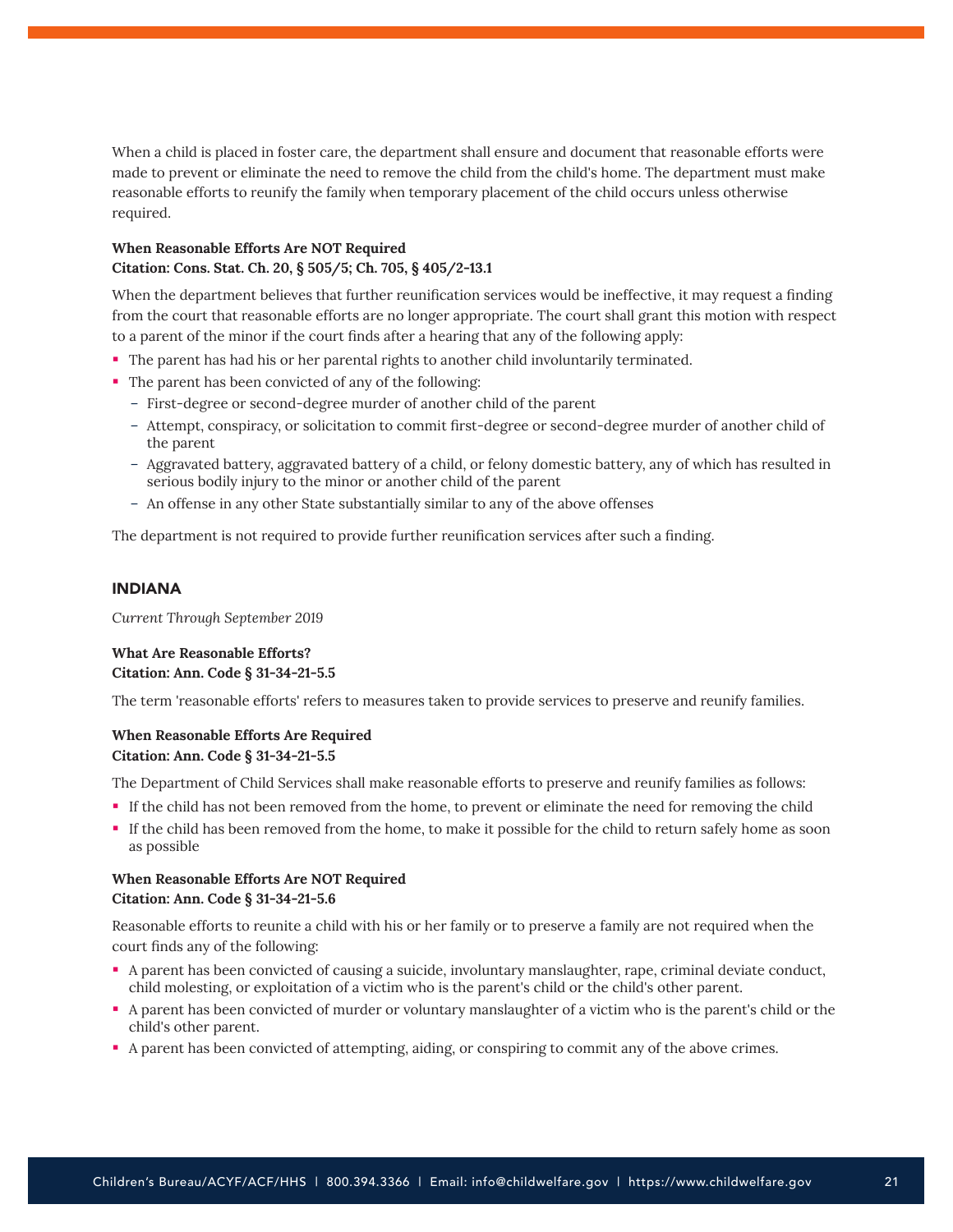- A parent has been convicted of any of the following:
	- Battery, aggravated battery, criminal recklessness, or neglect against a child
	- Promotion of human labor trafficking, promotion of human sexual trafficking, promotion of child sexual trafficking, promotion of sexual trafficking of a younger child, child sexual trafficking, or human trafficking
	- An offense comparable to any offense described above under Federal law or the law in another State, territory, or country
- The parental rights of a parent with respect to a sibling have been involuntarily terminated.
- The child is an abandoned infant.

## IOWA

*Current Through September 2019*

## **What Are Reasonable Efforts? Citation: Ann. Stat. § 232.102(12)**

The term 'reasonable efforts' refers to efforts made to preserve and unify a family. Reasonable efforts may include, but are not limited to, family-centered services if the child's safety in the home can be maintained during the time the services are provided.

The term 'family-centered services' means services and other support intended to maintain a child safely with the child's family or with a relative; to return a child, safely and in a timely manner, to the home of the child's parent or relative; or to promote the achievement of concurrent planning goals by identifying and helping the child secure placement for adoption, with a guardian, or with other alternative permanent family connections. Family-centered services are adapted to the individual needs of a family in regard to the specific services and other support provided to the child's family and the intensity and duration of service delivery. Family-centered services are intended to preserve a child's connections to the child's neighborhood, community, and family and to improve the overall capacity of the child's family to provide for the needs of the children in the family.

## **When Reasonable Efforts Are Required Citation: Ann. Stat. § 232.102(12)**

Reasonable efforts are required as follows:

- Prior to out-of-home placement of a child in foster care to eliminate the need for removal of the child
- To make it possible for the child to return safely to the family's home

If returning the child to the family's home is not appropriate or possible, reasonable efforts shall include the efforts made in a timely manner to finalize a permanency plan for the child. A child's health and safety shall be the paramount concern in making reasonable efforts.

In determining whether reasonable efforts have been made, the court shall consider both of the following:

- The type, duration, and intensity of services or support offered or provided to the child and the child's family
- The relative risk to the child of remaining in the child's home versus removal of the child

If family-centered services were not provided, the court record shall enumerate the reasons the services were not provided, including, but not limited to, whether the services were not available, not accepted by the child's family, judged to be unable to protect the child and the child's family during the time the services would have been provided, judged to be unlikely to be successful in resolving the problems which would lead to removal of the child, or other services were found to be more appropriate.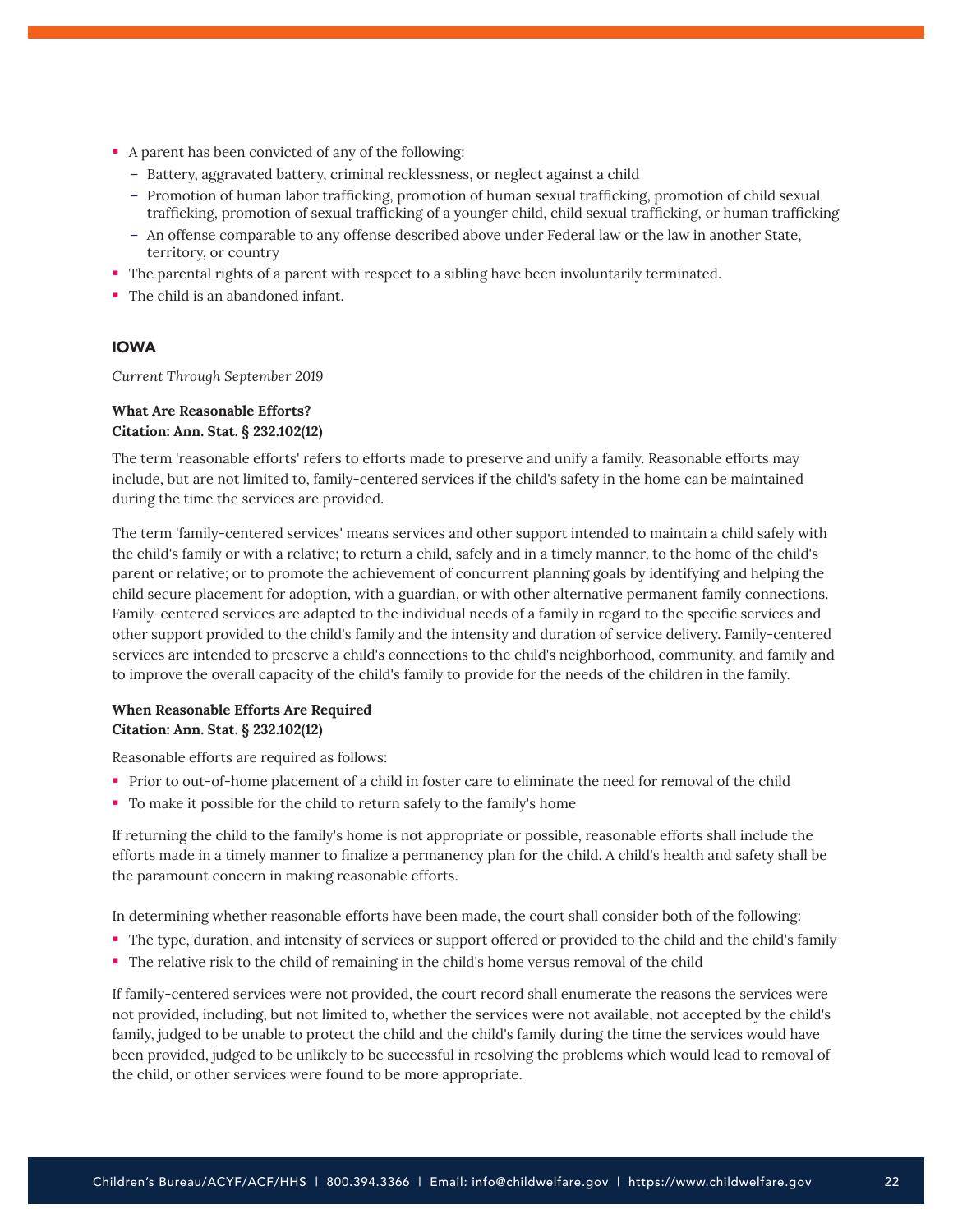## **When Reasonable Efforts Are NOT Required Citation: Ann. Stat. § 232.102(14)**

If the court determines by clear and convincing evidence that aggravated circumstances exist, the court may waive the requirement for making reasonable efforts. The existence of aggravated circumstances is indicated by any of the following:

- The parent has abandoned the child.
- The court finds the child in need of assistance based on a finding of physical or sexual abuse or neglect.
- The parent's parental rights to another child have been terminated and there is clear and convincing evidence that services likely will not, within a reasonable time, correct the conditions that led to the child's removal from the home.
- The parent has been convicted of murder or voluntary manslaughter of another child or aiding, abetting, attempting, conspiring, or soliciting to commit either crime.
- The parent has been convicted of a felony assault that resulted in serious bodily injury to the child or another child of the parent.

## KANSAS

*Current Through September 2019*

## **What Are Reasonable Efforts? Citation: Pol. & Proc. Man. § 3371**

The primary goal of the Department for Children and Families (DCF) and the Adoption and Safe Families Act (ASFA) is the safety of the child.

Services to the family that are used to document reasonable efforts include, but are not limited to, the following:

- Referral to DCF family services
- Referral to other community resource agencies (i.e. clothing/food banks, day care centers, churches, and counseling centers, etc.)
- Referral to services provided by the school system
- Referral to the family preservation case management provider

Services to the family and/or child that facilitate reintegration include, but are not limited to, the following:

- Assistance in building a family support network
- Family counseling/therapy
- Assistance in accessing school resources
- Parenting classes
- Referral to drug/alcohol treatment
- **Individual therapy**
- **In-home services**
- **Budgeting instruction**
- **Employment services**
- **Housing assistance**
- Assistance in accessing all applicable community resources
- Assistance with transportation and in developing the family's transportation resources
- **Development of a safety plan at reintegration**
- **Development of a crisis intervention plan**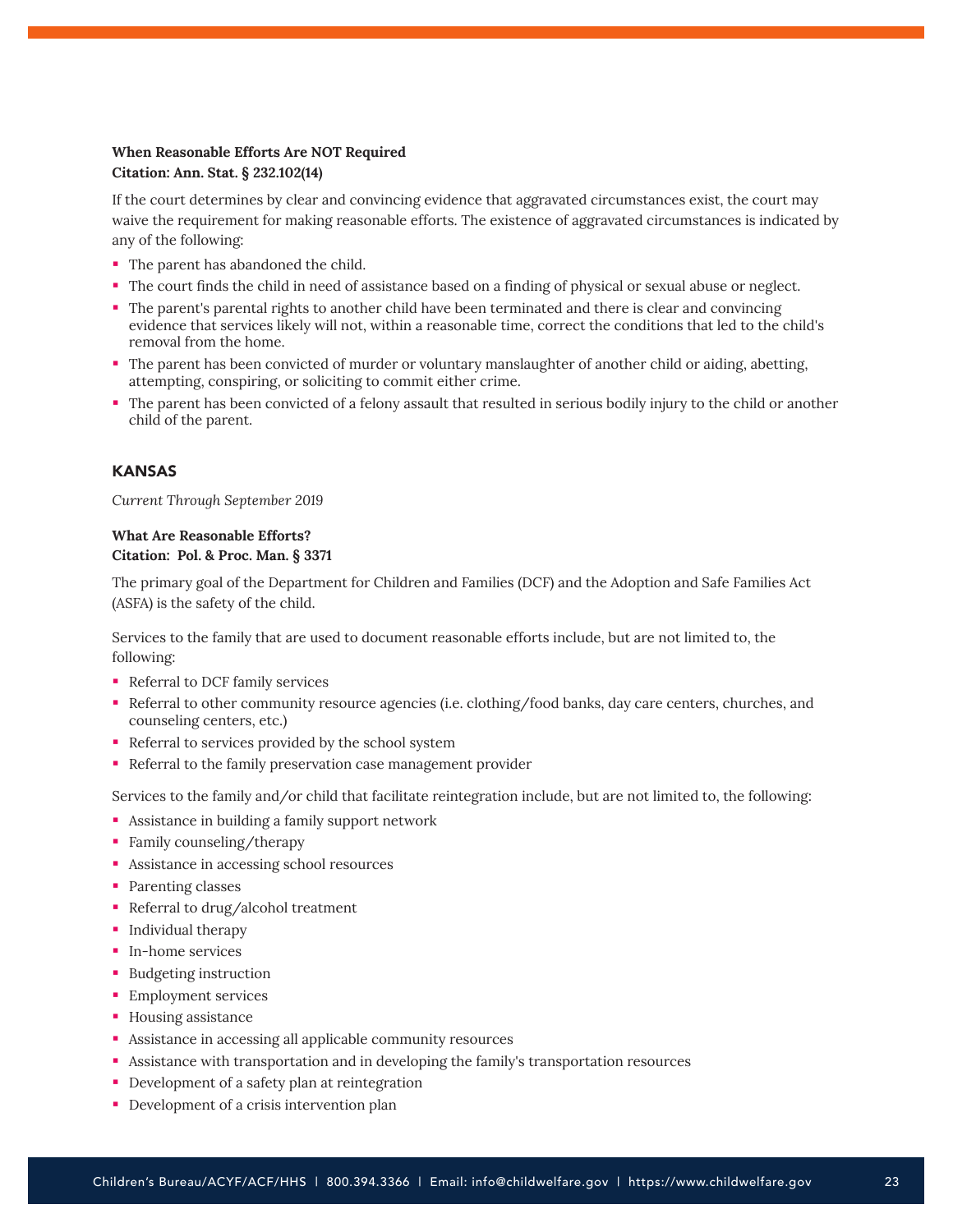## **When Reasonable Efforts Are Required Citation: Pol. & Proc. Man. § 3371**

Reasonable efforts shall be made to prevent the removal of the child from the home. Documentation prepared by the court must articulate reasonable efforts the agency made to keep the child at home or demonstrate that an emergency existed, and the child's safety was in jeopardy, requiring out-of-home placement.

Reasonable efforts need to be taken into consideration when determining case plan objectives. It is important to be aware of services that have already been implemented as well as services that may yet be needed.

When a child has been removed from his/her home, the child welfare case management provider is responsible for the provision of services to facilitate reintegration. The decision to recommend reintegration is a decision made by and communicated to the court. The primary factors in this decision are the safety and well-being of the child. Demonstrating reasonable efforts to return a child home when there is a concurrent plan is especially important.

During the time the child is in out-of-home placement, the case management provider shall ensure the family receives services to address the concerns that resulted in out-of-home placement. Identification of these services shall take place during all case-planning conferences. The case management provider shall continually monitor the effectiveness of these services.

The family shall receive adequate follow-up services from the case management provider during the 12 months aftercare period following the child's return home.

## **When Reasonable Efforts Are NOT Required Citation: Ann. Stat. § 38-2255; Pol. & Proc. Man. § 3371**

If custody of the child has been awarded to a person other than a parent, a permanency plan shall be prepared. If a permanency plan is provided at the dispositional hearing, the court may determine whether reintegration is a viable alternative. In determining whether reintegration is a viable alternative, the court shall consider whether:

- The parent has been found by a court to have committed one of the following crimes or to have aided and abetted, attempted, conspired, or solicited the commission of one of these crimes:
	- First- or second-degree murder
	- Capital murder
	- Voluntary manslaughter
	- Felony battery that resulted in bodily injury
- The parent has subjected the child or another child to aggravated circumstances.
- The parent has previously been found to be an unfit parent.
- The child has been in an out-of-home placement for 15 of the most recent 22 months.
- The parents have failed to work diligently toward reintegration.
- The secretary has provided the family with services necessary for the safe return of the child to the home.
- It is reasonable to expect reintegration to occur within a timeframe consistent with the child's developmental needs.

*In policy:* Both ASFA and the Kansas Code for the Care of Children clarify that child safety is paramount and efforts to maintain a child at home or reintegrate the child are not required when any of the following apply:

- A parent has been convicted of murder of any child.
- A parent has aided, abetted, attempted, conspired or solicited the murder of any child.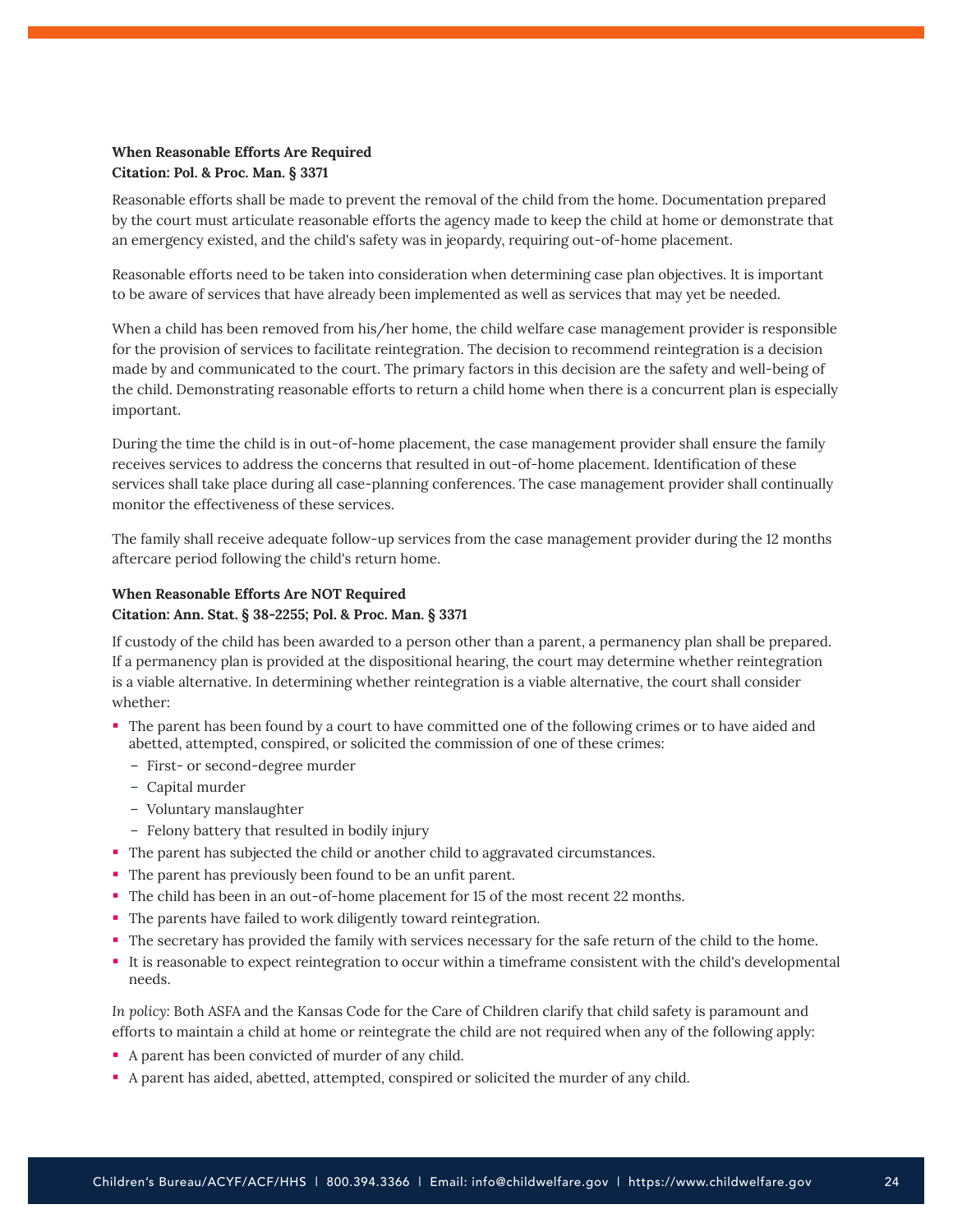- A parent has been convicted of a felony battery that resulted in bodily injury to any child.
- A parent has subjected any child to abandonment, torture, chronic abuse, sexual abuse, or chronic lifethreatening neglect.
- **Parental rights to any child have been involuntarily terminated.**
- The child has been in out-of-home placement for 15 of the last 22 months.

## **KENTUCKY**

*Current Through September 2019*

## **What Are Reasonable Efforts? Citation: Rev. Stat. § 620.020**

The term 'reasonable efforts' means the exercise of ordinary diligence and care by the department to utilize all preventive and reunification services that are available to the community and necessary to enable to child to live safely at home.

## **When Reasonable Efforts Are Required Citation: Rev. Stat. §§ 620.020; 620.130**

Reunification services are remedial services that are designed to do the following:

- Strengthen the family unit
- Secure reunification of the family and child, where appropriate, as quickly as practicable
- Prevent the future removal of the child from the family

When the court is petitioned to remove or continue the removal of a child from the custody of his parent or other person exercising custodial control or supervision, the court first shall consider whether the child may be reasonably protected against the alleged dependency, neglect, or abuse by alternatives less restrictive than removal. Such alternatives may include, but shall not be limited to, the provision of medical, educational, psychiatric, psychological, social work, counseling, day care, or homemaking services with monitoring wherever necessary by the Cabinet for Health and Family Services or other appropriate agency. When the court specifically finds that such alternatives are adequate to reasonably protect the child against the alleged dependency, neglect, or abuse, the court shall not order the removal or continued removal of the child.

If the court orders the removal or continues the removal of the child, services provided to the parent and the child shall be designed to promote the protection of the child and the return of the child safely to the child's home as soon as possible. The cabinet shall develop a treatment plan for each child designed to meet the needs of the child.

## **When Reasonable Efforts Are NOT Required Citation: Rev. Stat. §§ 610.127; 600.020**

Reasonable efforts shall not be required if a court determines the following:

- The parent has subjected the child to aggravated circumstances, including any of the following:
	- The parent has not had contact with the child for more than 90 days.
	- The parent is incarcerated for at least 1 year, will be unavailable to care for the child, and there is no appropriate relative to care for the child.
	- The parent has sexually abused the child and refused available treatment.
	- The parent has engaged in abuse of the child that required removal two or more times in the last 2 years.
	- The parent has caused the child serious physical injury.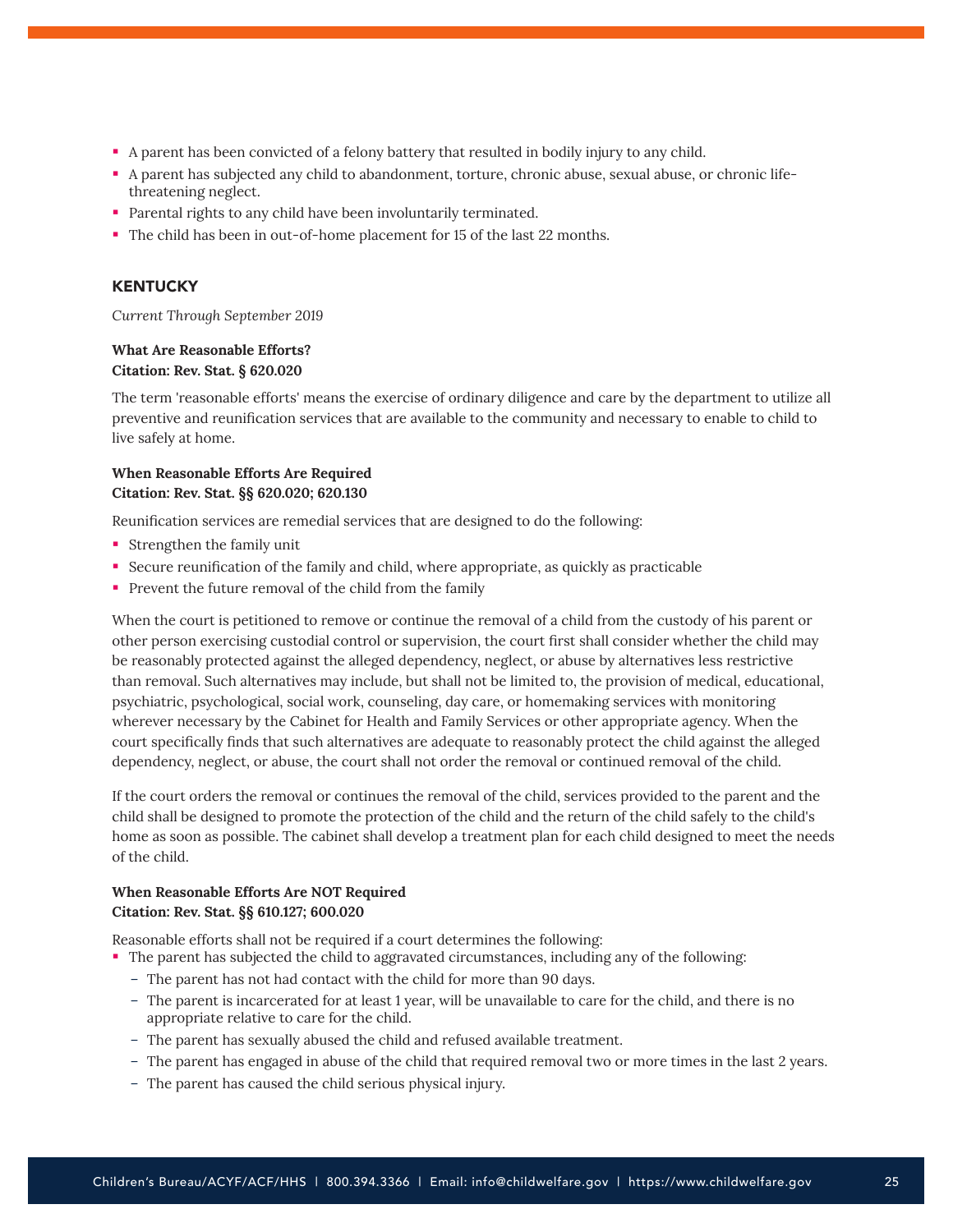- The parent has been convicted of having caused the death of another child of the parent.
- The parent has committed a felony assault that resulted in serious bodily injury to the child or another child of the parent.
- The parent had his or her parental rights to another child terminated involuntarily.
- The parent has engaged in a pattern of conduct due to a substance use disorder that has rendered the parent incapable of caring for the immediate and ongoing needs of the child and has refused or failed to complete a treatment plan.
- The parent has a mental illness or retardation that places the child at substantial risk of harm even if services were provided to the parent for 12 months.
- The parent has sexually abused the child or is required to register on a sex offender registry under 42 U.S.C. § 16913, the Adam Walsh Child Protection and Safety Act of 2006.
- Other circumstances make reasonable efforts inconsistent with the best interests of the child and the permanency plan for the child.

## LOUISIANA

*Current Through September 2019*

## **What Are Reasonable Efforts? Citation: Ch. Code Art. 603(25)**

The term 'reasonable efforts' means the exercise of ordinary diligence and care by department caseworkers and supervisors and shall assume the availability of a reasonable program of services to children and their families.

## **When Reasonable Efforts Are Required Citation: Ch. Code Art. 626; 684**

The court shall determine whether the Department of Children and Family Services has made reasonable efforts to prevent or eliminate the need for removal of the child from his or her home and, after removal, to make it possible for the child to return home safely.

The court may authorize, with the consent of the State, continued implementation of a safety plan prior to the adjudication if there are reasonable grounds to believe the child is in need of care and that the continued implementation of the safety plan is necessary for his or her safety and protection. The safety plan shall continue to set forth conditions as determined or agreed upon by the State as necessary for the protection of the child's health and safety while remaining in the home.

When the child is to be removed from his or her parents' custody, the court shall determine whether reasonable efforts have been made to prevent removal and what preventive or reunification efforts, or both, were made, and why further efforts could or could not have prevented or shortened the separation of the family.

## **When Reasonable Efforts Are NOT Required Citation: Ch. Code Art. 672.1**

At any time in a child in need of care proceeding for a child who is in the custody of the department, the department may file a motion for a judicial determination that efforts to reunify the parent and child are not required. The department shall have the burden of demonstrating by clear and convincing evidence that reunification efforts are not required, considering the health and safety of the child and the child's need for permanency.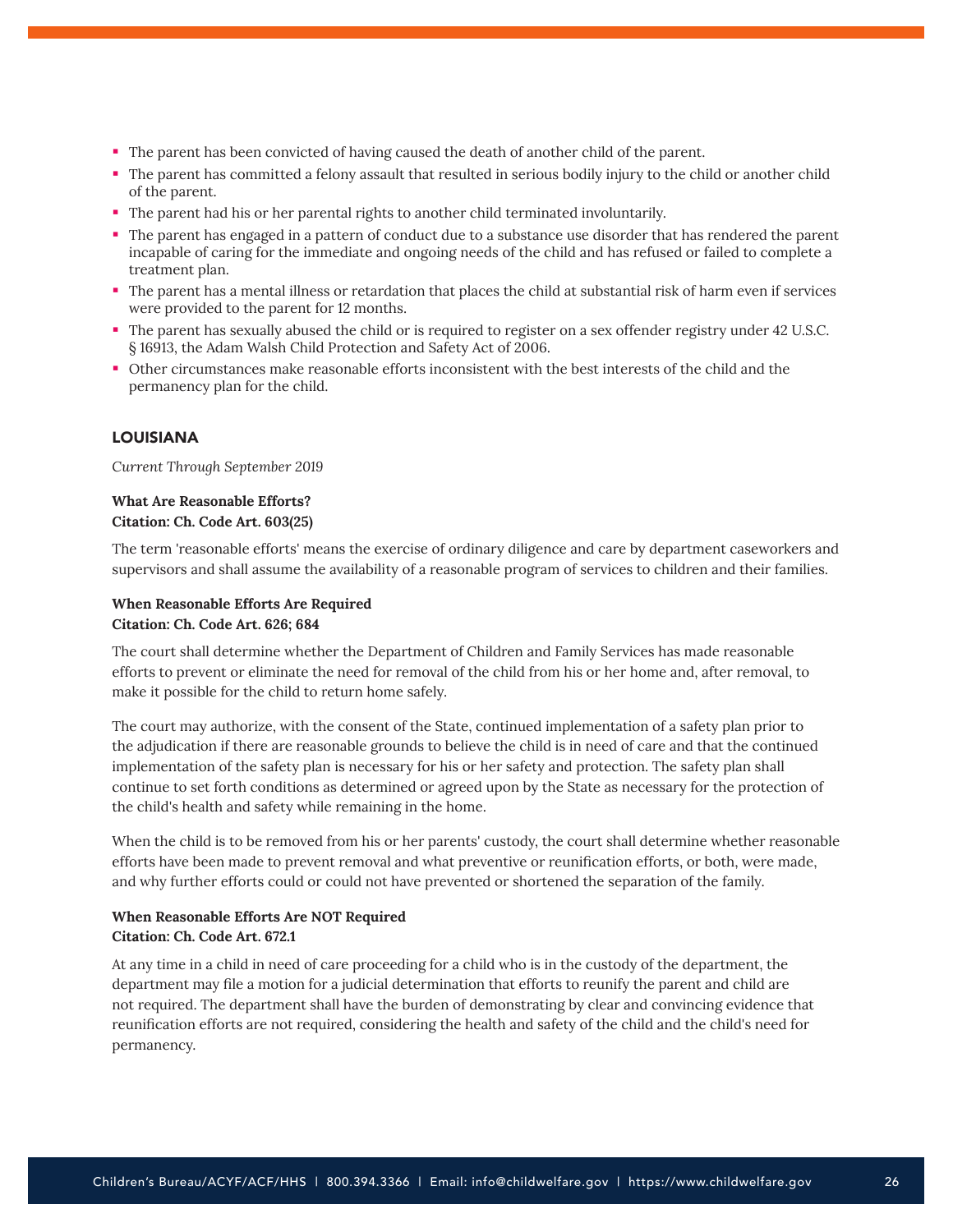Efforts to reunify the parent and child are not required if a court has determined the following:

- The parent has subjected the child to egregious conduct or conditions, including any of the grounds for termination of parental rights pursuant to Article 1015.
- The parent has committed or attempted to commit murder or manslaughter of another child of the parent or any other child or has aided or abetted, attempted, conspired, or solicited to commit such a murder or manslaughter.
- The parent has committed a felony that resulted in serious bodily injury to the child, another child of the parent, or any other child.
- The parent's parental rights to a sibling have been terminated involuntarily.

#### MAINE

*Current Through September 2019*

#### **What Are Reasonable Efforts? Citation: Ann. Stat. Tit. 22, § 4041(1-A)**

The Department of Health and Human Services shall develop a written rehabilitation plan that includes:

- Services that must be provided to address the problems in the family that present a risk of harm to the child
- Provisions to ensure the safety of the child while the parent engages in those services
- A means to measure the extent to which progress has been made
- Visitation that protects the child's physical and emotional well-being

#### **When Reasonable Efforts Are Required Citation: Ann. Stat. Tit. 22, § 4036-B**

The department shall make reasonable efforts to do the following:

- Prevent removal of the child from home, unless the court finds the presence of an aggravating factor
- Rehabilitate and reunify the family, as provided in § 4041(1–A), unless the court has ordered that the department need not commence or may cease reunification
- **Finalize the permanency plan**

## **When Reasonable Efforts Are NOT Required Citation: Ann. Stat. Tit. 22, §§ 4041(2)(A-2); 4002(1-B)**

The court may order that reunification efforts are not required if it finds one of the following:

- The existence of an aggravating factor
- That continuation of reunification efforts is inconsistent with the permanency plan for the child

An aggravating factor includes any of the following circumstances with regard to the parent:

- The parent has subjected a child for whom the parent was responsible to rape, gross sexual misconduct, gross sexual assault, sexual abuse, incest, aggravated assault, kidnapping, promotion of prostitution, sexual exploitation of a minor, sex trafficking or aggravated sex trafficking, abandonment, torture, chronic abuse, or any other treatment that is heinous or abhorrent to society.
- The parent refused for 6 months to comply with treatment required in a reunification plan with regard to the child.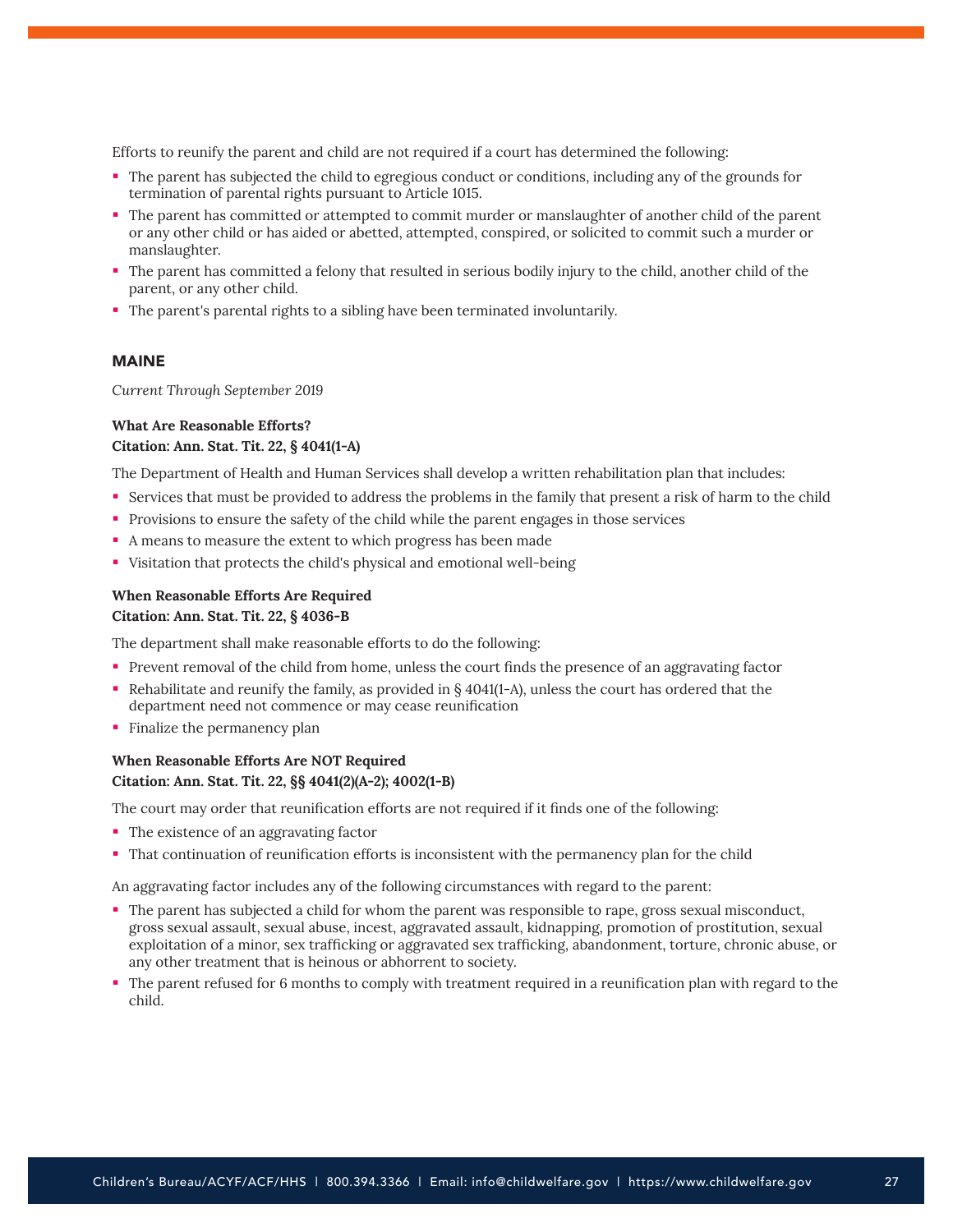- The parent has been convicted of any of the following crimes and the victim of the crime was a child for whom the parent was responsible or was a child who was a member of a household lived in or frequented by the parent:
	- Murder, felony murder, or manslaughter
	- Aiding, conspiring, or soliciting murder or manslaughter
	- Felony assault that results in serious bodily injury
	- Any comparable crime in another jurisdiction
- The parental rights of the parent to a sibling have been terminated involuntarily.
- The parent has abandoned the child.

#### MARYLAND

*Current Through September 2019*

#### **What Are Reasonable Efforts? Citation: Family Law § 5-525(c)**

The Department of Human Resources shall provide time-limited family reunification services to a child placed in an out-of-home placement and to the parent or guardian of the child in order to facilitate the child's safe and appropriate reunification in a timely manner.

## **When Reasonable Efforts Are Required Citation: Family Law § 5-525(e)**

Reasonable efforts shall be provided to preserve or reunify a family, as follows:

- **Prior to an out-of-home placement to prevent or eliminate the need for removing the child from home**
- To make it possible for a child to return home safely
- To finalize a permanent placement for the child if continuation of reasonable efforts is determined to be inconsistent with the permanency plan

## **When Reasonable Efforts Are NOT Required Citation: Courts & Jud. Proc. § 3-812(b)**

A local department may ask the court to find that reasonable efforts to reunify a child with the child's parent are not required if the local department concludes that any of the following are true:

- The parent has subjected the child to any of the following aggravated circumstances:
	- The parent has engaged in or facilitated chronic or severe physical abuse, chronic and life-threatening neglect, sexual abuse, or torture of the child, a sibling of the child, or another child in the household.
	- The parent knowingly failed to take appropriate steps to protect the child after a person in the household inflicted sexual abuse, severe physical abuse, life-threatening neglect, or torture on the child or another child in the household.
	- The child, a sibling of the child, or another child in the household has suffered severe physical abuse or death resulting from abuse by the parent or another adult in the household, and all persons who could have inflicted the abuse or caused the death remain in the household.
	- The parent has abandoned the child.
- The parent has been convicted, in any State or any court of the United States, of any of the following:
	- A crime of violence against a minor offspring of the parent or guardian, the child, or another parent of the child
	- Aiding or abetting, conspiring, or soliciting to commit a crime of violence
- The parent has involuntarily lost parental rights of a sibling of the child.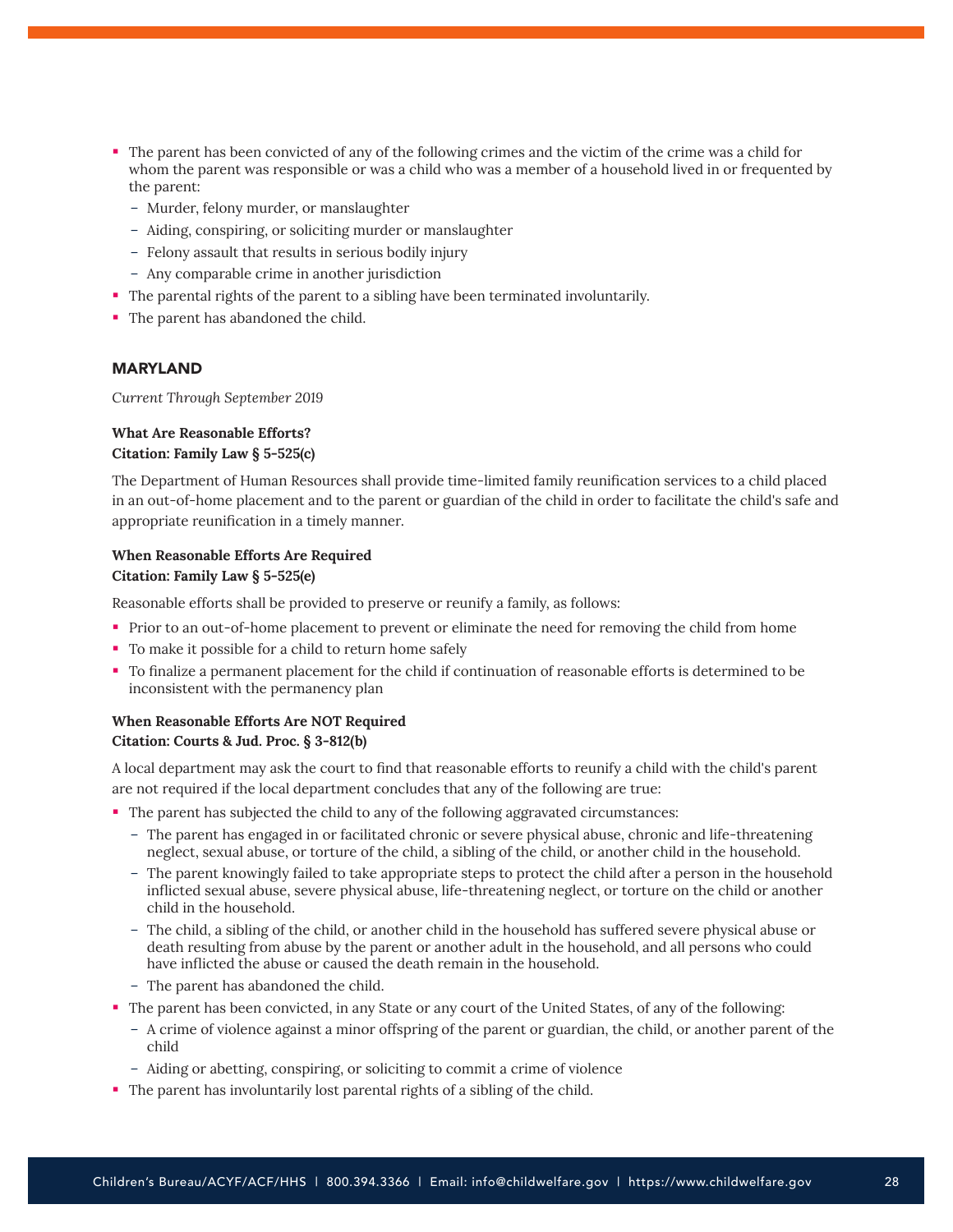The term 'crime of violence' includes abduction, arson, kidnapping, manslaughter, mayhem, maiming, rape, robbery, carjacking, sexual offenses, use of a handgun in the commission of a felony or other crime of violence, first-degree child abuse, and assault.

#### MASSACHUSETTS

*Current Through September 2019*

## **What Are Reasonable Efforts? Citation: Ann. Laws Ch. 119, § 29C**

The court shall determine the reasonable efforts to be made that are consistent with the best interests of the child.

## **When Reasonable Efforts Are Required Citation: Ann. Laws Ch. 119, § 29C**

Reasonable efforts shall be made as follows:

- **Prior to placement to prevent or eliminate the need for removal from the home**
- To make it possible for a child to return safely to his or her parent or guardian
- To place the child, in a timely manner, in accordance with the permanency plan if reasonable efforts to reunify the child with his or her parent or guardian are inconsistent with the permanency plan

## **When Reasonable Efforts Are NOT Required Citation: Ann. Laws Ch. 119, § 29C**

Reasonable efforts shall not be required if the court finds that any of the following are true:

- The child has been abandoned.
- The parent's rights to another child have been involuntarily terminated.
- The parent has been convicted of murder or voluntary manslaughter of another child of the parent or aiding or abetting in the commission of such crime.
- The parent has been convicted of a felony assault resulting in serious bodily injury of the child or another child of the parent.
- The parent has subjected the child to aggravated circumstances that may include murder of another parent of the child in the presence of the child, subjecting the child or other children in the home to sexual abuse or exploitation, or severe or repetitive conduct of a physically or emotionally abusive nature.

#### MICHIGAN

*Current Through September 2019*

## **What Are Reasonable Efforts? Citation: Comp. Laws § 712A.18f**

Reasonable efforts are measures taken to preserve and reunify the family and may include the following:

- **Efforts to be made by the parents**
- **Efforts to be made by the agency**
- A schedule of services to be provided, including in-home services
- A schedule of parenting time between the child and the parent, if appropriate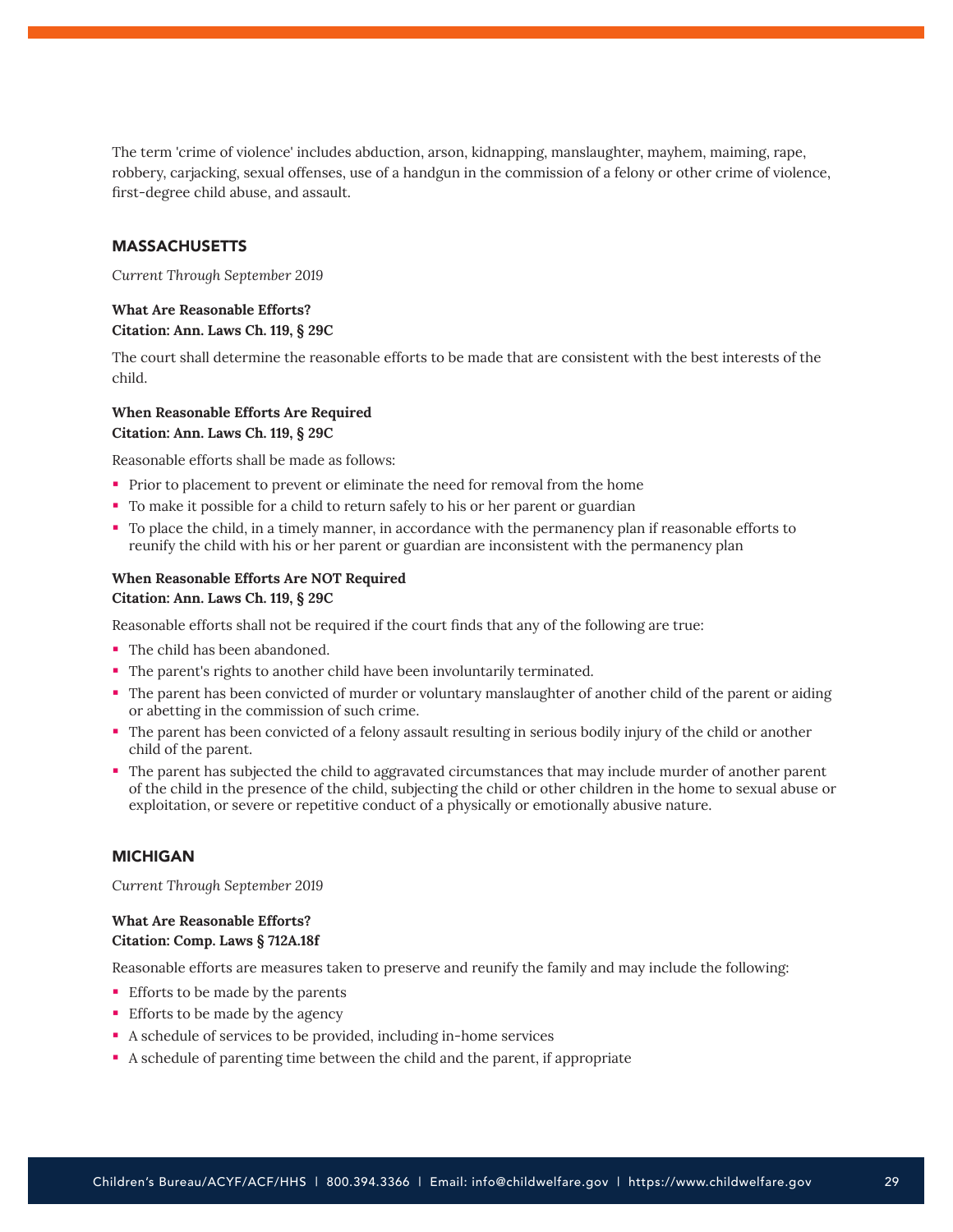## **When Reasonable Efforts Are Required Citation: Comp. Laws § 712A.18f**

Reasonable efforts must be made as follows:

- To prevent the child's removal from his or her home
- To rectify conditions that caused removal of the child from his or her home

## **When Reasonable Efforts Are NOT Required Citation: Comp. Laws §§ 712A.19a; 722.638**

Reasonable efforts to reunify the child and family must be made in all cases, except when any of the following apply:

- There is a judicial determination that the parent has subjected the child to aggravated circumstances, as provided in § 722.638, including the following:
	- Abandonment of a young child
	- Criminal sexual conduct involving penetration, attempted penetration, or assault with intent to penetrate
	- Battering, torture, or other severe physical abuse
	- Loss or serious impairment of an organ or limb
	- Life-threatening injury
- The parent has been convicted of one or more of the following:
	- Murder of another child of the parent
	- Voluntary manslaughter of another child of the parent
	- Aiding or abetting in the murder or voluntary manslaughter of another child of the parent, the attempted murder of the child or another child of the parent, or the conspiracy or solicitation to commit the murder of the child or another child of the parent
	- A felony assault that results in serious bodily injury to the child or another child of the parent
- The parent is required by court order to register under the sex offenders registration act.
- The parent has had rights to the child's siblings involuntarily terminated and the parent has failed to rectify the conditions that led to that termination of parental rights.

## MINNESOTA

*Current Through September 2019*

#### **What Are Reasonable Efforts? Citation: Ann. Stat. § 260.012**

Reasonable efforts are made by the responsible social services agency exercising due diligence to use culturally appropriate and available services to meet the needs of the child and the child's family. Services may include those provided by the responsible social services agency and other culturally appropriate services available in the community.

When determining whether reasonable efforts have been made, the court shall consider whether services to the child and family met the following standards:

- Relevant to the safety and protection of the child
- Adequate to meet the needs of the child and family
- Culturally appropriate
- Available and accessible
- Consistent and timely
- Realistic under the circumstances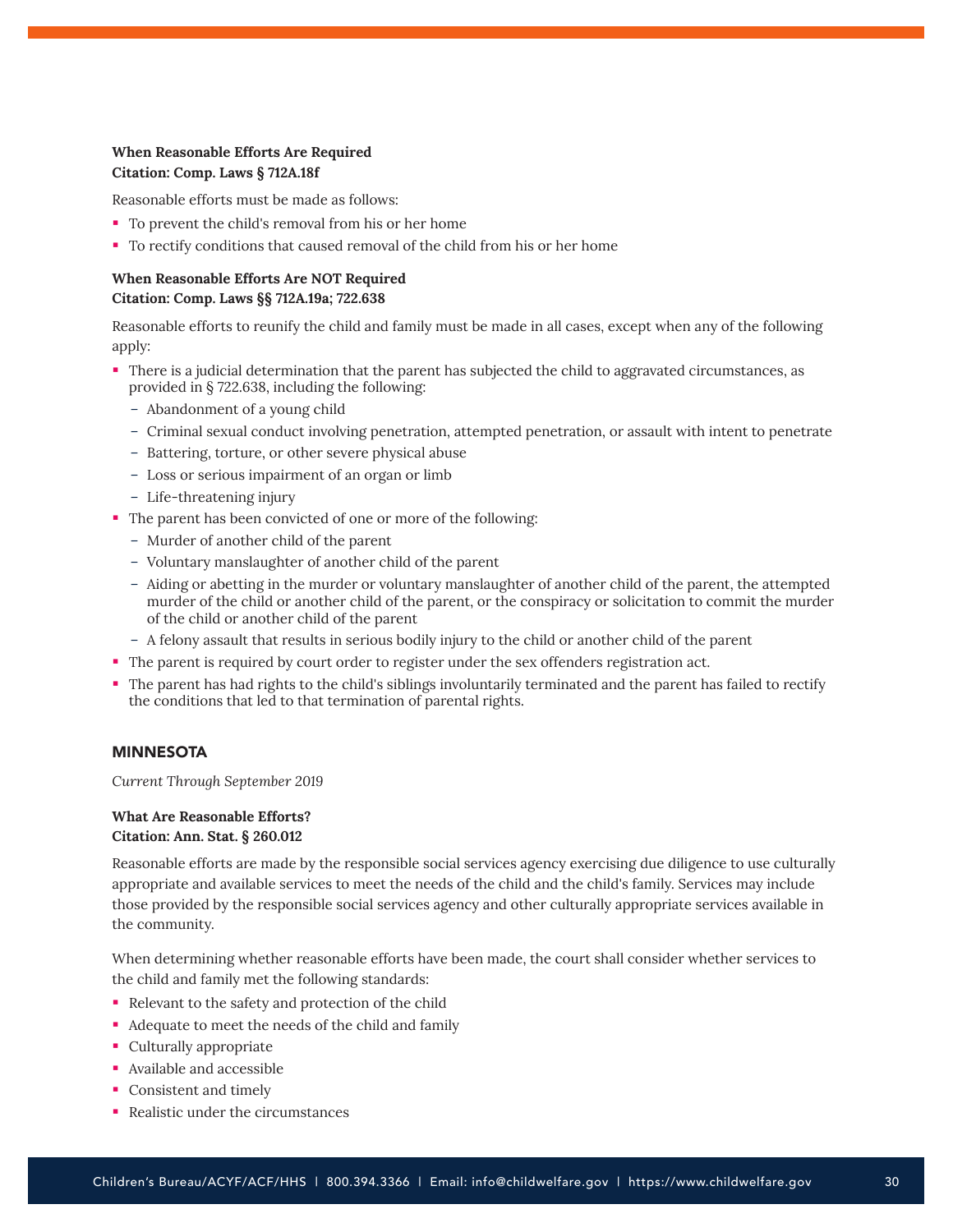In the case of an Indian child, the responsible social services agency must provide active efforts, as required by the Indian Child Welfare Act of 1978.

#### **When Reasonable Efforts Are Required**

#### **Citation: Ann. Stat. § 260.012**

The social services agency has the burden of demonstrating the following:

- It has made reasonable efforts to prevent placement of the child in foster care.
- It has made reasonable efforts to eliminate the need for removal of the child from the child's home and to reunify the child with the child's family at the earliest possible time.
- It has made reasonable efforts to finalize an alternative permanent home for the child, and it has considered permanent alternative homes for the child inside or outside of the State.
- Reasonable efforts to prevent placement and to reunify the child with the parent or guardian are not required.

#### **When Reasonable Efforts Are NOT Required Citation: Ann. Stat. § 260.012**

Reasonable efforts always are required except when any of the following apply:

- A parent has subjected the child to egregious harm.
- The parent's parental rights to another child have been terminated involuntarily.
- The child is an abandoned infant.
- The parent's custodial rights have been involuntarily transferred to another relative.
- A determination has been made that additional reasonable efforts would be futile and unreasonable under the circumstances.
- The parent has been convicted of murder, manslaughter, assault, or assault with substantial bodily injury, or an attempt or conspiracy to commit any of these crimes, and the victim was another child of the parent.
- The parent has committed sexual abuse against the child or another child of the parent.
- The parent has committed an offense that requires registration as a predatory offender under § 243.166, subd. 1b.
- The parent has been convicted of assault or assault with substantial bodily injury, and the victim was the surviving child.

## MISSISSIPPI

*Current Through September 2019*

## **What Are Reasonable Efforts? Citation: Ann. Code § 43-21-105(gg)**

'Reasonable efforts' means the exercise of reasonable care and due diligence by the Department of Human Services, the Department of Child Protection Services, or any other appropriate entity or person to use appropriate and available services to prevent the unnecessary removal of the child from the home or provide other services related to meeting the needs of the child and the parents.

## **When Reasonable Efforts Are Required Citation: Ann. Code § 43-21-609(g)-(h)**

If the child has not been taken into care previously, the court shall determine the following:

 Reasonable efforts have been made to maintain the child within his or her own home but that the circumstances warrant his or her removal, and there is no reasonable alternative to custody.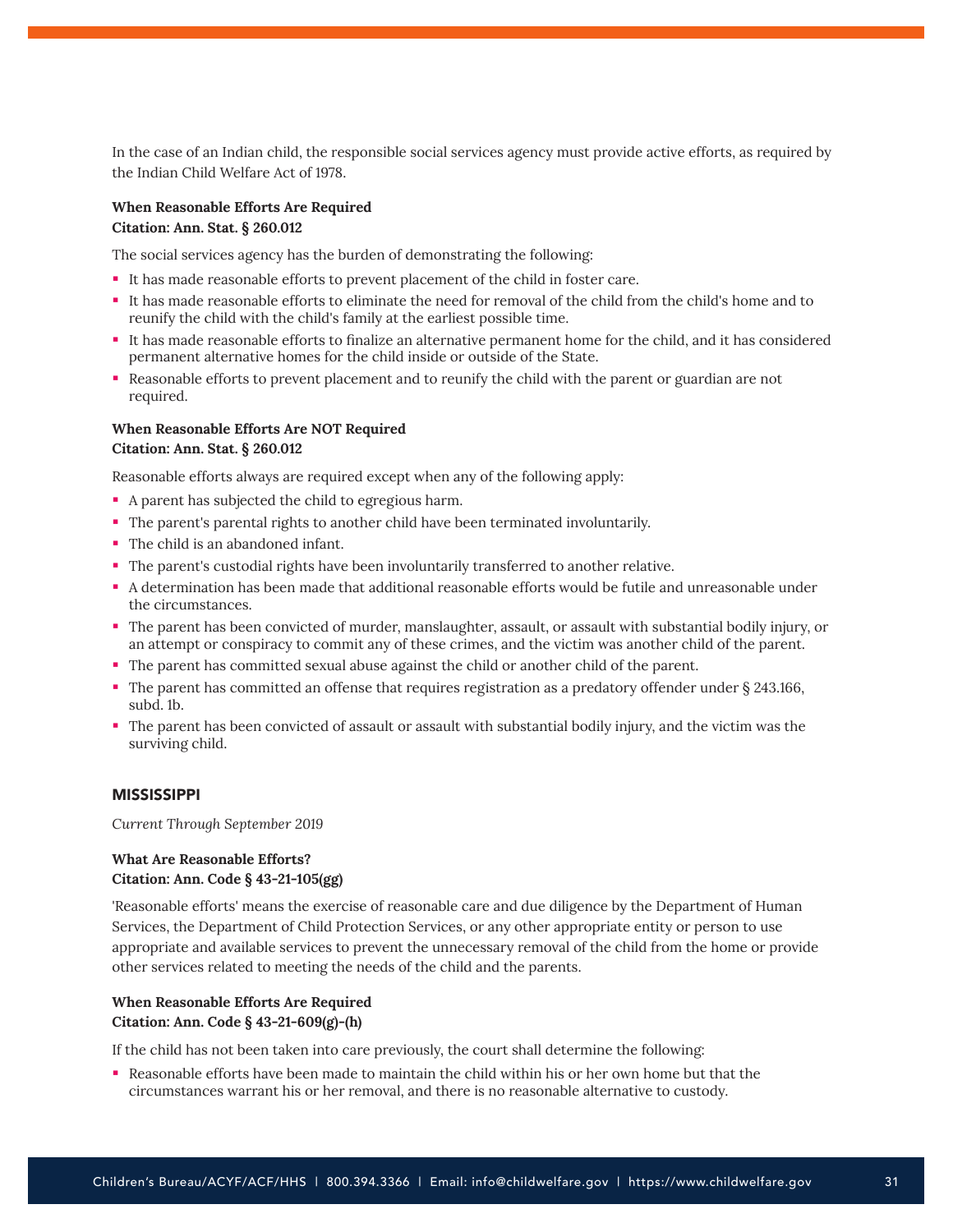The circumstances are of such an urgent nature that no reasonable efforts have been made to maintain the child within his or her own home, and there is no reasonable alternative to custody.

If the court finds that the child should be taken into care, the court shall order that reasonable efforts be made toward the reunification of the child with his or her family.

If the child has been taken into care before the disposition hearing, the court shall determine whether reasonable efforts were made by the Department of Child Protection Services to finalize the child's permanency plan that was in effect on the date of the disposition hearing.

## **When Reasonable Efforts Are NOT Required Citation: Ann. Code § 43-21-603(7)(c)**

Reasonable efforts to maintain the child within his or her home shall not be required if the court determines that any of the following are true:

- The parent has subjected the child to aggravated circumstances, including, but not limited to, abandonment, torture, chronic abuse, and sexual abuse.
- The parent has been convicted of murder or voluntary manslaughter of another child of that parent; aiding, abetting, attempting, conspiring, or soliciting to commit that murder or voluntary manslaughter; or a felony assault that results in the serious bodily injury to the surviving child or another child of that parent.
- The parental rights of the parent to a sibling have been terminated involuntarily.
- Continuation of the child's residence within his or her own home would be contrary to the welfare of the child, and placement of the child in foster care is in the best interests of the child.

## MISSOURI

*Current Through September 2019*

#### **What Are Reasonable Efforts? Citation: Ann. Stat. § 211.183**

The term 'reasonable efforts' means the exercise of reasonable diligence and care by the Children's Division to utilize all available services related to meeting the needs of the juvenile and the family.

### **When Reasonable Efforts Are Required Citation: Ann. Stat. § 211.183**

Reasonable efforts must be made to do the following:

- To prevent or eliminate the need for the removal of the child
- After removal, to make it possible for the child to return home

## **When Reasonable Efforts Are NOT Required Citation: Ann. Stat. § 211.183**

The division shall not be required to make reasonable efforts, but it has the discretion to make reasonable efforts if the court has determined the following:

- The parent has subjected the child to severe or recurrent acts of physical, emotional, or sexual abuse, including an act of incest.
- The parent has committed murder or voluntary manslaughter of another child of the parent, or aided, abetted, or attempted such act.
- The parent has committed a felony assault that resulted in serious bodily injury to the child or to another child of the parent.
- The parent's parental rights to a sibling have been terminated involuntarily.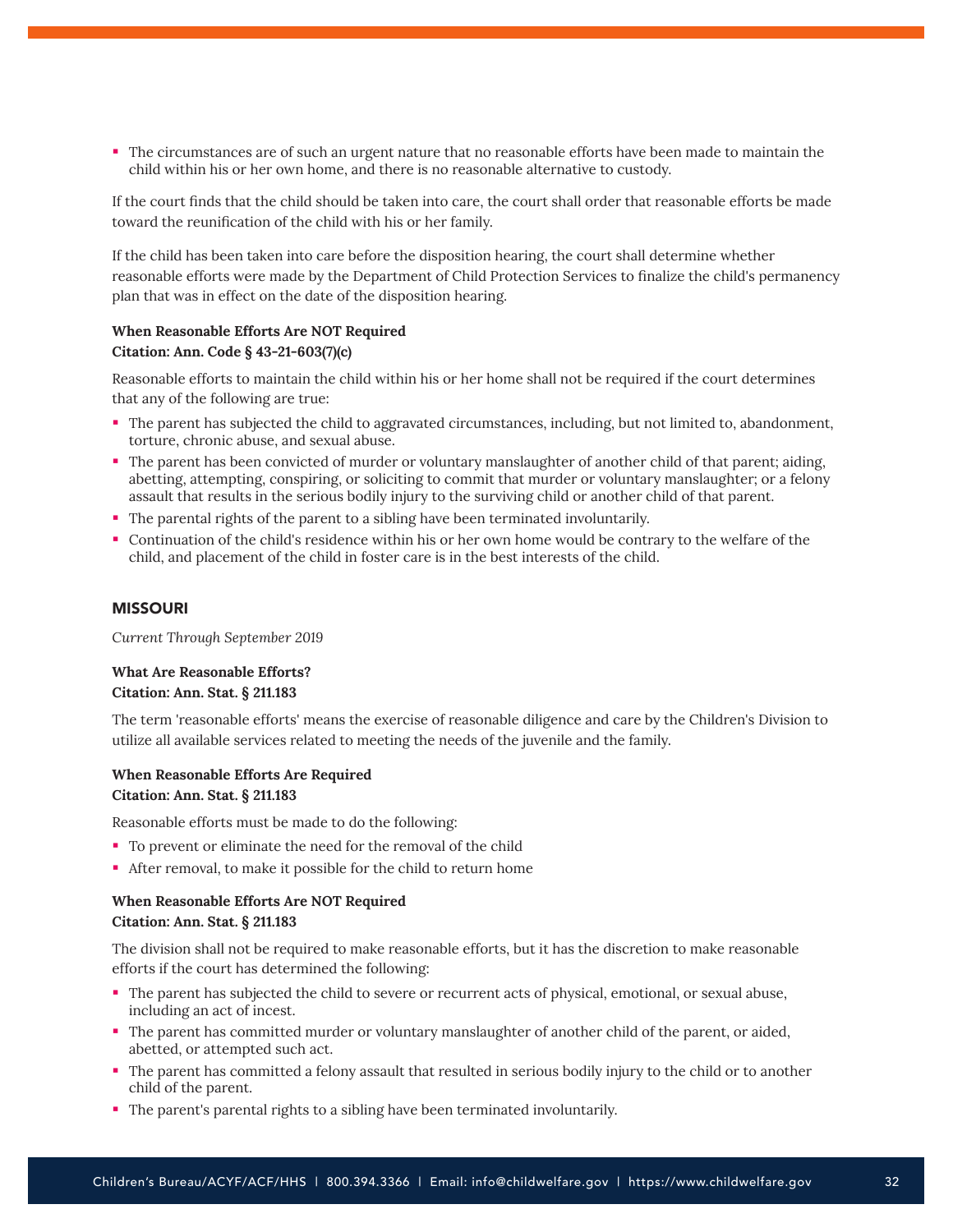## **MONTANA**

*Current Through September 2019*

## **What Are Reasonable Efforts? Citation: Ann. Code § 41-3-423**

Reasonable efforts include, but are not limited to, the following:

- Voluntary protective services agreements
- Development of individual written case plans specifying State efforts to reunify families
- Placement in the least disruptive setting possible
- **Provision of services pursuant to a case plan**
- **Periodic review to ensure timely progress**

## **When Reasonable Efforts Are Required Citation: Ann. Code § 41-3-423**

The Department of Public Health and Human Services shall make reasonable efforts to do the following:

- To prevent the necessity of removal of a child from a child's home
- To reunify families that have been separated

## **When Reasonable Efforts Are NOT Required Citation: Ann. Code § 41-3-423**

Reasonable efforts are not required if a court finds by clear and convincing evidence that a parent has done any of the following:

- Subjected a child to aggravated circumstances, including abandonment, torture, chronic abuse, sexual abuse, or chronic and severe neglect
- Committed, aided, abetted, or attempted to commit homicide of a child
- Committed aggravated assault against a child
- Committed neglect of a child that resulted in serious bodily injury or death
- Had parental rights to a sibling terminated involuntarily, and circumstances of the termination are relevant to the parent's ability to adequately care for the child at issue

Preservation or reunification services are not required for a putative father if the court finds that the putative father has failed to do any of the following:

- Contribute to the support of the child for an aggregate period of 1 year, although able to do so
- Establish a substantial relationship with the child, as demonstrated by:
	- Visiting the child at least monthly when physically and financially able to do so
	- Having regular contact with the child
	- Manifesting an ability and willingness to assume legal and physical custody of the child if the child was not in the physical custody of the other parent
- Register with the putative father registry, been adjudicated to be the father of the child for the purposes of child support, or been recorded on the child's birth certificate as the child's father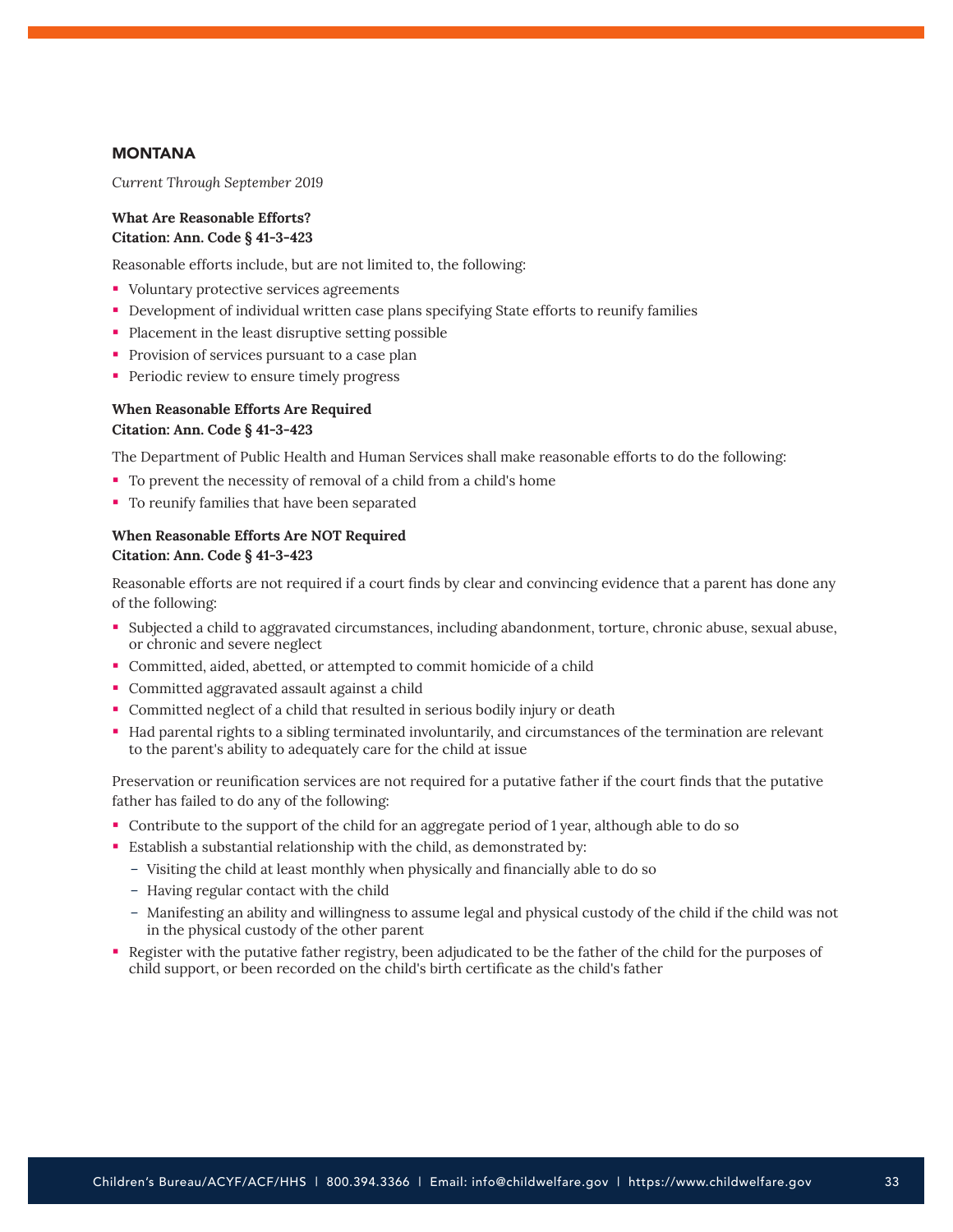## NEBRASKA

*Current Through September 2019*

## **What Are Reasonable Efforts? Citation: Rev. Stat. § 43-532(2)**

When children and families require assistance from a State department or agency, the health and safety of the child is the paramount concern, and reasonable efforts shall be made to provide such assistance in the least intrusive and least restrictive method consistent with the needs of the child and to deliver such assistance as close to the home community of the child or family requiring assistance as possible.

#### **When Reasonable Efforts Are Required Citation: Rev. Stat. § 43-283.01**

Reasonable efforts shall be made for the following purposes:

- Prior to placement to prevent or eliminate the need for removing the juvenile from the home
- To make it possible for the juvenile to return home safely
- To place the juvenile in a timely manner and to finalize a permanent placement if continuation of reasonable efforts is determined to be inconsistent with the permanency plan

## **When Reasonable Efforts Are NOT Required Citation: Rev. Stat. § 43-283.01**

Reasonable efforts to preserve and reunify the family are not required if the court has determined that any of the following are true:

- The parent has subjected the juvenile or another minor child to aggravated circumstances, including abandonment, torture, chronic abuse, or sexual abuse.
- The parent has committed murder or voluntary manslaughter of another child or aided, abetted, or attempted to commit such a crime.
- The parent has committed felony assault resulting in serious bodily injury to the child or another child.
- The parent has been convicted of felony sexual assault of the other parent of the child.
- The parent's parental rights to another child have been terminated involuntarily.

Except as otherwise provided in the Nebraska Indian Child Welfare Act, if the family includes a child who was conceived by the victim of a sexual assault and a biological parent is convicted of the crime under § 28-319 or 28-320 or a similar law in another jurisdiction, the convicted biological parent of such child shall not be considered a part of the child's family for purposes of requiring reasonable efforts to preserve and reunify the family.

#### **NEVADA**

*Current Through September 2019*

## **What Are Reasonable Efforts? Citation: Rev. Stat. § 432B.393**

For the purposes of this section, 'reasonable efforts' have been made if an agency that provides child welfare services that has legal custody of a child has exercised diligence and care in arranging appropriate, accessible, and available services that are designed to improve the ability of a family to provide a safe and stable home for each child in the family, with the health and safety of the child as its paramount concerns. The exercise of such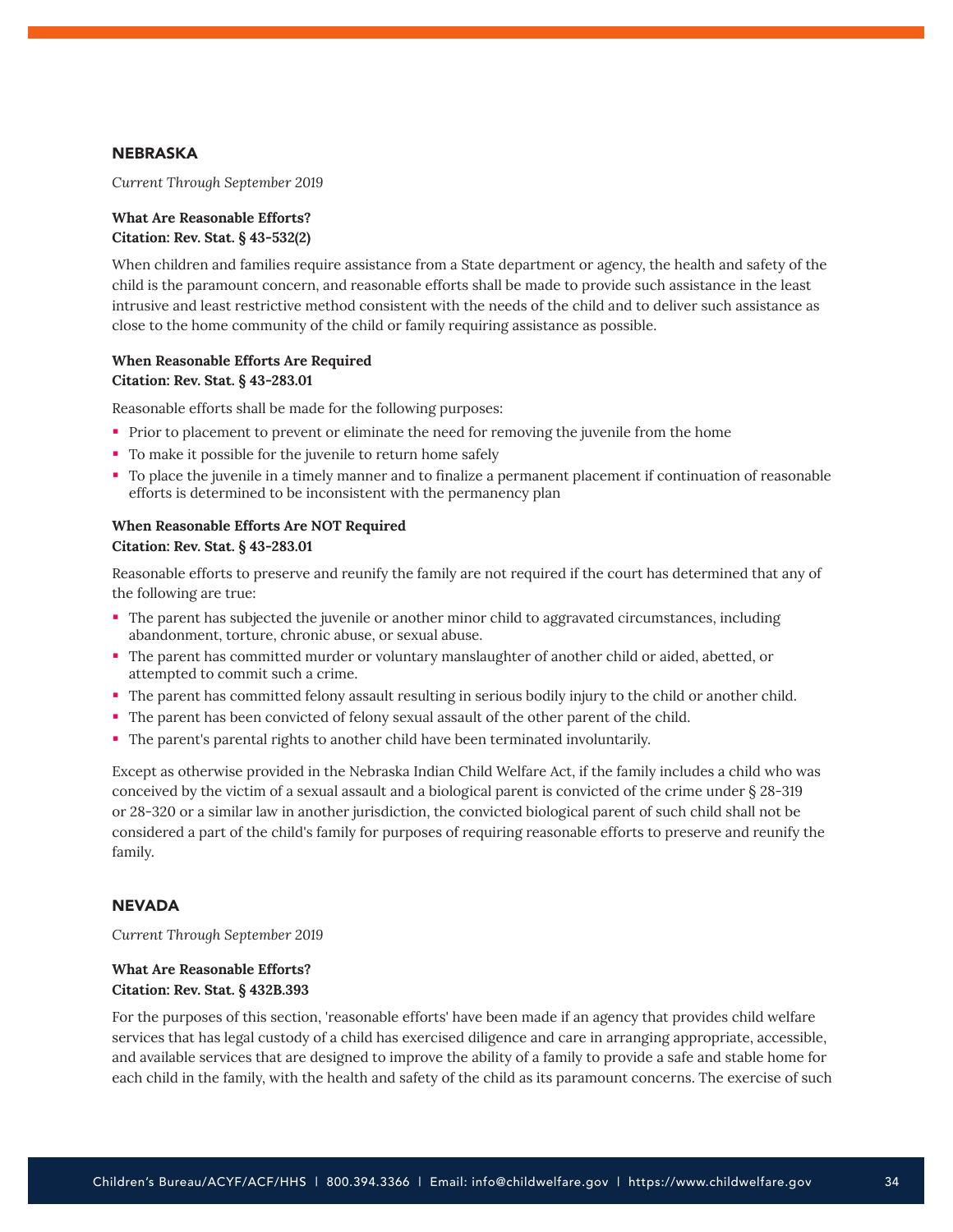diligence and care includes, without limitation, obtaining necessary and appropriate information concerning the child for the purposes of §§ 127.152, 127.410, and 424.038 and, if necessary, creating an in-home safety plan for the protection of the child.

An agency may satisfy the requirement of making reasonable efforts pursuant to this section by taking no action concerning a child or making no effort to provide services to a child if it is reasonable to do so under the circumstances.

As used in this section, 'in-home safety plan' means a plan created by a child welfare agency to ensure the protection of a child in his or her home, including, without limitation, determining any vulnerabilities of the child, managing any potential threats to the safety of the child, and determining the capacity of the person responsible for the welfare of the child to care for the child.

#### **When Reasonable Efforts Are Required**

#### **Citation: Rev. Stat. § 432B.393**

Except as otherwise provided in this section, the child welfare agency shall make reasonable efforts to preserve and reunify the family of a child, as follows:

- Before the placement of the child in foster care to prevent or eliminate the need to remove the child from the home
- To make it possible for the child to safely return home
- If continuation of reasonable efforts is determined to be inconsistent with the plan for the permanent placement of the child, to place the child in a timely manner in accordance with that plan and to complete whatever actions are necessary to finalize the permanent placement of the child

#### **When Reasonable Efforts Are NOT Required Citation: Rev. Stat. § 432B.393**

Reasonable efforts are not required if the court finds that any of the following applies:

- A parent or other person responsible for the child's welfare has done any of the following:
	- Committed, aided, or abetted in the commission of or attempted, conspired, or solicited to commit murder or voluntary manslaughter
	- Caused the abuse or neglect of the child, which resulted in substantial bodily harm to the child
	- Caused the abuse or neglect of the child, and the abuse or neglect was so extreme or repetitious that returning the child to the home would result in an unacceptable risk to the child's health or welfare
	- Abandoned the child for 60 or more days, and the identity of the parent is unknown
- A parent of the child has, for the previous 6 months, had the ability to contact or communicate with the child and made no more than token efforts to do so.
- The parental rights of a parent to another child have been terminated involuntarily by a court order, and the court order is not currently being appealed.
- The child or a sibling of the child was previously removed from the home due to abuse or neglect, returned to the home, and subsequently removed from the home as a result of additional abuse or neglect.
- The child is less than age 1, the father of the child is not married to the child's mother, and the father:
	- Has failed within 60 days after learning of the birth of the child, to visit the child, to commence proceedings to establish his paternity of the child, or to provide financial support for the child
	- Is entitled to seek custody of the child, but fails to do so within 60 days after learning that the child was placed in foster care
- The child was delivered to a provider of emergency services.
- The child or another child in the household has been sexually abused or has been subjected to neglect by pervasive instances of failure to protect the child from sexual abuse.
- A parent of the child is required to register as a sex offender.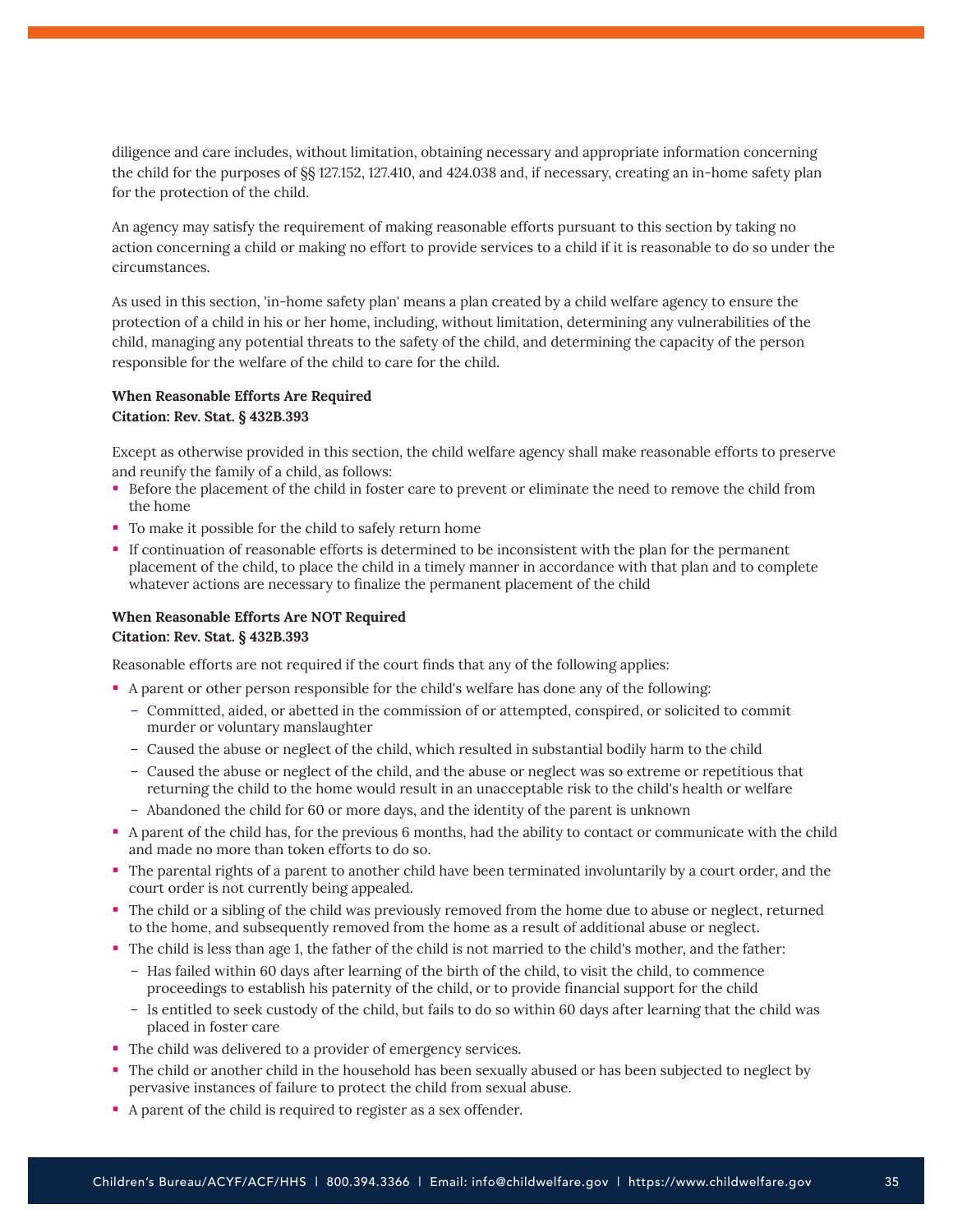#### NEW HAMPSHIRE

*Current Through September 2019*

## **What Are Reasonable Efforts? Citation: Rev. Stat. § 169-C:24-a**

Reasonable efforts are services to the family that are accessible, available, and appropriate.

#### **When Reasonable Efforts Are Required Citation: Rev. Stat. § 169-C:24-a**

Reasonable efforts must be made to do the following:

- To prevent placement
- To reunify the family
- To make and finalize a new permanent home for the child

## **When Reasonable Efforts Are NOT Required Citation: Rev. Stat. § 169-C:24-a**

The State agency shall discontinue reasonable efforts and file a petition for termination of parental rights when one or more of the following circumstances exist:

- The child has been in an out-of-home placement due to a finding of child neglect or abuse for 12 of the most recent 22 months.
- The court has determined that the child has been abandoned.
- The parent has been convicted of murder of another child of the parent, a sibling or stepsibling of the child, the child's other parent, or other persons related by consanguinity or affinity, including a minor child who resided with the defendant.
- The parent has been convicted of manslaughter of another child of the parent.
- The parent has been convicted of attempt, solicitation, or conspiracy to commit any of the offenses specified above.
- The parent has been convicted of a felony assault that resulted in injury to the child, a sibling or stepsibling of the child, the child's other parent, or other persons related by consanguinity or affinity, including a minor child who resided with the defendant.

#### NEW JERSEY

*Current Through September 2019*

#### **What Are Reasonable Efforts? Citation: Ann. Stat. § 30:4C-15.1(c)**

The term 'reasonable efforts' means attempts by an agency to assist parents in remedying the circumstances and conditions that led to placement of the child and to reinforce family structure, including the following:

- Consultation with the parent in developing a plan for appropriate services
- Providing the services agreed upon
- Informing the parent of the child's progress, development, and health
- **Facilitating appropriate visitation**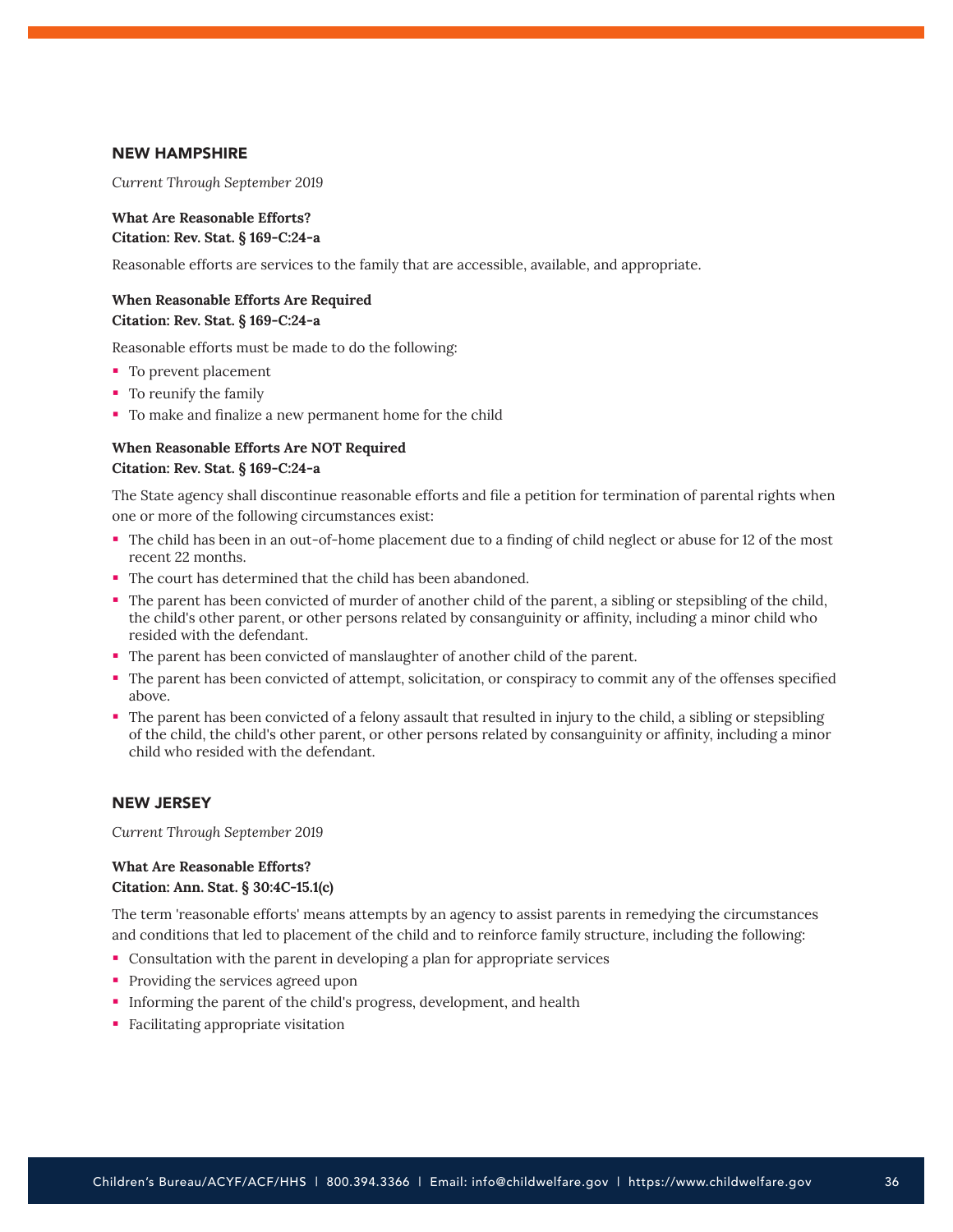## **When Reasonable Efforts Are Required Citation: Ann. Stat. § 30:4C-11.1**

Reasonable efforts must be made to do the following:

- Prior to placement, to preserve the family in order to prevent the need for removing the child from the home
- After placement, to make it possible for the child to return home safely
- In any case where reunification is not the permanency plan, to place the child in a timely manner and finalize the permanent placement of the child

## **When Reasonable Efforts Are NOT Required Citation: Ann. Stat. §§ 30:4C-11.2; 30:4C-11.3**

Reasonable efforts to reunify the child with the family are not required when any of the following applies:

- The parent has subjected the child to aggravated circumstances of abuse, neglect, cruelty, or abandonment.
- The parent has been convicted of murder or manslaughter of a child; aiding, abetting, or attempting to commit such a crime; or committing or attempting to commit an assault resulting in serious bodily injury to a child.
- The parent's parental rights to another child have been terminated involuntarily.

Reasonable efforts to prevent placement are not required when either of the following is true:

- Removal of the child was necessary due to imminent danger to the child's life, safety, or health.
- Efforts to prevent placement were not reasonable due to risk of harm to the child's health or safety.

#### NEW MEXICO

*Current Through September 2019*

## **What Are Reasonable Efforts? Citation: Ann. Stat. § 32A-4-21**

Reasonable efforts may include the following:

- An intervention plan designed to achieve placement of the child in the least restrictive setting available, consistent with the best interests and special needs of the child, including a statement of the likely harm the child may suffer as a result of being removed from the parents' home, including emotional harm that may result due to separation from the child's parents, and a statement of how the intervention plan is designed to place the child in close proximity to the parents' home without causing harm to the child due to separation from parents, siblings, or any other person who may significantly affect the child's best interests
- Services offered to the child, his or her family, and the foster care family
- A case plan that sets forth steps to ensure that the child's physical, medical, psychological, and educational needs are met and that sets forth services to be provided to the child and the child's parents to facilitate permanent placement of the child in the parent's home

## **When Reasonable Efforts Are Required Citation: Ann. Stat. § 32A-4-22**

Reasonable efforts shall be made to do the following:

- To prevent the removal of the child from the child's family prior to placement in substitute care
- To reunite the child with the child's parent
- To place siblings in custody together, unless such joint placement would be contrary to the safety or wellbeing of any of the siblings in custody
- For siblings not jointly placed, to provide reasonable visitation or other ongoing interaction unless visitation or other ongoing interaction would be contrary to the safety or well-being of any of the siblings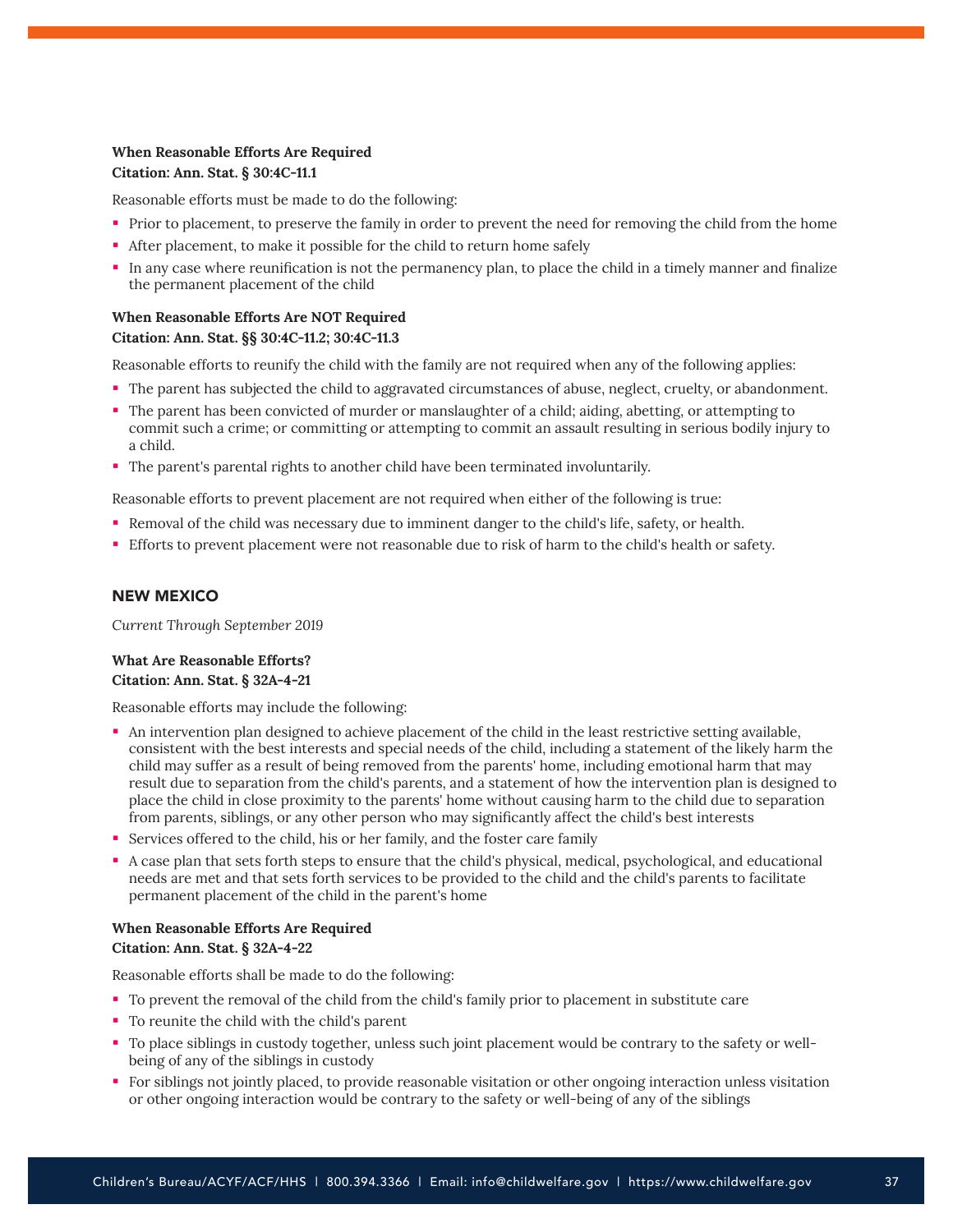To implement and finalize the permanency plan in a timely manner when reasonable efforts to reunify are not required

## **When Reasonable Efforts Are NOT Required Citation: Ann. Stat. §§ 32A-4-2; 32A-4-22**

The court may determine that reasonable efforts are not required to be made when the court finds that the efforts would be futile or that the parent, guardian, or custodian has subjected the child to aggravated circumstances.

Aggravated circumstances are those in which the parent, guardian, or custodian has done any of the following:

- Attempted, conspired to cause, or caused great bodily harm to the child or great bodily harm or death to the child's sibling
- Attempted, conspired to cause, or caused great bodily harm or death to another parent, guardian, or custodian of the child
- Attempted, conspired to subject, or has subjected the child to torture, chronic abuse, or sexual abuse
- Had parental rights over a sibling of the child terminated involuntarily

## NEW YORK

*Current Through September 2019*

## **What Are Reasonable Efforts? Citation: Soc. Serv. Law § 384-b(7)(f)**

*Effective October 27, 2019:* The term 'diligent efforts' means reasonable attempts by an agency to assist, develop, and encourage a meaningful relationship between the parent and child, which include, but are not limited to, the following:

- Consulting and cooperating with the parents to develop a plan for appropriate services to the child and his or her family
- Making suitable arrangements for the parent to visit with the child
- Providing services and other assistance so that problems preventing the child's discharge from care can be resolved or ameliorated
- Informing the parents of the child's progress, development, and health
- Making suitable arrangements with a correctional facility for an incarcerated parent to visit with the child, if such visiting is in the best interests of the child
- When the child is in the custody of authorized agency, providing information outlining the legal rights and obligations of a parent who is incarcerated or in a residential substance abuse treatment program and on social or rehabilitative services available in the community, including family visiting services, to aid in the development of a meaningful relationship between the parent and child

Wherever possible, such information shall include transitional and family support services located in the community to which an incarcerated parent or parent participating in a residential substance abuse treatment program shall return.

## **When Reasonable Efforts Are Required Citation: Soc. Serv. Law § 358-a(3)(a)**

Reasonable efforts must be made to do the following:

Prior to placement to prevent or eliminate the need for removal of the child from the home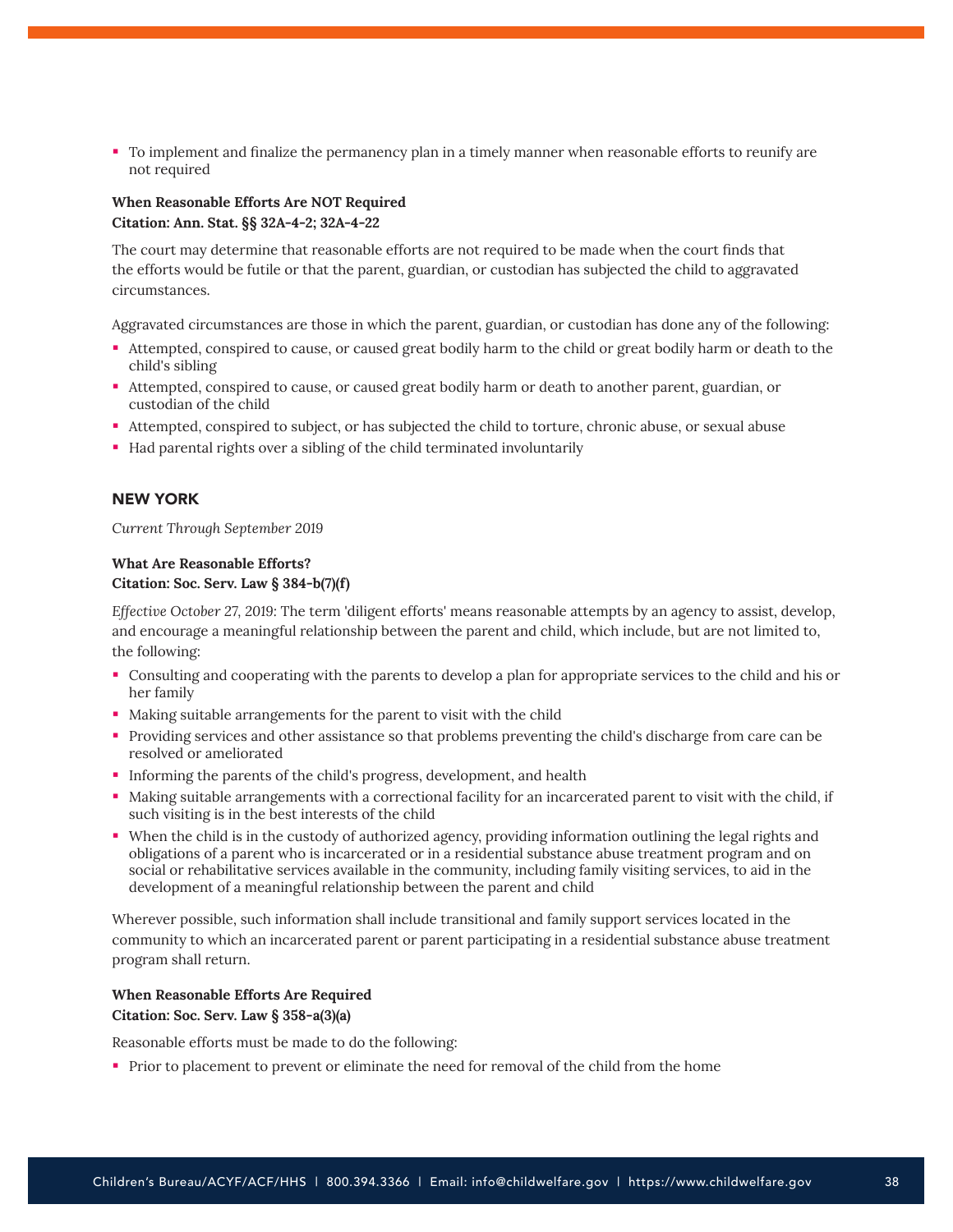- To make it possible for the child to return home
- If the permanent plan for the child is other than reunification, to make and finalize the alternative permanent placement

## **When Reasonable Efforts Are NOT Required Citation: Soc. Serv. Law §§ 358-a(3)(b); 384-b(7)(e)**

Reasonable efforts are not required when the court determines the following:

- The parent has subjected the child to aggravated circumstances, including any of the following:
	- The child has been either severely or repeatedly abused.
	- A child has subsequently been found to be an abused child within 5 years after return home following placement in foster care.
	- The parent of a child in foster care has refused and has failed completely, over a period of at least 6 months from the date of removal, to engage in services necessary to eliminate the risk of abuse or neglect if returned to the parent and has failed to secure services on his or her own or otherwise adequately prepare for the child's return home.
- The parent has been convicted of murder or manslaughter, and the victim was another child of the parent. However, the parent must have acted voluntarily in committing such crime.
- The parent has been convicted of an attempt to commit any of the above crimes, and the victim or intended victim was the child or another child of the parent, or the parent has been convicted of conspiring, soliciting, or facilitating any of the above crimes, and the victim or intended victim was the child or another child of the parent.
- The parent has been convicted of assault or aggravated assault upon a person younger than age 11, and the crime resulted in serious physical injury to the child or another child of the parent.
- The parental rights of the parent to a sibling of the child have been involuntarily terminated, unless the court determines that providing reasonable efforts would be in the best interests of the child, would not be contrary to the health and safety of the child, and would likely result in the reunification of the parent and the child in the foreseeable future.

Evidence of diligent efforts by an agency to encourage and strengthen the parental relationship shall not be required when the following apply:

- The parent has failed to keep the agency apprised of his or her location for a period of 6 months.
- An incarcerated parent has failed on more than one occasion while incarcerated to cooperate with an authorized agency in its efforts to help the parent plan for the future of the child or in the agency's efforts to plan and arrange visits with the child.

#### NORTH CAROLINA

*Current Through September 2019*

## **What Are Reasonable Efforts? Citation: Gen. Stat. § 7B-101**

The term 'reasonable efforts' means the diligent use of abuse prevention or reunification services by the Department of Social Services when a juvenile remaining at home or returning home is consistent with achieving a safe, permanent home for the juvenile within a reasonable period of time. If a court of competent jurisdiction determines that the juvenile is not to be returned home, then reasonable efforts are the diligent and timely use of permanency planning services by a department of social services to develop and implement a permanent plan for the juvenile.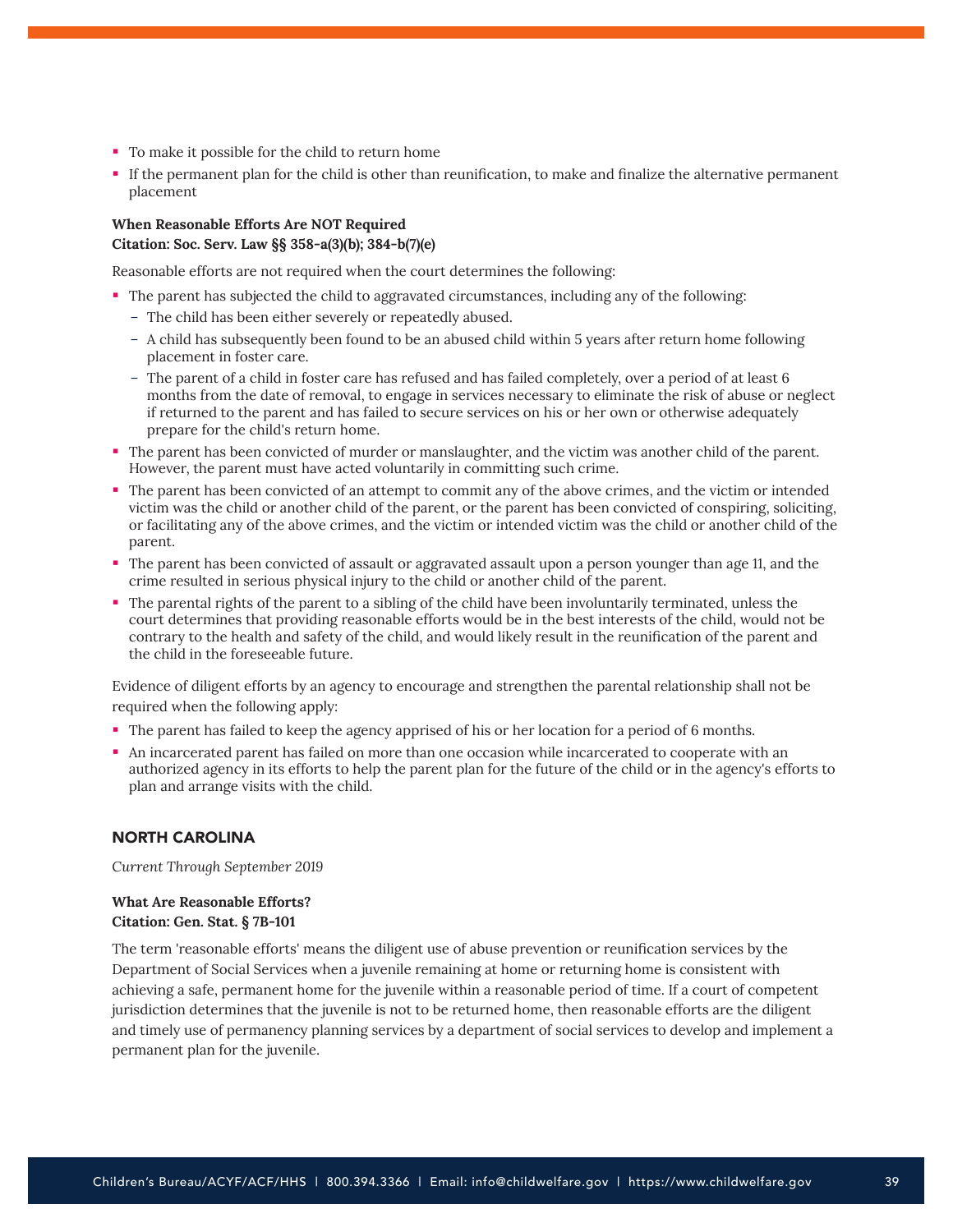## **When Reasonable Efforts Are Required Citation: Gen. Stat. § 7B-101**

Reasonable efforts must be made to do the following:

- To prevent or eliminate the need for placement of the juvenile out of the home
- To develop and implement a permanent plan for the child when a court determines that the juvenile is not to be returned home

## **When Reasonable Efforts Are NOT Required Citation: Gen. Stat. § 7B-901**

Unless the court concludes that there is compelling evidence warranting continued reunification efforts, the court shall direct that reasonable efforts for reunification shall not be required if the court makes written findings of fact pertaining to any of the following:

- A court determines or has determined that aggravated circumstances exist because the parent has committed, encouraged the commission of, or allowed the continuation of any of the following upon the juvenile:
	- Sexual abuse
	- Chronic physical or emotional abuse
	- Torture
	- Abandonment
	- Chronic or toxic exposure to alcohol or controlled substances that causes impairment of or addiction in the juvenile
	- Any other act, practice, or conduct that increased the enormity or added to the injurious consequences of the abuse or neglect
- A court terminates or has terminated involuntarily the parental rights of the parent to another child of the parent.
- A court determines or has determined that the parent has done any of the following:
	- Committed murder or voluntary manslaughter of another child of the parent
	- Aided, abetted, attempted, conspired, or solicited to commit murder or voluntary manslaughter of the child or another child of the parent
	- Committed a felony assault resulting in serious bodily injury to the child or another child of the parent
	- Committed sexual abuse against the child or another child of the parent
	- Been required to register as a sex offender on any government-administered registry

## NORTH DAKOTA

*Current Through September 2019*

#### **What Are Reasonable Efforts?**

#### **Citation: Cent. Code § 27-20-32.2**

The term 'reasonable efforts' means the exercise of due diligence by the agency granted authority over the child in using appropriate and available services to meet the needs of the child and his or her family in order to prevent removal of the child from the child's family or, after removal, to use appropriate and available services to eliminate the need for removal, to reunite the child and his or her family, and to maintain family connections. In determining reasonable efforts to be made with respect to a child under this section, and in making reasonable efforts, the child's health and safety must be the paramount concern.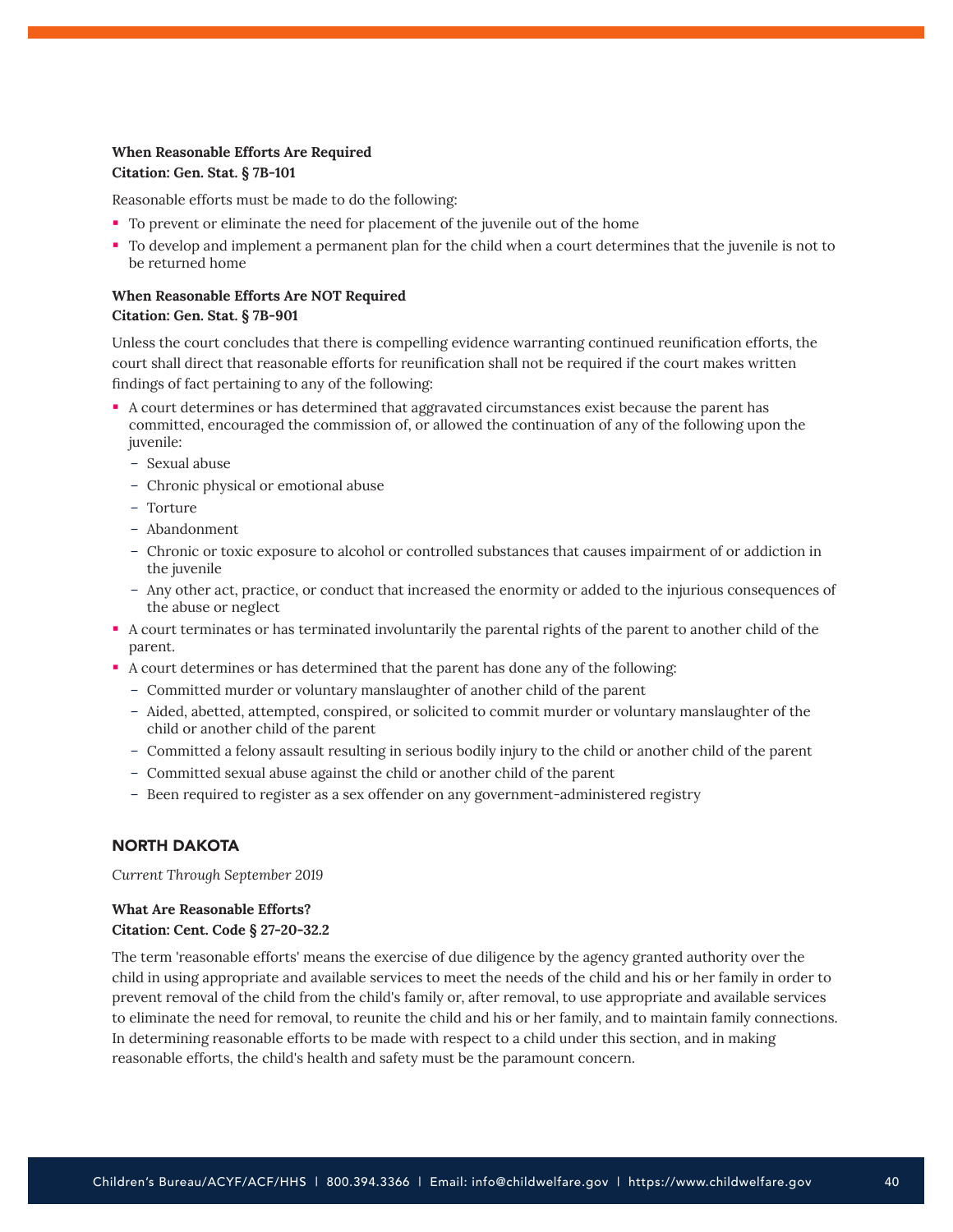## **When Reasonable Efforts Are Required Citation: Cent. Code § 27-20-32.2**

Reasonable efforts must be made to preserve families, reunify families, and maintain family connections, as follows:

- Prior to the placement of a child in foster care, to prevent or eliminate the need for removing the child from his or her home
- To make it possible for a child to return safely to his or her home
- Whether, and if applicable, to place siblings in the same foster care, relative, guardianship, or adoptive placement, unless it is determined that such a joint placement would be contrary to the safety or well-being of any of the siblings
- In the case of siblings removed from their home who are not jointly placed, to provide for frequent visitation or other ongoing visitation between the siblings, unless it is contrary to the safety or well-being of any of the siblings

If the court determines that continuation of reasonable efforts is inconsistent with the permanency plan for the child, reasonable efforts must be made to place the child in a timely manner in accordance with the permanency plan and to complete whatever steps are necessary to finalize the permanent placement of the child.

For the purpose of § 27-20-30.1 (concerning continued foster care for older youth), reasonable efforts must be made to meet the child's needs before a foster care placement for a child remaining in care for continued foster care purposes.

## **When Reasonable Efforts Are NOT Required Citation: Cent. Code §§ 27-20-02; 27-20-32.2**

Reasonable efforts are not required if any of the following apply:

- The parent has subjected the child to aggravated circumstances, in which a parent does any of the following: – Abandons, tortures, chronically abuses, or sexually abuses a child
	- Fails to make substantial efforts to secure treatment for an addiction, mental illness, or other condition for 1 year or one-half a child's lifetime, whichever time period is less
	- Engages in deviant sexual acts, sexual abuse, etc., in which a child is the victim or intended victim
	- Commits murder, manslaughter, negligently causing the death of another, or abuse of a child and the victim is another child of the parent
	- Aids, abets, attempts, conspires, or solicits to commit murder, manslaughter, or negligently causes the death of another and the victim is a child of the parent
	- Commits aggravated assault in which the victim is a child of the parent and suffers serious bodily injury
	- Commits assault, aggravated assault, reckless endangerment, or terrorizing in which a child is the victim or intended victim
	- Has been incarcerated under a sentence for which the release date is either of the following:
		- In the case of a child age 9 older, after the child's majority
		- In the case of a child under age 9, after the child is twice the child's current age
	- Subjects the child to prenatal exposure to chronic or severe use of alcohol or any controlled substance in a manner not lawfully prescribed by a practitioner
	- Allows the child to be present in an environment subjecting the child to exposure to a controlled substance, chemical substance, or drug paraphernalia
- The parent has had parental rights to another child terminated involuntarily.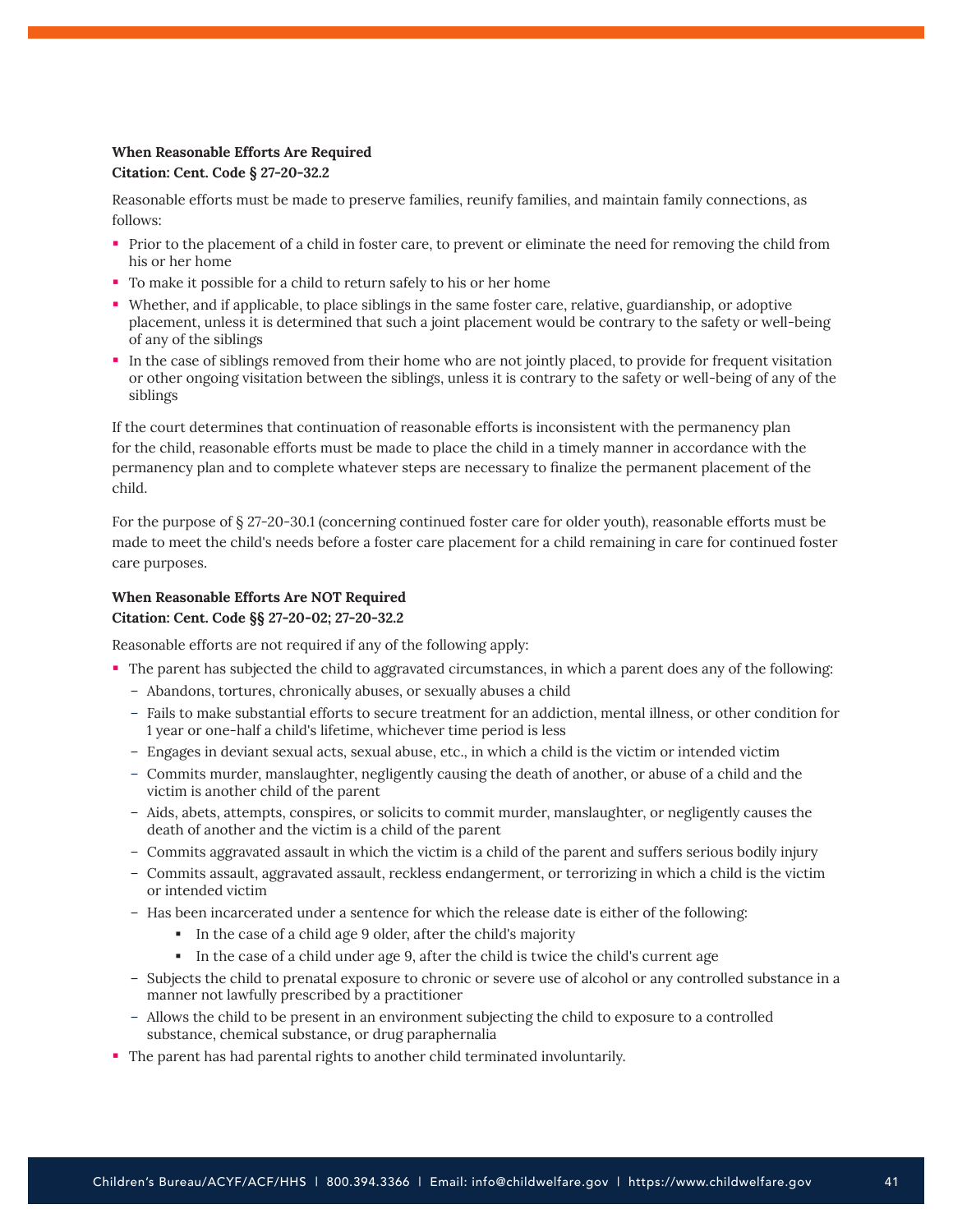#### NORTHERN MARIANA ISLANDS

*Current Through September 2019*

#### **What Are Reasonable Efforts?**

This issue is not addressed in the statutes reviewed.

#### **When Reasonable Efforts Are Required**

This issue is not addressed in the statutes reviewed.

#### **When Reasonable Efforts Are NOT Required**

This issue is not addressed in the statutes reviewed.

#### OHIO

*Current Through September 2019*

## **What Are Reasonable Efforts? Citation: Rev. Code § 2151.419**

Reasonable efforts are relevant services provided by the child welfare agency to the family of the child.

## **When Reasonable Efforts Are Required Citation: Rev. Code § 2151.419**

Reasonable efforts must be made to do the following:

- To prevent removal of the child from the home
- To eliminate the continued removal of the child from home
- To make it possible for the child to return safely home

## **When Reasonable Efforts Are NOT Required Citation: Rev. Code § 2151.419**

The court shall determine that reasonable efforts are not required if any of the following apply:

- The parent from whom the child was removed has been convicted of or pleaded guilty to one of the following:
	- Murder or voluntary manslaughter of another child in the household
	- Assault, endangering children, rape, sexual battery, corruption of a minor, or sexual imposition of the child or another child in the household
	- Trafficking in persons, compelling prostitution, or promoting prostitution of the child, a sibling of the child, or another child who lived in the parent's household at the time of the offense
	- Conspiracy, attempt to commit, or complicity in committing an offense described above
- The parent has repeatedly withheld medical treatment or food from the child.
- The parent has placed the child at substantial risk of harm two or more times due to drug or alcohol abuse and has rejected treatment two or more times.
- The parent has abandoned the child.
- The parent's parental rights to another child have been terminated involuntarily.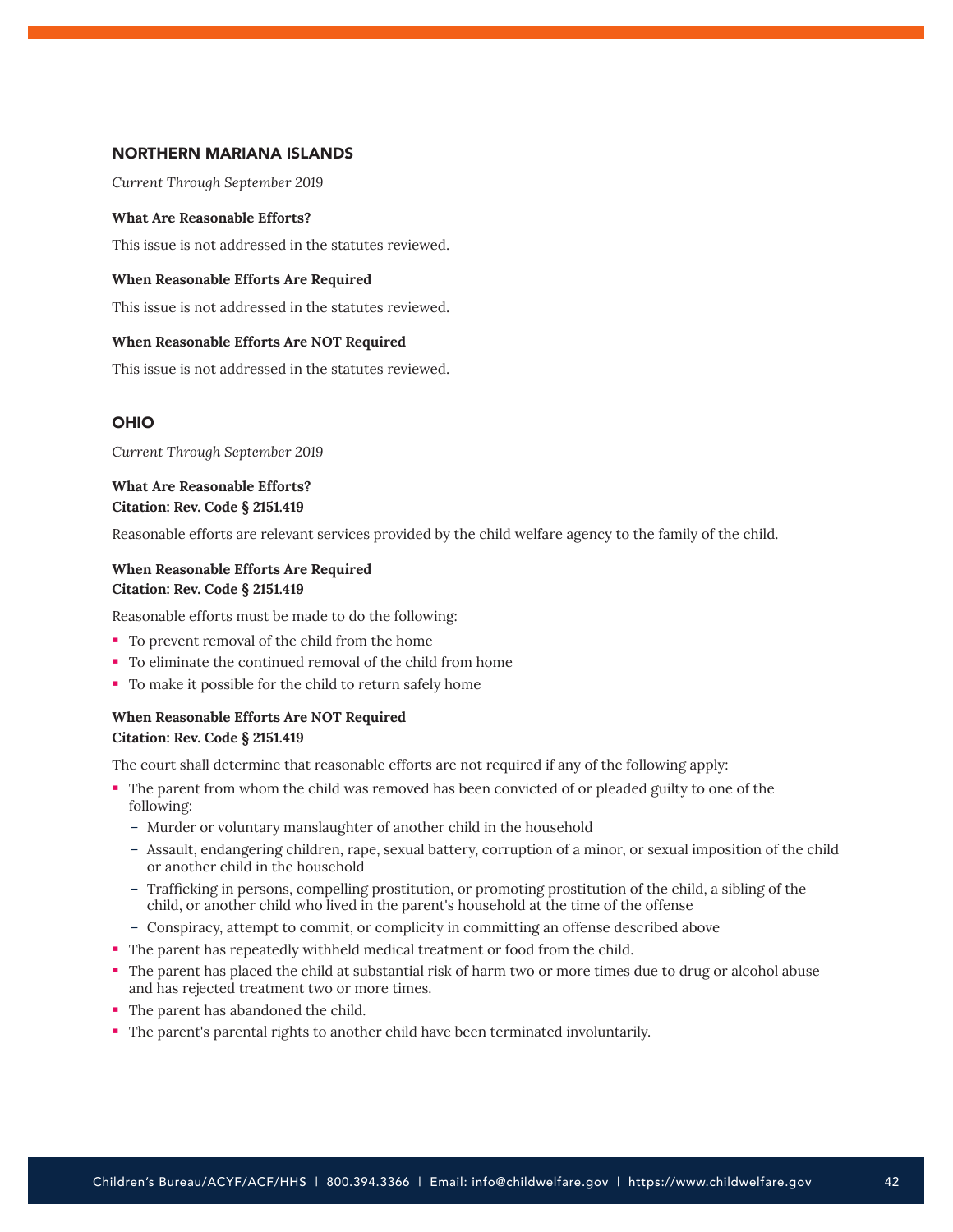## **OKLAHOMA**

*Current Through September 2019*

#### **What Are Reasonable Efforts? Citation: Ann. Stat. Tit. 10A, § 1-4-808**

The court shall determine whether the nature and extent of services being provided to the child and the child's parent(s) are adequate to ensure the safety of the child and to protect the child from further physical, mental, or emotional harm or to correct the conditions that led to the adjudication.

## **When Reasonable Efforts Are Required Citation: Ann. Stat. Tit. 10A, §§ 1-1-102; 1-4-807**

Reasonable efforts are required to do the following:

- To prevent the removal of the child from the child's home
- To provide for the safe return of the child to the child's own home
- To place the child in a timely manner in accordance with the permanency plan when the court has determined that reasonable efforts to reunite the child with his or her family are not required
- To place siblings, when they have been removed from home, together in the same foster care, guardianship, or adoptive placement
- To provide for frequent visitation or other ongoing interaction in the case of siblings who have been removed and who are not placed together

# **When Reasonable Efforts Are NOT Required**

#### **Citation: Ann. Stat. Tit. 10A, § 1-4-809**

Reasonable efforts are not required if the court finds, based upon a preponderance of the evidence, that any of the following apply:

- The parent or legal guardian of the child who is an infant age 12 months or younger has abandoned the child.
- The parent or legal guardian of the child has done any of the following:
	- Committed murder or manslaughter of any child
	- Aided or abetted, attempted, conspired, or solicited to commit the murder or manslaughter of any child
	- Committed a felony assault upon any child that resulted in serious bodily injury
	- Subjected any child to aggravated circumstances, including, but not limited to, heinous and shocking abuse or neglect
- The parental rights of a parent to the child's sibling have been terminated involuntarily.
- The parent has been found by a court of competent jurisdiction to have committed sexual abuse against the child or another child of the parent.
- The parent is required to register with a sex offender registry pursuant to § 113(a) of the Adam Walsh Child Protection and Safety Act of 2006 (42 U.S.C. § 16913).

#### **OREGON**

*Current Through September 2019*

**What Are Reasonable Efforts? Citation: Rev. Stat. § 419B.340**

Reasonable efforts include preventive and reunification services.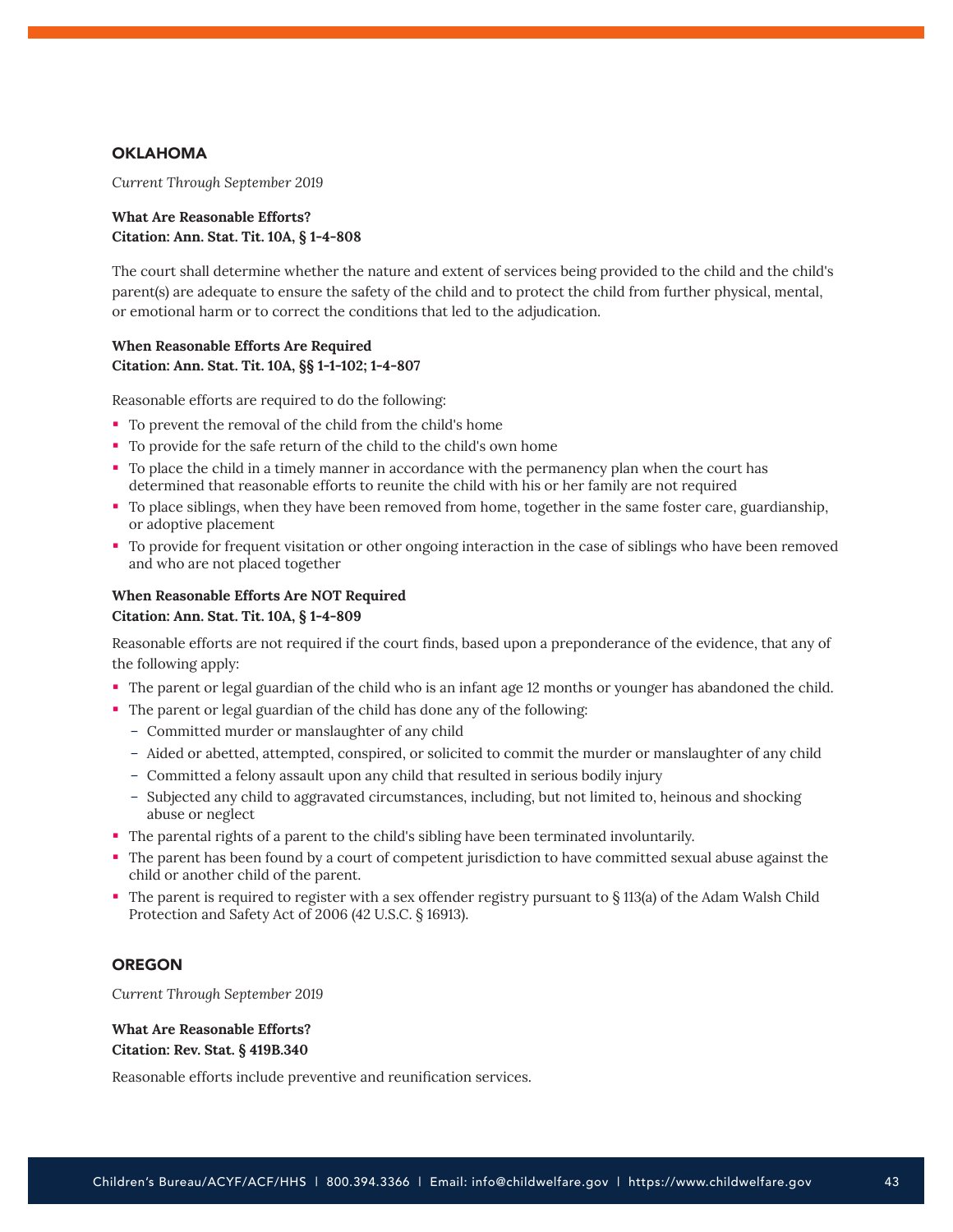For an Indian child, the Department of Human Services must make active efforts to provide remedial services and rehabilitative programs designed to prevent the breakup of the Indian family.

## **When Reasonable Efforts Are Required Citation: Rev. Stat. § 419B.340**

Reasonable efforts must be made to do the following:

- To prevent or eliminate the need for removal of the child from the home
- To make it possible for the child to return home safely

## **When Reasonable Efforts Are NOT Required Citation: Rev. Stat. § 419B.340**

The court may find that the department is not required to make reasonable efforts if one of the following circumstances exists:

- The parent has subjected the child to aggravated circumstances including, but not limited to, the following:
	- The parent by abuse or neglect has caused the death of any child.
	- The parent has attempted, solicited, or conspired to cause the death of any child.
	- The parent by abuse or neglect has caused serious physical injury to any child.
	- The parent has subjected any child to rape, sodomy, or sexual abuse.
	- The parent has subjected any child to intentional starvation or torture.
	- The parent has abandoned the child.
	- The parent has unlawfully caused the death of the other parent of the child.
- The parent has been convicted in any jurisdiction of one of the following crimes:
	- Murder or manslaughter of another child of the parent
	- Aiding, abetting, attempting, conspiring, or soliciting to commit any such crime
	- Felony assault that results in serious physical injury to the child or another child of the parent
- The parent's rights to another child have been terminated involuntarily.

#### PENNSYLVANIA

*Current Through September 2019*

## **What Are Reasonable Efforts?**

#### **Citation: Cons. Stat. Tit. 23, § 6373; Tit. 42, § 6351**

Reasonable efforts include the following:

- Efforts to assist the child and the child's parent
- **Preventive services**

## **When Reasonable Efforts Are Required Citation: Cons. Stat. Tit. 23, § 6373; Tit. 42, § 6351**

Reasonable efforts must be made to do the following:

- To prevent or eliminate the need for removal of the child from the home
- To make it possible for the child to return home
- To finalize the permanency plan in effect
- To place siblings together unless a joint placement is contrary to the safety or well-being of the child or sibling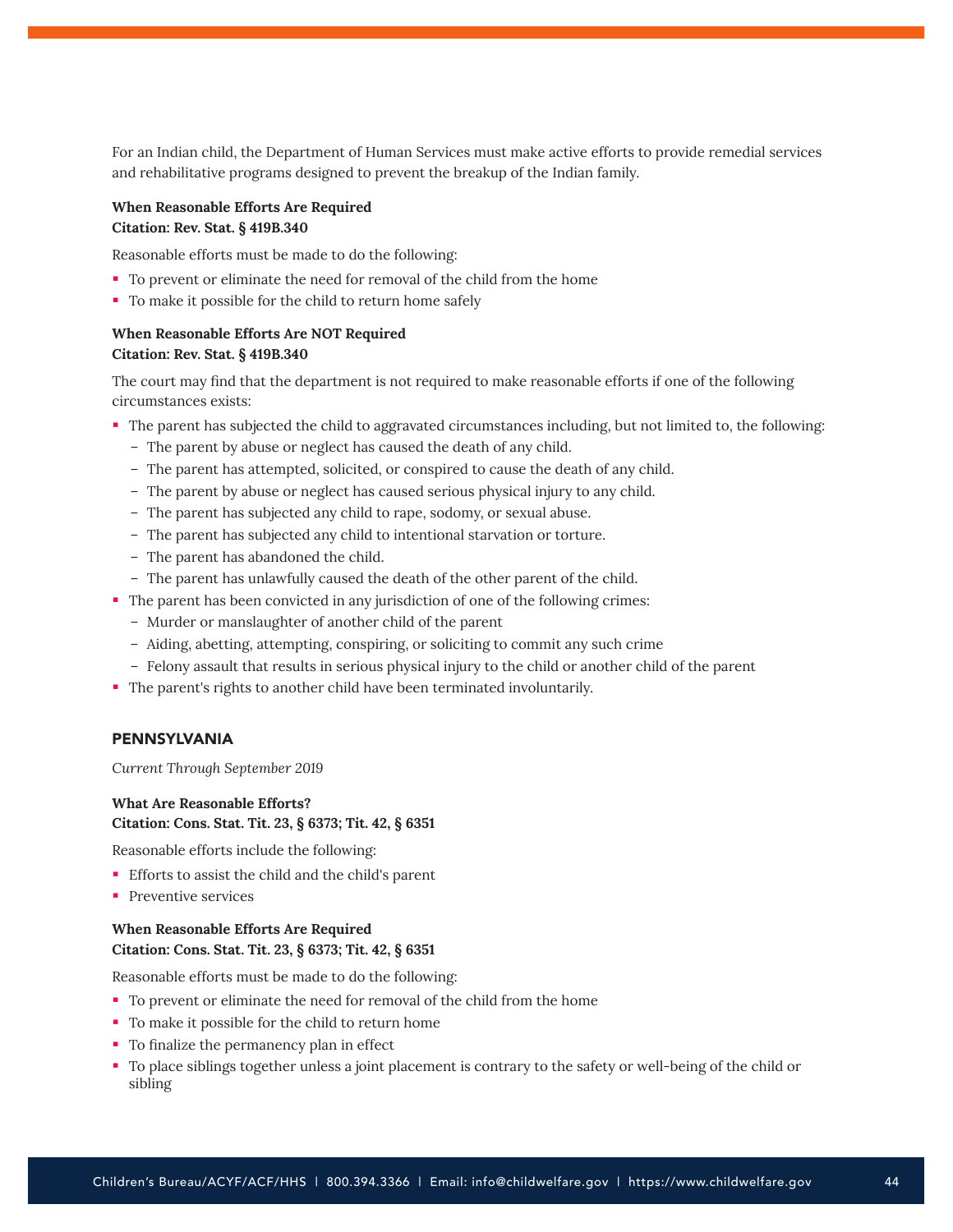If a sibling of a child has been removed from his home and is in a different placement setting than the child, the court shall enter an order that ensures visitation between the child and the child's sibling no less than twice a month, unless a finding is made that visitation is contrary to the safety or well-being of the child or sibling.

## **When Reasonable Efforts Are NOT Required Citation: Cons. Stat. Tit. 42, §§ 6351; 6302**

Reasonable efforts are not required if the court has determined that aggravated circumstances exist and no new or additional efforts are required. Aggravated circumstances include any of the following:

- The child is in the custody of a county agency, the identity or location of the parents is unknown, and the parent does not claim the child within 3 months or has failed to maintain contact for a period of 6 months.
- The child or another child of the parent has been the victim of serious physical abuse, sexual violence, or aggravated physical neglect by the parent.
- The parent has been convicted of any of the following crimes in which the victim was a child: criminal homicide, aggravated assault, rape, statutory sexual assault, indecent assault, or the attempt to commit any such crime.
- The parent's parental rights to another child have been terminated involuntarily.
- The parent of the child is required to register as a sexual offender under chapter 97, subchapter H (relating to registration of sexual offenders) or to register with a sexual offender registry in another jurisdiction or foreign country.

## PUERTO RICO

*Current Through September 2019*

#### **What Are Reasonable Efforts? Citation: Ann. Laws Tit. 8, § 447s**

The Department of the Family shall make use of resources for the support of individuals, families, and the community, as well as internal and external resources of the department and other public and nongovernmental agencies, to improve the living conditions of families that may endanger the life and safety of a minor.

## **When Reasonable Efforts Are Required Citation: Ann. Laws Tit. 8, § 447s**

Reasonable efforts shall be made to ensure the well-being and full protection of the minor and to preserve the integrity of the family prior to the removal of a minor from his or her home. After removing a minor from his or her home, reasonable efforts shall be made for a period not to exceed 6 months to reunite the minor with his or her family. Moreover, support services shall continue once the minor is permanently placed.

## **When Reasonable Efforts Are NOT Required Citation: Ann. Laws Tit. 8, § 447s**

No reasonable efforts shall be undertaken under the following circumstances:

- The parent suffers from a mental disability of such a magnitude that it prevents the parent from caring properly for the child.
- The child has been previously removed from the home, and after being returned home, he or she is again made a victim of abuse, sexual abuse, and/or neglect.
- The parent has been deprived of patria potestas of another child and has been unable to resolve the problems that led to the loss of patria potestas.
- The parent has caused severe physical harm, abuse, and/or neglect of the child, which put the child's health and physical, mental, and emotional integrity at grave risk.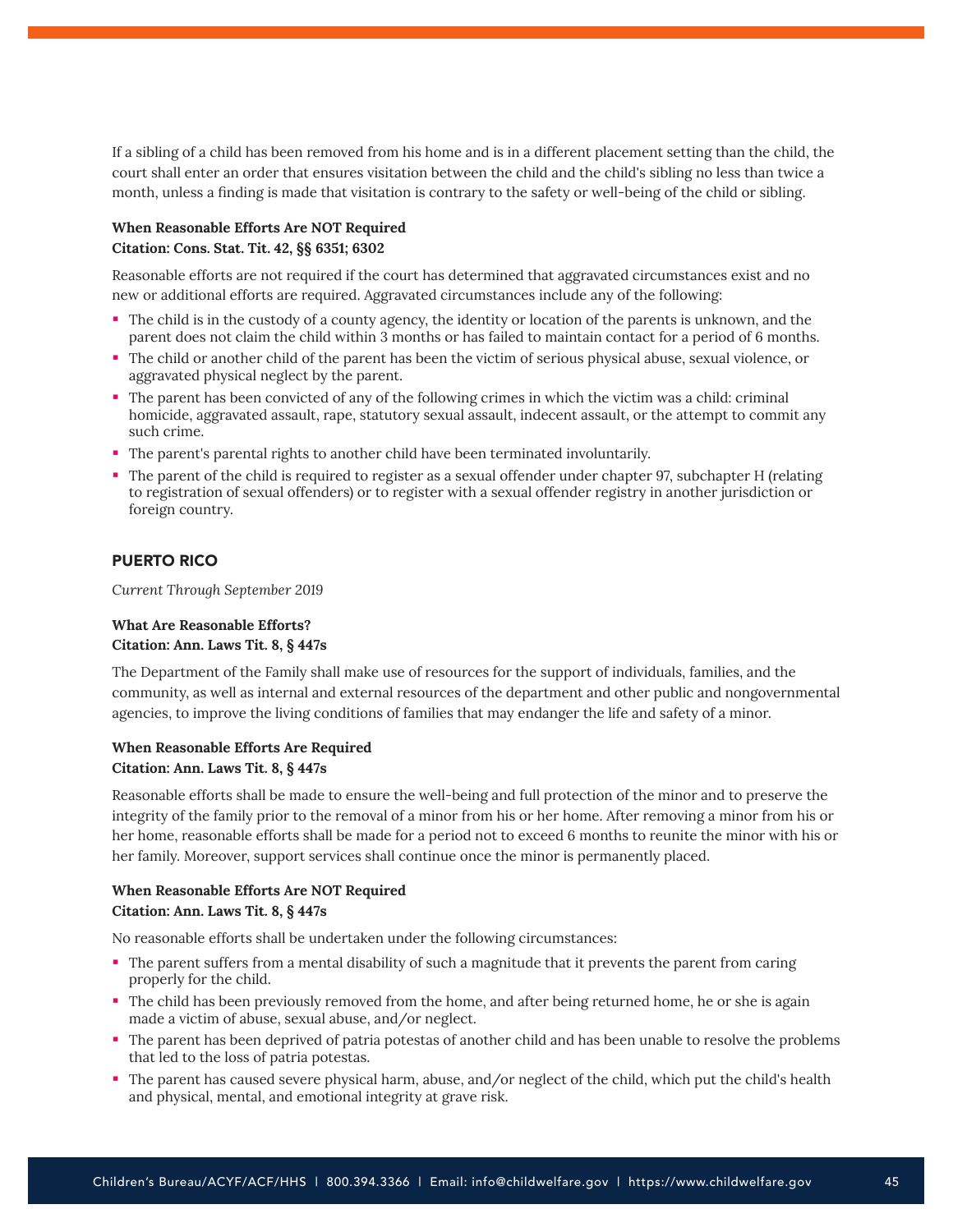- The parent has committed any of the following:
	- Murder, assault, or mutilation
	- Rape, incest, or lewd or obscene acts
	- Trafficking of individuals for sexual purposes
	- Remittance, transportation, sale, distribution, publication, exhibition, or possession of obscene materials or obscene shows and exposing minors to those crimes
	- Kidnapping or aggravated kidnapping
	- Abandonment of minors
	- Abduction or perversion of minors
	- Inciting a minor to commit a crime
- The parent covers up or conspires to commit one or more of the crimes above.
- Efforts to change the behavior of the parent have not succeeded 6 months after the service plan was initiated.
- The parent has stated that he or she has no interest in being reunited with the minor.
- A health-care professional certifies that the parent suffers from a chronic controlled substance abuse problem that prevents the return of the minor to the custody of the parent within a period of 6 months of initiating the procedures.

## RHODE ISLAND

*Current Through September 2019*

## **What Are Reasonable Efforts? Citation: Gen. Laws § 40-11-12.2**

Reasonable efforts are measures taken to preserve and reunify families.

## **When Reasonable Efforts Are Required Citation: Gen. Laws § 40-11-12.2**

Reasonable efforts must be made to do the following:

- Prior to placement of a child in foster care to prevent or eliminate the need for removing the child from the home that may include placement of the child with a relative
- To make it possible for the child to return home safely
- If continuation of efforts is determined to be inconsistent with the permanency plan for the child, to place the child in a timely manner and finalize a permanent placement

# **When Reasonable Efforts Are NOT Required Citation: Gen. Laws § 40-11-12.2**

Reasonable efforts are not required if a court determines that any of the following apply:

- The parent has subjected any child to conduct of a cruel and abusive nature.
- The parent has done any of the following:
	- Committed murder of another child of the parent
	- Subjected the child to aggravating circumstances, including abandonment, torture, chronic abuse, or sexual abuse
	- Committed voluntary manslaughter of another child of the parent or attempted to commit such crime
	- Committed a felony assault that results in serious bodily injury of the child or another child of the parent
- The parent's parental rights to a sibling of the child have been terminated involuntarily.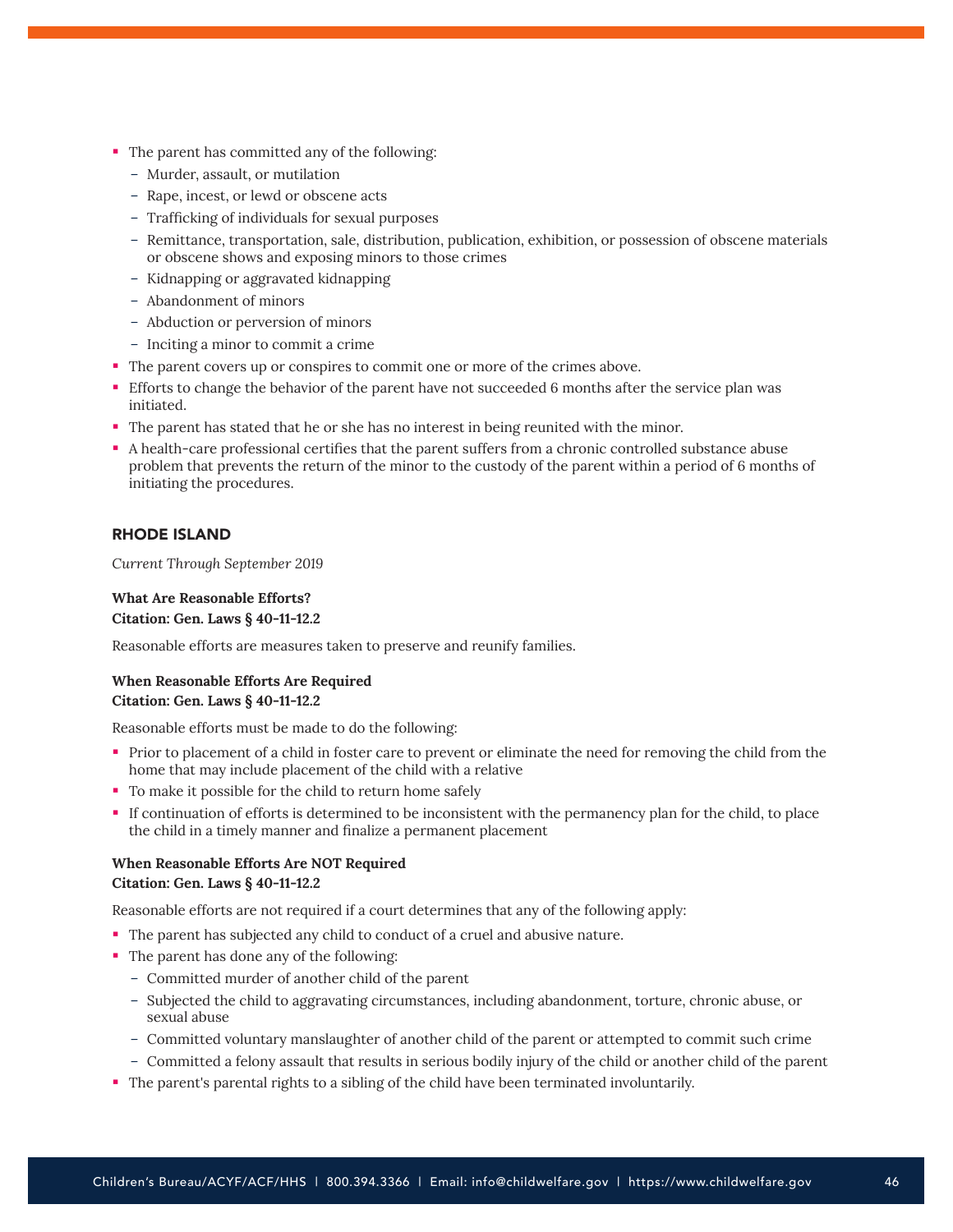## SOUTH CAROLINA

*Current Through September 2019*

## **What Are Reasonable Efforts? Citation: Ann. Code § 63-7-720**

Reasonable efforts include services that are reasonably available and timely, reasonably adequate to address the needs of the family, reasonably adequate to protect the child, and realistic under the circumstances.

## **When Reasonable Efforts Are Required Citation: Ann. Code §§ 63-7-720; 63-7-1640**

When the Department of Social Services has assumed legal custody of a child, the court must determine whether reasonable efforts were made by the department to prevent removal of the child and whether continuation of the child in the home would be contrary to the welfare of the child. The court shall specifically review the following:

- The services made available to the family before the department assumed legal custody of the child and how they related to the needs of the family
- The efforts of the department to provide services to the family before assuming legal custody of the child
- Why the efforts to provide services did not eliminate the need for the department to assume legal custody

When this chapter requires the department to make reasonable efforts to preserve or reunify a family and requires the family court to determine whether these reasonable efforts have been made, the child's health and safety must be the paramount concern.

The family court may rule on whether reasonable efforts to preserve or reunify a family should be required in hearings regarding removal of custody, review of amendments to a placement plan, review of the status of a child in foster care, permanency planning, or in a separate proceeding for this purpose.

## **When Reasonable Efforts Are NOT Required Citation: Ann. Code § 63-7-1640**

The department may terminate or forego reasonable efforts to preserve or reunify a family when the family court determines that one or more of the following conditions exist:

- The parent has subjected the child or another child while residing in the parent's domicile to one or more of the following aggravated circumstances:
	- Severe or repeated abuse or neglect
	- Sexual abuse
	- Torture
	- Abandonment
- The parent has been convicted of murder or voluntary manslaughter of another child.
- The parent has been convicted of aiding, abetting, attempting, soliciting, or conspiring to commit murder or voluntary manslaughter of the child or another child residing in the parent's domicile.
- Physical abuse of a child resulted in the death or admission to the hospital for in-patient care of that child, and the abuse was committed by the parent.
- The parent has been convicted of committing, aiding, abetting, conspiring to commit, or soliciting any of the following:
	- An offense against the person
	- Criminal domestic violence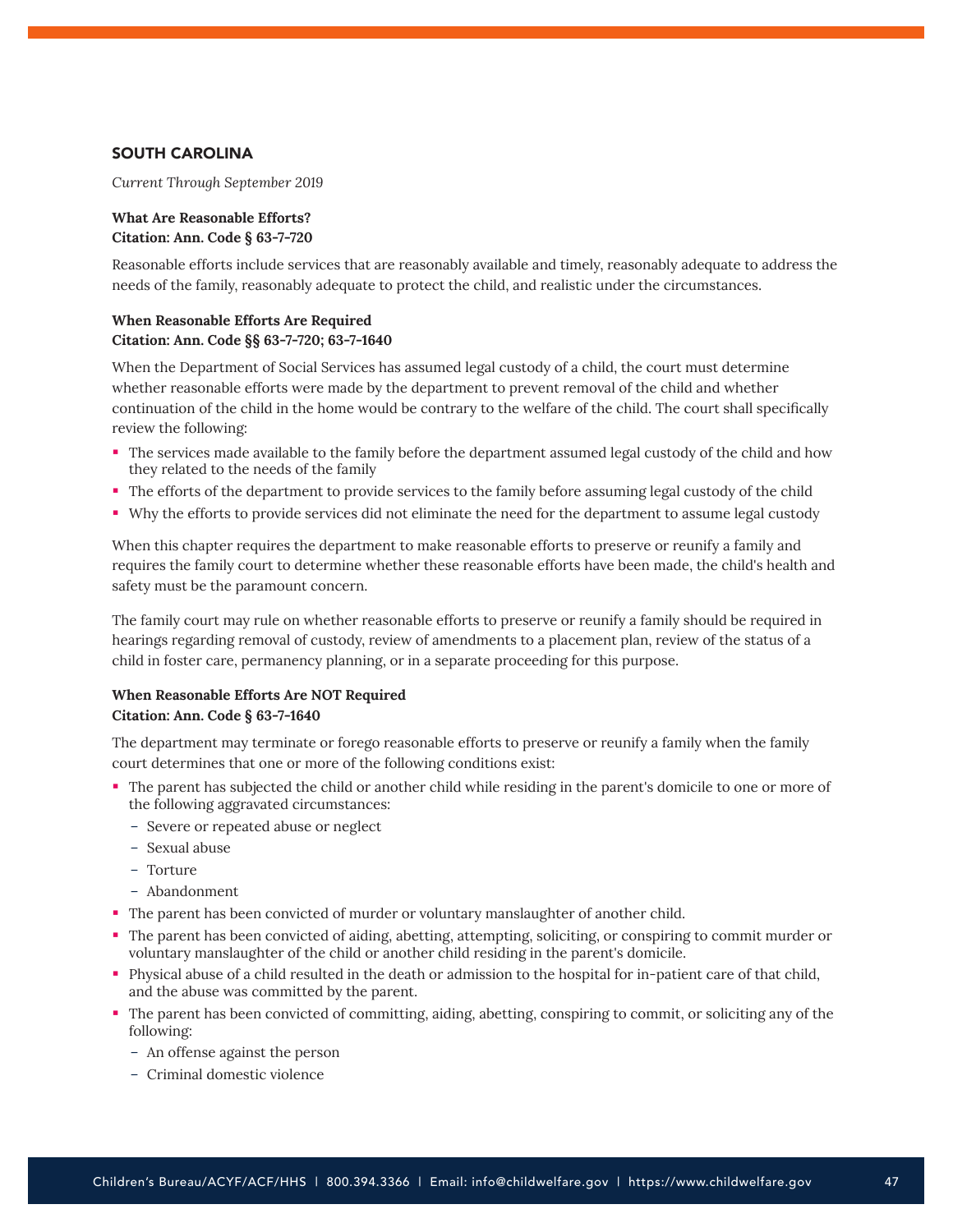- Criminal domestic violence of a high and aggravated nature
- Assault and battery of a high and aggravated nature
- The parental rights of the parent to another child of the parent have been terminated involuntarily.
- The parent has a diagnosable condition unlikely to change within a reasonable time including, but not limited to, alcohol or drug addiction, mental deficiency, mental illness, or extreme physical incapacity, and the condition makes the parent unable or unlikely to provide minimally acceptable care of the child.
- Other circumstances exist that the court finds make continuation or implementation of reasonable efforts to preserve or reunify the family inconsistent with the permanent plan for the child.

## SOUTH DAKOTA

*Current Through September 2019*

#### **What Are Reasonable Efforts? Citation: Ann. Laws § 26-8A-21**

The term 'reasonable efforts' means the provision by the Department of Social Services of any services or assistance that meet the following criteria:

- Are appropriate for the child's parents, including instruction on parenting
- Are available or could be made available without undue financial burden on the department
- Would have a significant likelihood of protecting the child from substantial danger to his or her physical health or from severe emotional damage while enabling the child to remain in the home or to be returned to the home

#### **When Reasonable Efforts Are Required Citation: Ann. Laws § 26-8A-21**

Reasonable efforts must be made as follows:

- Prior to removal of an alleged or adjudicated abused or neglected child to prevent or eliminate the need for removal from the home
- To make it possible for the child to return home if he or she has been removed from the home

In determining the adequacy of reasonable efforts, the court shall consider the assistance, services, and efforts of the department. The court shall also consider the good-faith efforts or the lack of good-faith efforts made by the child's parents, guardian, custodian, or other caregiver family to cooperate with the department and to effectively utilize the assistance or services for the benefit and welfare of the child.

#### **When Reasonable Efforts Are NOT Required Citation: Ann. Laws § 26-8A-21.1**

Reasonable efforts to reunify are not required when any of the following circumstances apply:

- The parent has committed murder, manslaughter, rape, incest, sexual exploitation of a minor, or abuse or cruelty to a minor.
- The parent has committed aggravated assault against the child or another child of the parent.
- The parent has subjected the child or another child to torture or sexual abuse; abandonment for at least 6 months; chronic physical, mental, or emotional injury; or chronic neglect.
- The parent is incarcerated and unavailable to care for the child during a significant period of the child's minority.
- The parent has had his or her parental rights to another child terminated involuntarily.
- The parent has a documented history of abuse or neglect associated with chronic alcohol or drug abuse.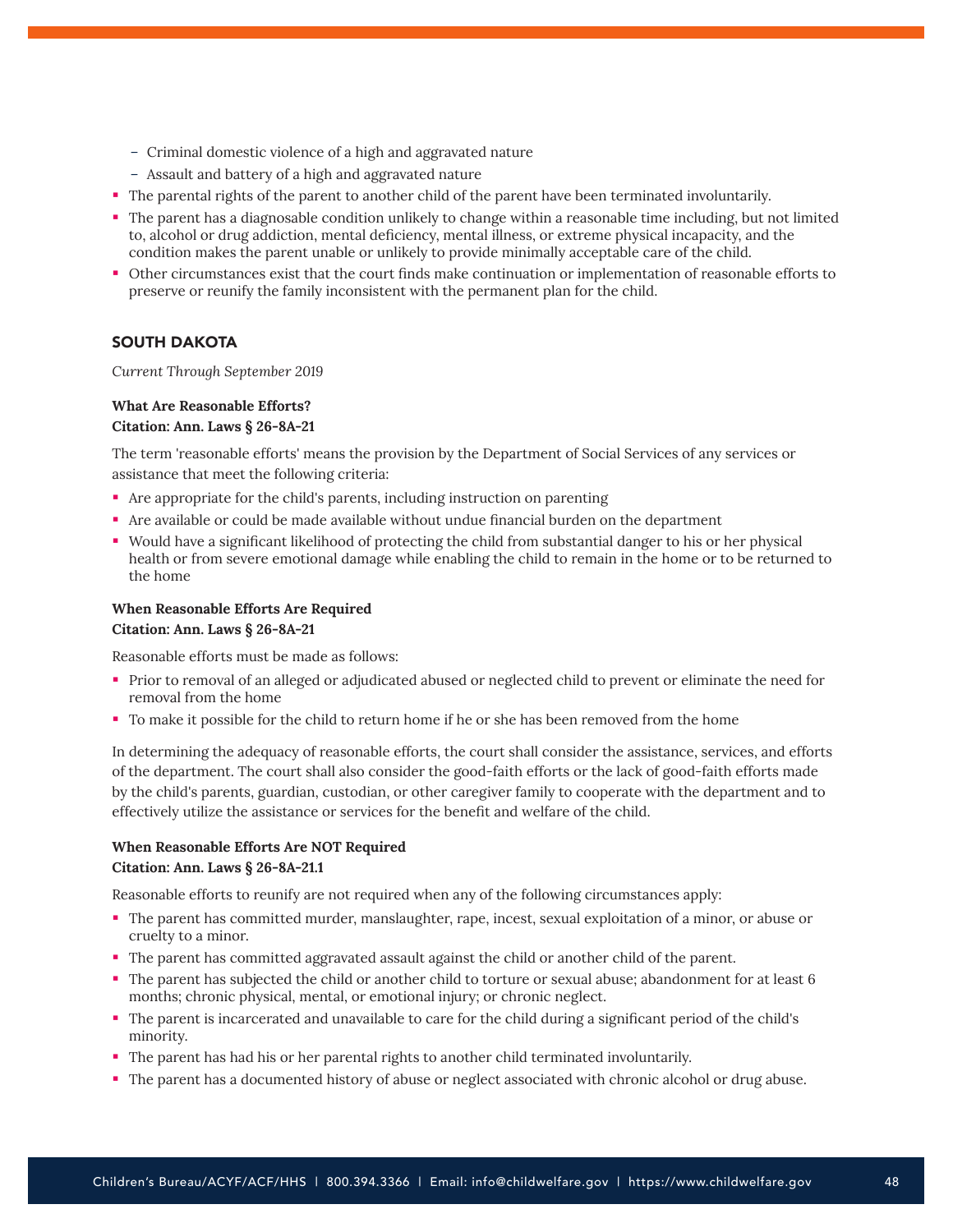- The parent has exposed the child to or demonstrated an inability to protect the child from substantial harm or the risk of substantial harm, and the child or another child has been removed from the parent's custody because he or she was adjudicated abused and neglected by a court on at least one previous occasion.
- The parent has exposed the child to or demonstrated an inability to protect the child from substantial harm or the risk of substantial harm, the child has been removed from the parent's custody on two separate occasions, and the department offered or provided family services on each of the two separate occasions the child was removed.
- The parent has exposed the child to or demonstrated an inability to protect the child from substantial harm or risk of harm resulting from a crime, act, or omission listed above.
- The parent is required to register as a sex offender pursuant to chapter 22-24B.

#### **TENNESSEE**

*Current Through September 2019*

## **What Are Reasonable Efforts? Citation: Ann. Code § 37-1-166**

The term 'reasonable efforts' means the exercise of reasonable care and diligence by the Department of Children's Services to provide services related to meeting the needs of the child and the family.

## **When Reasonable Efforts Are Required Citation: Ann. Code § 37-1-166**

Reasonable efforts must be made to do the following:

- To prevent the need for removal of the child from the child's family
- To make it possible for the child to return home
- To place the child in a timely manner in accordance with the permanency plan and to complete whatever steps are necessary to finalize the permanent placement of the child if continuation of reasonable efforts is determined to be inconsistent with the permanency plan for the child

## **When Reasonable Efforts Are NOT Required Citation: Ann. Code §§ 36-1-102(9); 37-1-166**

Reasonable efforts shall not be required if a court has determined that any of the following apply:

- The parent has subjected the child or any child in the household to aggravated circumstances, including any of the following:
	- Abandonment of a child or an infant
	- Aggravated assault
	- Aggravated kidnapping or especially aggravated kidnapping
	- Aggravated child abuse and neglect
	- Aggravated sexual exploitation of a minor or especially aggravated sexual exploitation of a minor
	- Aggravated rape, rape, rape of a child, or incest
	- Severe child abuse, as defined in § 37-1-102
- The parent has committed murder or manslaughter of any sibling or other child residing in the household, or aided, abetted, or attempted such crime.
- The parent has committed a felony assault that resulted in serious bodily injury to any child residing in the household.
- The parental rights of the parent to another child have been terminated involuntarily.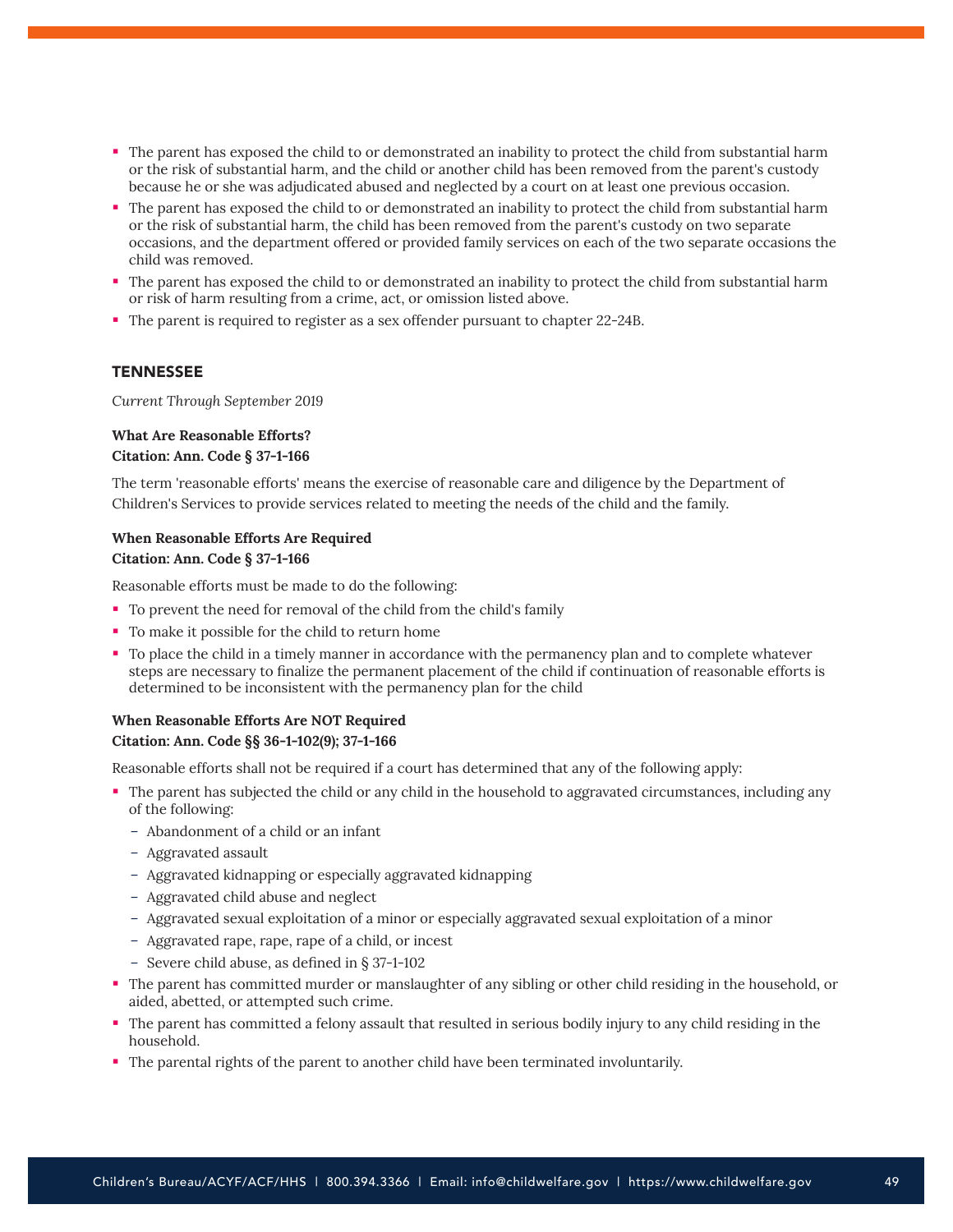## **TEXAS**

*Current Through September 2019*

#### **What Are Reasonable Efforts? Citation: Family Code § 262.001**

In determining the reasonable efforts that are required to be made with respect to preventing or eliminating the need to remove a child from the child's home or to make it possible to return a child to the child's home, the child's health and safety are the paramount concerns.

## **When Reasonable Efforts Are Required Citation: Family Code §§ 262.001; 262.2015**

Reasonable efforts must be made as follows:

- To prevent or eliminate the need to remove a child from the child's home
- To make it possible for the child to return home
- To finalize the permanent placement of a child for whom the court has made a finding that reasonable efforts to return the child home are not required

#### **When Reasonable Efforts Are NOT Required Citation: Family Code § 262.2015**

The court may waive the requirement to make reasonable efforts if the court finds that the parent has subjected the child to aggravated circumstances, such as the following:

- The parent abandoned the child without a means of identifying the child.
- The child or another child of the parent is a victim of serious bodily injury or sexual abuse inflicted by the parent or another person with the parent's consent.
- The parent has engaged in conduct against the child or another child of the parent that would constitute the offense of murder, manslaughter, indecency with a child, sexual assault, aggravated assault, injury to a child, abandoning or endangering a child, prohibited sexual conduct, sexual performance by a child, possession or promotion of child pornography, continuous sexual abuse of a child, compelling prostitution, or trafficking of persons.
- The parent voluntarily left the child alone or in the possession of another person for at least 6 months without expressing the intent to return and without providing adequate support for the child.
- The parent's parental rights to another child of the parent have been terminated involuntarily based on a finding that the parent knowingly placed or allowed the child to remain in conditions or surroundings, or with persons engaged in conduct, that endangered the child's physical or emotional well-being.
- The parent has been convicted for the murder or voluntary manslaughter of another child, or aiding, abetting, or attempting such crime.
- The parent has been convicted of a felony assault that resulted in serious bodily injury of the child or another child of the parent.
- The parent's parental rights with regard to two other children have been involuntarily terminated.
- The parent is required under any State or Federal law to register with a sex offender registry.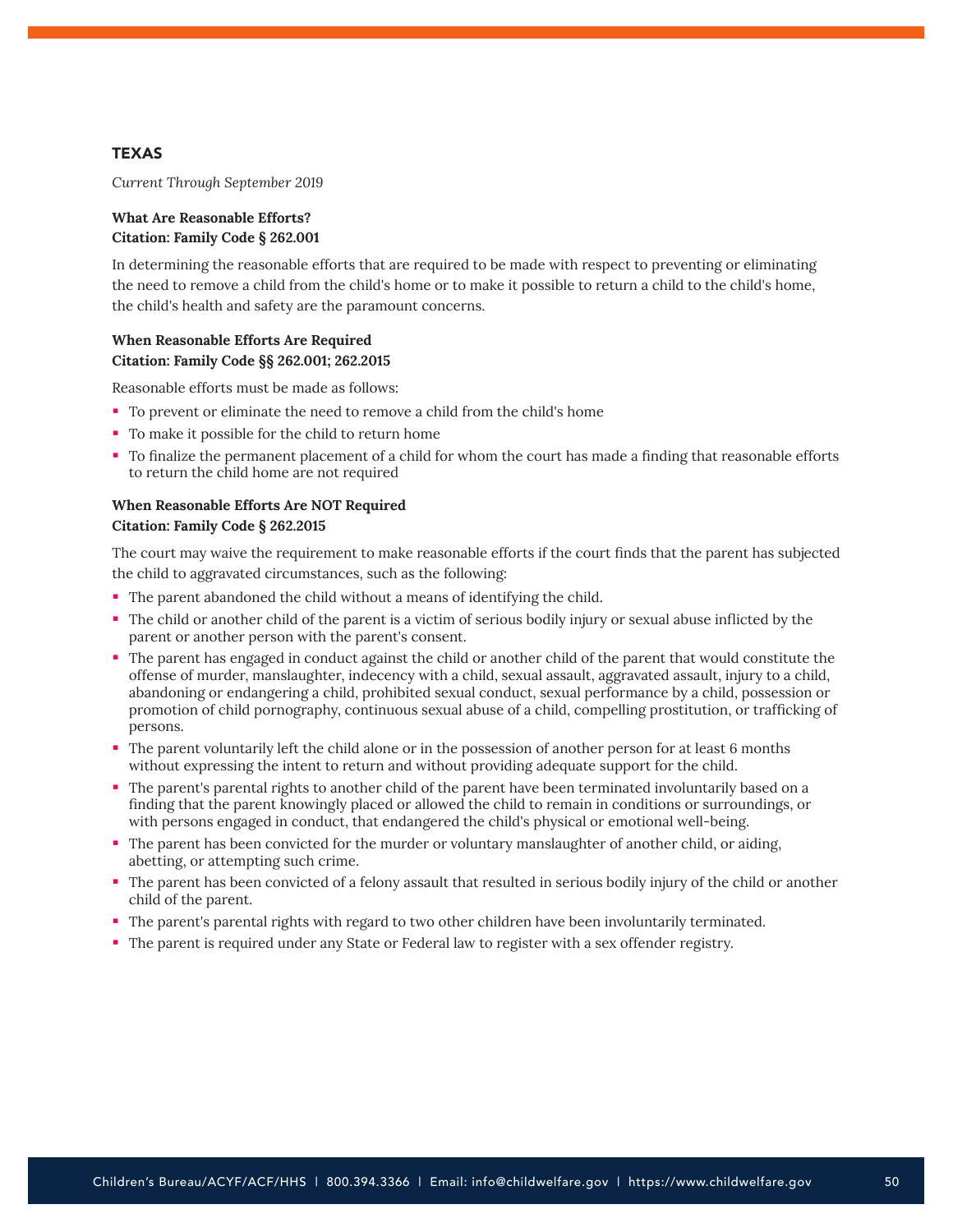## **UTAH**

*Current Through September 2019*

#### **What Are Reasonable Efforts? Citation: Ann. Code § 78A-6-312**

The Division of Child and Family Services shall make reasonable efforts to provide services to the child and the child's parent for the purpose of facilitating reunification of the family for a specified period of time. In determining reasonable efforts to be made with respect to a minor, and in making reasonable efforts, the minor's health, safety, and welfare shall be the paramount concern.

## **When Reasonable Efforts Are Required Citation: Ann. Code §§ 62A-4a-203; 78A-6-312**

Because the removal of a child from his or her home affects protected, constitutional rights of the parent and has a dramatic, long-term impact on a child, the division shall do the following:

- When possible and appropriate, and without danger to the child's welfare, make reasonable efforts to prevent or eliminate the need for removal of a child from the child's home prior to placement in substitute care
- Determine whether there is substantial cause to believe that a child has been abused or neglected or is in danger of abuse or neglect prior to removing the child from his or her home
- When it is possible and appropriate, make reasonable efforts to make it possible for a child in substitute care to return to his or her home
- Take measures in a timely manner to place the child in accordance with the permanency plan and complete whatever steps are necessary to finalize the permanent placement of the child if continuation of reasonable efforts to reunify a minor is determined to be inconsistent with the final permanency plan for the child

## **When Reasonable Efforts Are NOT Required Citation: Ann. Code § 78A-6-312**

Reasonable efforts are not required if the court finds by clear and convincing evidence that any of the following circumstances exist:

- The parent's whereabouts is unknown.
- The parent suffers from a severe mental illness that renders the parent incapable of using reunification services.
- The child previously was adjudicated as an abused child, was removed from the home, was returned home, and is being removed due to additional abuse.
- The parent has done any of the following:
	- Caused the death of another minor through abuse or neglect
	- Committed, attempted, or conspired to commit murder or manslaughter of a child
	- Committed sexual abuse against the child
	- Is a registered sex offender or required to register as a sex offender
	- Has caused, is identified as a suspect, or is being prosecuted for intentionally, knowingly, or recklessly causing the death of another parent of the child
- The child suffered severe abuse by the parent or by a person known by the parent, and the parent knew or reasonably should have known about the abused.
- The parent has severely abused the child.
- The parent's rights were terminated with regard to any other child.
- The child was removed from his or her home on at least two previous occasions, and reunification services were offered or provided to the family at those times.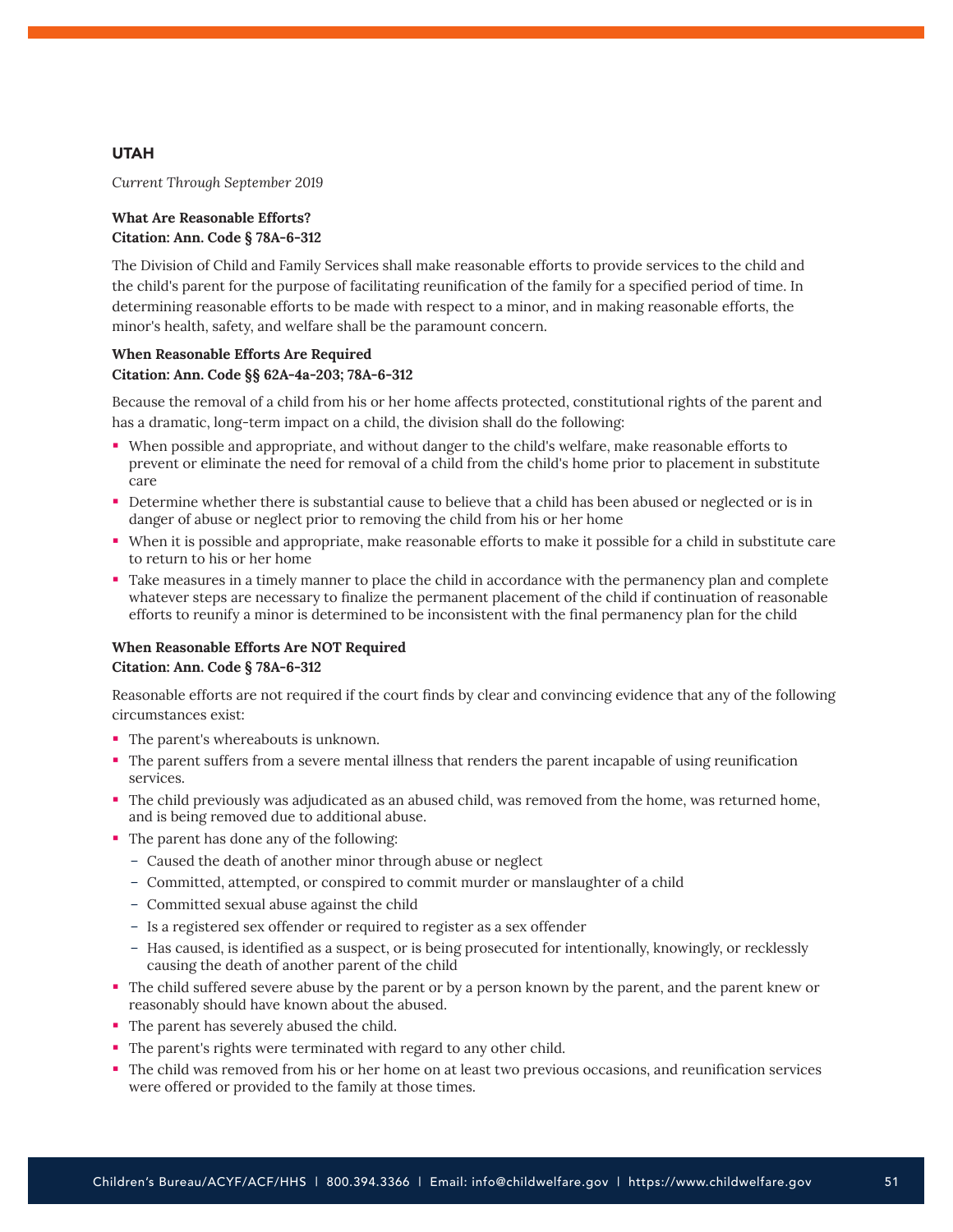- The parent abandoned the child for 6 months or longer.
- The parent permitted the child to reside, permanently or temporarily, where the parent knew or should have known that a clandestine laboratory operation was located.
- With respect to the child's birth mother, the child has fetal alcohol syndrome, fetal alcohol spectrum disorder, or was exposed prenatally to an illegal or prescription drug, unless the mother completes an approved substance use disorder treatment program.
- Other circumstances preclude reunification efforts or services.

## VERMONT

*Current Through September 2019*

#### **What Are Reasonable Efforts? Citation: Ann. Stat. Tit. 33, § 5102**

The term 'reasonable efforts' means the exercise of due diligence by the Department for Children and Families to use appropriate and available services to prevent unnecessary removal of the child from his or her home or to finalize a permanency plan.

## **When Reasonable Efforts Are Required Citation: Ann. Stat. Tit. 33, §§ 5102; 5321**

Reasonable efforts must be made to prevent unnecessary removal of the child from the home. In cases involving a child who has been removed from the home, reasonable efforts must be made to finalize the permanency plan for the child. Reasonable efforts to finalize a permanency plan and may consist of the following:

- When the permanency plan for the child is reunification, efforts to reunify the child and family following the child's removal from the home
- When the permanency plan for the child does not include reunification, efforts to arrange and finalize an alternate permanent living arrangement for the child

## **When Reasonable Efforts Are NOT Required Citation: Ann. Stat. Tit. 33, § 5102**

When making the reasonable efforts determination, the court may find that no services were appropriate or reasonable considering the circumstances. If the court makes written findings that aggravated circumstances are present, the court may make but is not required to make written findings as to whether reasonable efforts were made to prevent removal of the child from the home. Aggravated circumstances include the following:

- The parent has subjected a child to abandonment, torture, chronic abuse, or sexual abuse.
- The parent has been convicted of murder or manslaughter of a child.
- The parent has been convicted of a felony crime that results in serious bodily injury to the child or another child of the parent.
- The parental rights of the parent with respect to a sibling have been terminated.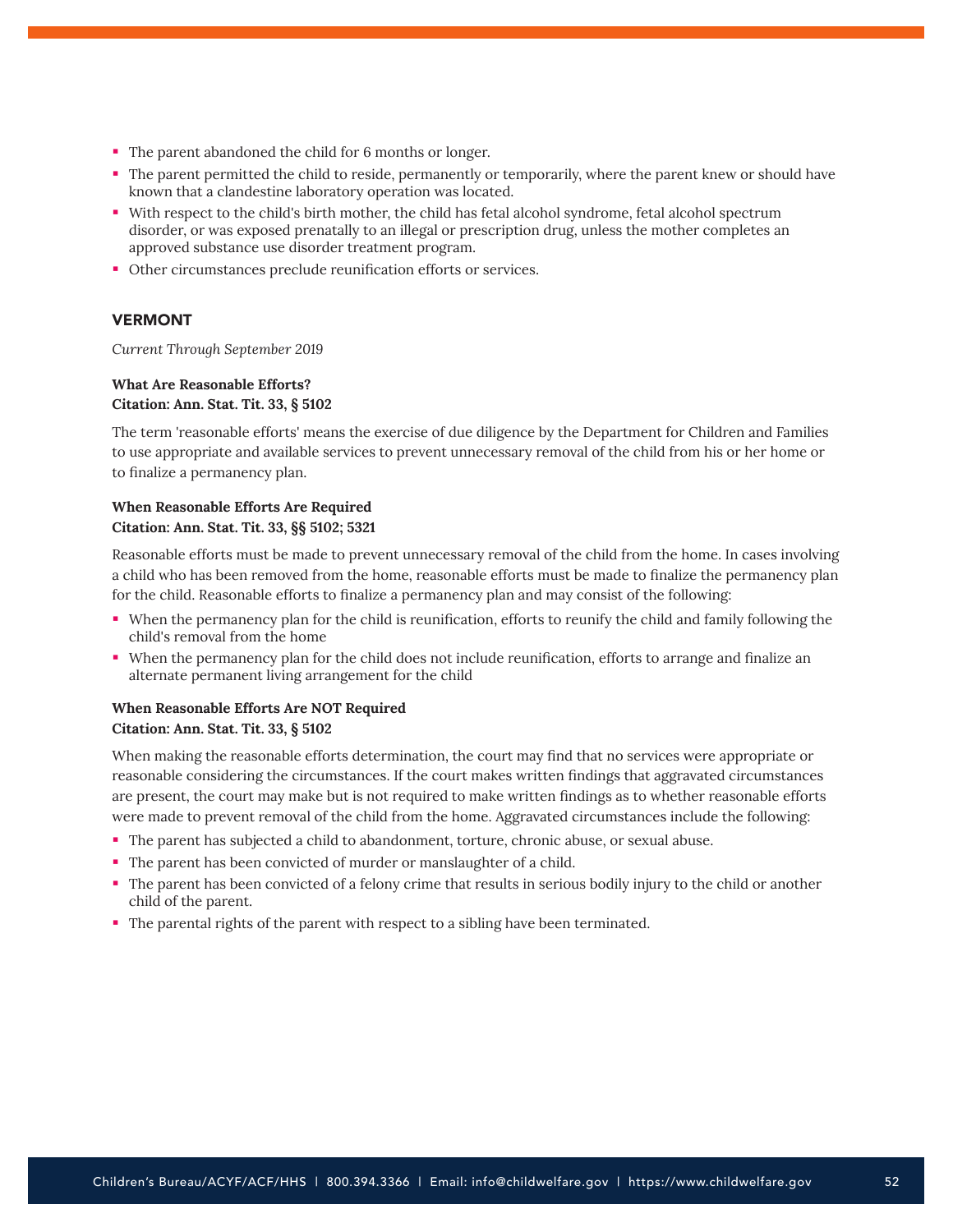#### VIRGIN ISLANDS

*Current Through September 2019*

#### **What Are Reasonable Efforts? Citation: Ann. Code Tit. 5, § 2550**

The term 'reasonable efforts' means the exercise of due diligence and care by the Department of Human Services to utilize all available services related to meeting the needs of the child and the family and to assist the parents in remedying the circumstances and conditions that led to the placement of the child and in reinforcing the family structure, including the following:

- Consultation and cooperation with the parent in developing a plan for appropriate services
- Providing services to the family that have been agreed upon in order to further the goal of family reunification
- Informing the parent at appropriate intervals of the child's progress, development, and health
- Facilitating appropriate visitation

#### **When Reasonable Efforts Are Required**

This issue is not addressed in the statutes reviewed.

## **When Reasonable Efforts Are NOT Required Citation: Ann. Code Tit. 5, § 2550**

Reasonable efforts are not required if the court finds that any of the following grounds for termination of parental rights exists:

- The parent has abandoned the child.
- The parent has not complied with the department's reasonable efforts to achieve reunification.
- The child has been removed from the home for more than 6 months, and:
	- The conditions that led to the child's removal still persist.
	- There is little likelihood that the conditions that led to the child's removal will be remedied within the next 18 months.
- The parent has been convicted of aggravated child abuse or neglect, as defined in tit. 14, § 506, against the child, a sibling, half-sibling, or any other child residing temporarily or permanently in the home of the parent.
- The parent has been convicted of the intentional death of the child's other parent.
- The parent is unable to discharge parental duties due to:
	- Emotional illness, mental illness, or mental deficiency
	- Habitual abuse or addiction to intoxicating liquors, narcotics, or other dangerous drugs
- The parent has failed to manifest an ability and willingness to assume custody of the child.
- Placing the child in the parent's custody would pose a risk of substantial harm to the physical or psychological welfare of the child.
- The parent has relinquished the parent's rights or consented to the child's adoption.
- The parent has:
	- Committed murder or manslaughter of any sibling or half-sibling of the child
	- Aided, abetted, attempted, or conspired to commit such murder or a voluntary manslaughter
	- Committed a felony assault that resulted in serious bodily injury to the child or any sibling or half-sibling
- The parent has on two or more occasions abused or neglected any child.
- Within 18 months after a child's return from an out-of-home placement, the child is removed from the parent's custody and placed in care outside the home a second time.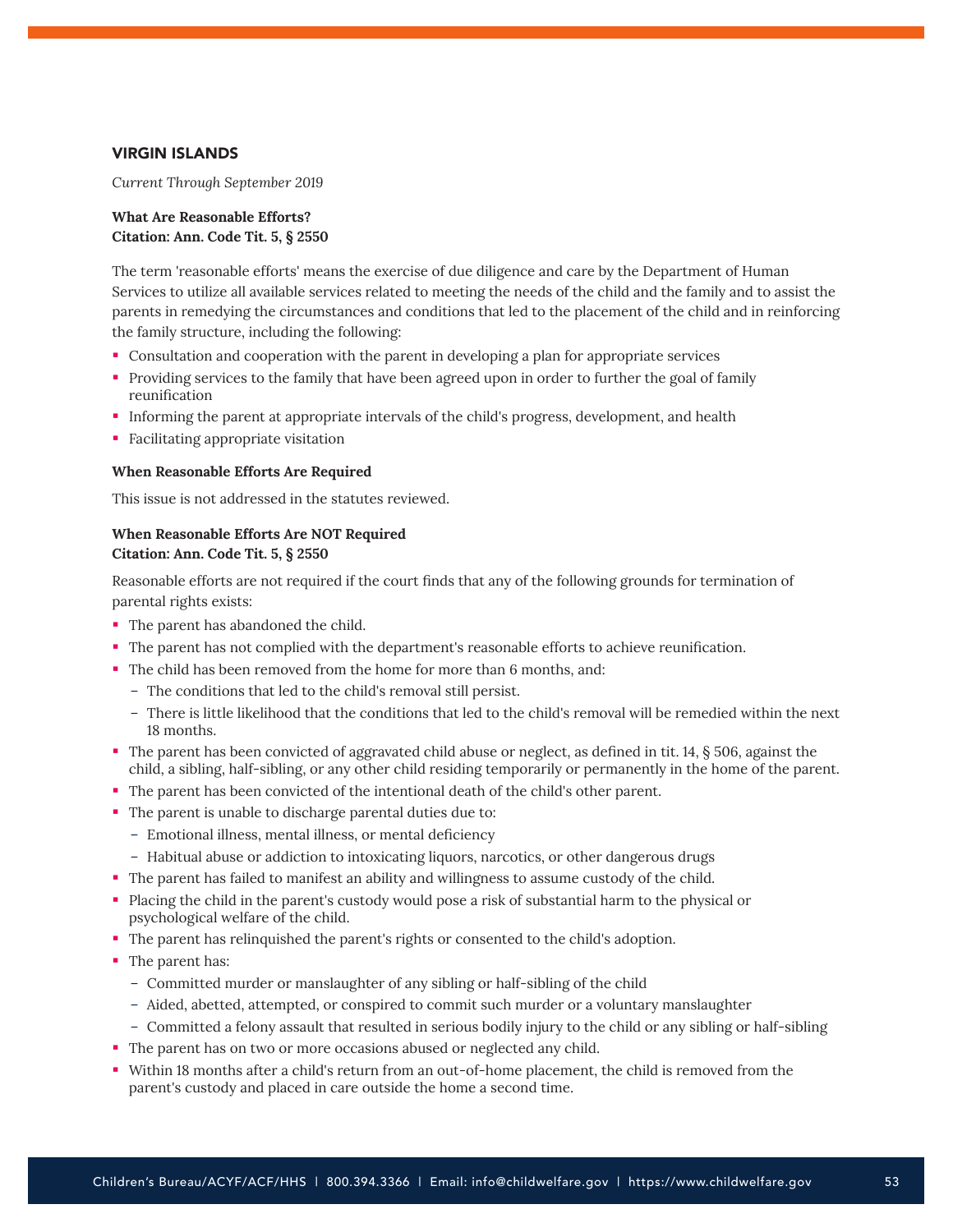#### VIRGINIA

*Current Through March 2016*

## **What Are Reasonable Efforts? Citation: Ann. Code § 16.1-281**

Reasonable efforts include programs, care, services, and other support that will be offered to the child and his or her parents that will lead to the return of the child to his or her parents within the shortest practicable time.

## **When Reasonable Efforts Are Required Citation: Ann. Code §§ 16.1-278.4; 16.1-282.1(E)**

Reasonable efforts must be made to prevent removal of the child from his or her home, unless continued placement in the home would be contrary to the welfare of the child.

If the child has been removed from the home, reasonable efforts must be made, as follows:

- To reunite the child with the child's family, if returning home is the permanent goal for the child
- To achieve the permanent goal identified in the case plan, if the goal is other than returning the child home

## **When Reasonable Efforts Are NOT Required Citation: Ann. Code §§ 16.1-281; 16.1-278.4**

A finding by the court that reasonable efforts were made to prevent removal of the child from his home shall not be required if the court finds that any of the following circumstances apply:

- The parental rights of the parent regarding a sibling of the child have previously been involuntarily terminated.
- The parent has been convicted of murder or voluntary manslaughter or a felony attempt, conspiracy, or solicitation to commit any such offense, and the victim of the offense was a child of the parent, a child with whom the parent resided at the time the offense occurred, or the other parent of the child.
- The parent has been convicted of felony assault resulting in serious bodily injury, felony bodily wounding resulting in serious bodily injury, or felony sexual assault, and the victim of the offense was a child of the parent or a child with whom the parent resided at the time of such offense.
- **Based on clear and convincing evidence, the parent has subjected any child to aggravated circumstances.**
- The parent has abandoned a child.

'Aggravated circumstances' include torture, chronic or severe abuse, or chronic or severe sexual abuse, if the victim of such conduct was a child of the parent or child with whom the parent resided at the time such conduct occurred. Aggravated circumstances also include failure to protect the child from such conduct, if the conduct or failure to protect demonstrates a wanton or depraved indifference to human life or has resulted in the death of the child or in serious bodily injury to the child.

#### WASHINGTON

*Current Through September 2019*

## **What Are Reasonable Efforts? Citation: Rev. Code §§ 13.34.025; 13.34.130**

The Department of Children, Youth, and Families shall coordinate within the administrations of the department and with contracted service providers, including supervising agencies, to ensure that parents in dependency proceedings receive priority access to remedial services recommended by the department or supervising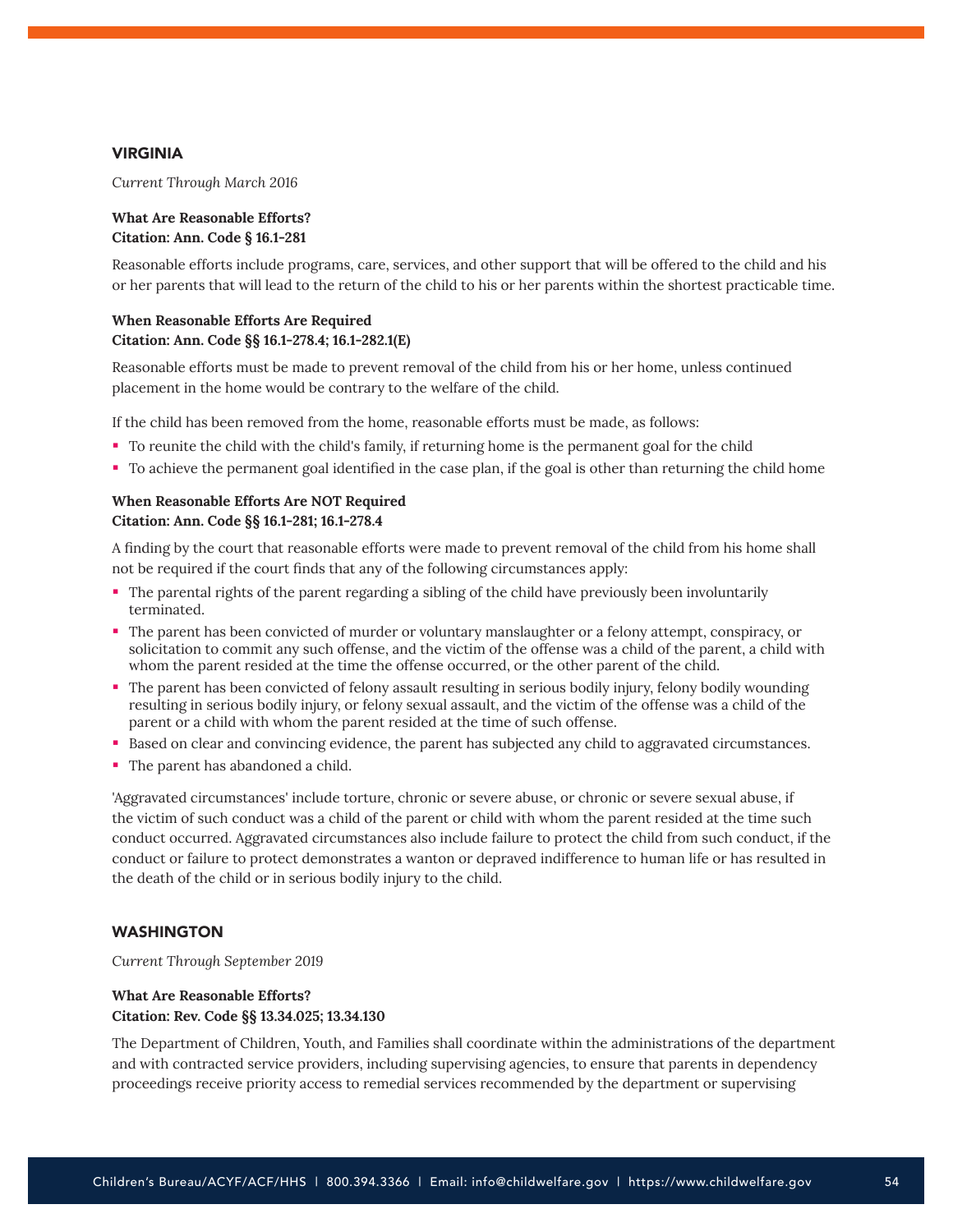agency in its social study or ordered by the court for the purpose of correcting any parental deficiencies identified in the dependency proceeding that are capable of being corrected in the foreseeable future. Services also may be provided to caregivers other than the parents as identified in § 13.34.138.

For purposes of this chapter, remedial services are those services defined in the Federal Adoption and Safe Families Act as time-limited family reunification services. Remedial services include the following:

- **Individual, group, and family counseling**
- **Substance abuse treatment services**
- Mental health services
- **Assistance to address domestic violence**
- Services designed to provide temporary child care and therapeutic services for families
- Transportation to or from any of the above services and activities

Reasonable efforts include specific services, such as housing assistance, that are provided to the child and the child's parent, guardian, or legal custodian, and preventive services that are offered or provided to prevent the need for out-of-home placement.

#### **When Reasonable Efforts Are Required Citation: Rev. Code §§ 13.34.110; 13.34.130**

Reasonable efforts are required to prevent or eliminate the need for removal of the child from the child's home and to make it possible for the child to return home.

An order for out-of-home placement may be made only if the court finds that reasonable efforts have been made to prevent or eliminate the need for removal of the child from the child's home and to make it possible for the child to return home, specifying the services (including housing assistance) that have been provided to the child and the child's parent, guardian, or legal custodian, and that preventive services have been offered or provided to the child and the child's parent, guardian, or custodian, and the services have failed to prevent the need for out-of-home placement, unless the health, safety, and welfare of the child cannot be protected adequately in the home.

## **When Reasonable Efforts Are NOT Required Citation: Rev. Code § 13.34.132**

Reasonable efforts are not required when there are aggravated circumstances. In determining whether aggravated circumstances exist by clear, cogent, and convincing evidence, the court shall consider one or more of the following:

- Conviction of the parent of rape, criminal mistreatment, or assault of the child
- Conviction of the parent of murder, manslaughter, or homicide by abuse of the child's other parent, sibling, or another child
- Conviction of the parent of attempting, soliciting, or conspiring to commit any of the above crimes
- Conviction of the parent of trafficking or promoting commercial sexual abuse of a minor when the victim of the crime is the child, the child's other parent, a sibling of the child, or another child
- A finding by a court that a parent is a sexually violent predator
- Failure of the parent to complete a treatment plan where such failure has resulted in a prior termination of parental rights to another child and the parent has failed to effect significant change in the interim
- Abandonment of an infant younger than age 3
- Conviction of the parent of a sex offense or incest when the child is born of the offense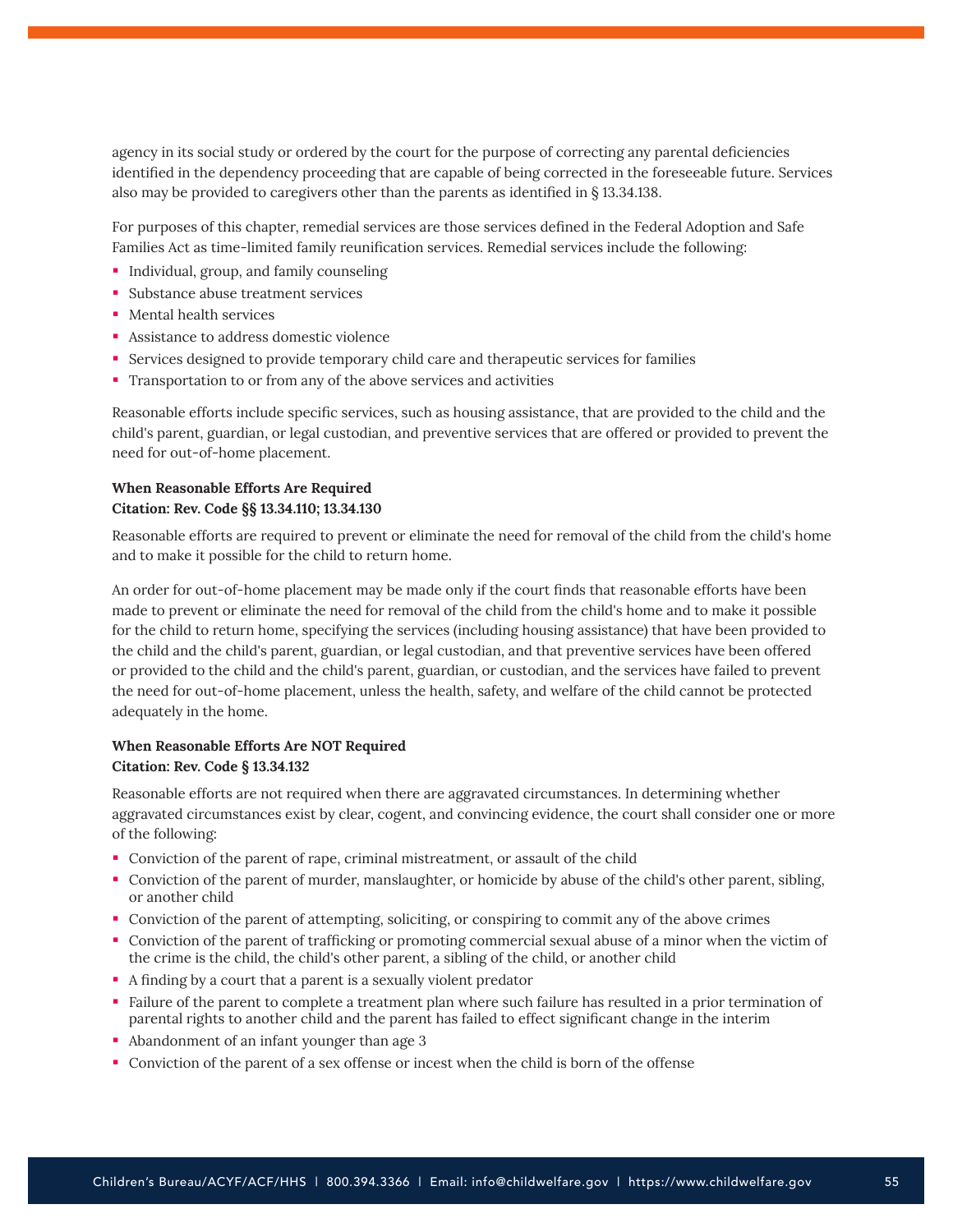## WEST VIRGINIA

*Current Through September 2019*

## **What Are Reasonable Efforts? Citation: Ann. Code §§ 49-1-201; 49-1-206**

'Child abuse and neglect services' means social services that are directed toward the following:

- Protecting and promoting the welfare of children who are abused or neglected
- Identifying, preventing, and remedying conditions that cause child abuse and neglect
- Preventing the unnecessary removal of children from their families by identifying family problems and assisting families in resolving problems that could lead to a removal of children and a breakup of the family
- In cases in which children have been removed from their families, providing time-limited reunification services to the children and the families to reunify those children with their families or some portion thereof
- Placing children in suitable adoptive homes when reunifying the children with their families, or some portion thereof, is not possible or appropriate
- Ensuring the adequate care of children or juveniles who have been placed in the custody of the Department of Health and Human Resources or third parties

The term 'time-limited reunification services' means individual, group, and family counseling; inpatient, residential, or outpatient substance abuse treatment services; mental health services; assistance to address domestic violence; services designed to provide temporary child care; and therapeutic services for families, including crisis nurseries and transportation to or from those services, provided during 15 of the most recent 22 months a child has been in foster care, as determined by the earlier date of the first judicial finding that the child is subjected to abuse or neglect or the date that is 60 days after the child is removed from home.

#### **When Reasonable Efforts Are Required Citation: Ann. Code § 49-4-604**

Reasonable efforts must be made to do the following:

- To preserve the family and to prevent placement
- To eliminate the need for removing the child from the child's home
- To make it possible for the child to return home safely

## **When Reasonable Efforts Are NOT Required Citation: Ann. Code §§ 49-4-602; 49-4-604**

The department is not required to make reasonable efforts to preserve the family if the court determines the following:

- The parent has subjected the child, another child of the parent, or any other child residing in the same household to aggravated circumstances, including abandonment, torture, chronic abuse, and sexual abuse.
- The parent has done any of the following:
	- Committed murder or voluntary manslaughter of the child's other parent, another child of the parent, or any other child residing in the same household
	- Attempted or conspired to commit such a murder or voluntary manslaughter
	- Committed a malicious assault that results in serious bodily injury to the child, the child's other parent, to another child of the parent, or any other child residing in the same household
	- Committed sexual assault or sexual abuse of the child, the child's other parent, another child of the parent, or any other child residing in the same household
	- Has been required by State or Federal law to register with a sex offender registry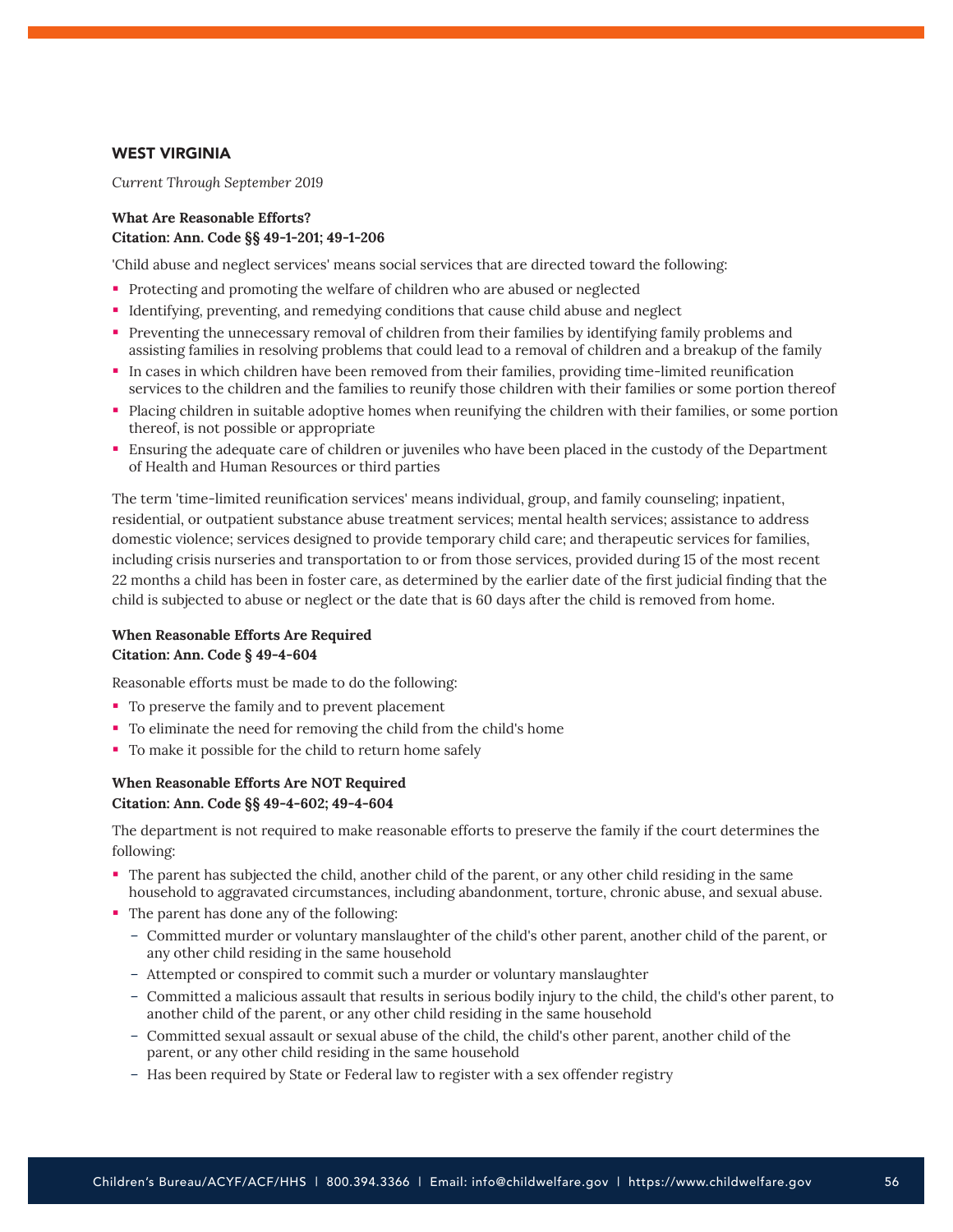- The parental rights of the parent to another child have been terminated involuntarily.
- The parent has habitually abused or is addicted to alcohol, controlled substances, or drugs, to the extent that proper parenting skills have been seriously impaired.
- The parent has refused to cooperate in the development of a reasonable family case plan.
- The abusing parent or parents have not responded to rehabilitative efforts designed to reduce or prevent the abuse or neglect of the child.
- The parent has abandoned the child.
- The abusing parent has repeatedly or seriously injured the child physically or emotionally or has sexually abused or sexually exploited the child.
- The battered parent's parenting skills have been seriously impaired, and the person has willfully refused or is presently unwilling or unable to cooperate with a reasonable treatment plan.

#### **WISCONSIN**

*Current Through September 2019*

#### **What Are Reasonable Efforts? Citation: Ann. Stat. § 48.355**

Reasonable efforts shall include, but not be limited to, the following:

- A comprehensive assessment of the family's situation
- Financial assistance to the family, if applicable
- Provision of services, including in-home support and intensive treatment services, community support services, or specialized services for family members with special needs

# **When Reasonable Efforts Are Required**

#### **Citation: Ann. Stat. § 48.355**

Reasonable efforts must be made to do the following:

- To prevent the removal of the child from the home
- To return the child safely to the child's home
- To achieve the goal of the child's permanency plan

## **When Reasonable Efforts Are NOT Required Citation: Ann. Stat. § 48.355**

Reasonable efforts are not required if the court finds any of the following:

- The parent has subjected the child to aggravated circumstances, including abandonment, torture, chronic abuse, and sexual abuse.
- The parent has committed, has aided or abetted the commission of, or has solicited, conspired, or attempted to commit, intentional homicide, reckless homicide, or felony murder, and the victim is a child of the parent.
- The parent has committed battery, sexual assault, sexual assault of a child, or physical child abuse that resulted in great or substantial bodily harm to the child or another child of the parent.
- The parent has been convicted of committing the crime of trafficking of a child in this State or another State, and the victim of that crime is a child of the parent.
- The parental rights of the parent to another child have been involuntarily terminated.
- The parent has relinquished custody of the child when the child was 72 hours old or younger.